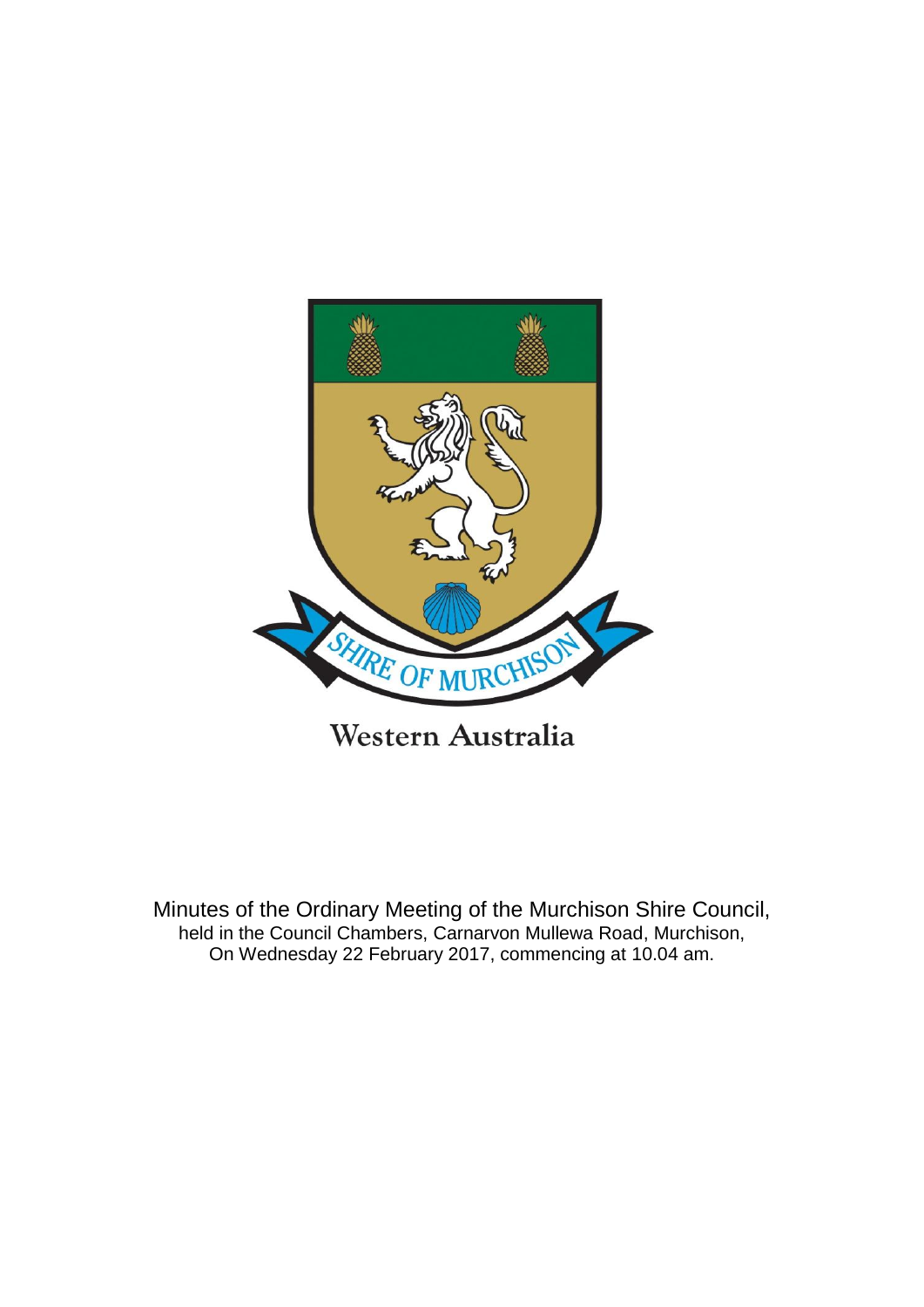## **TABLE OF CONTENTS**

| 1.  |              | DECLARATION OF OPENING/ANNOUNCEMENT OF VISITORS 3                         |  |
|-----|--------------|---------------------------------------------------------------------------|--|
| 2.  |              | RECORD OF ATTENDANCE/APOLOGIES/LEAVE OF ABSENCE 3                         |  |
| 3.  |              | RESPONSE TO PREVIOUS PUBLIC QUESTIONS TAKEN ON NOTICE 3                   |  |
| 4.  |              |                                                                           |  |
|     | 4.1          |                                                                           |  |
| 5.  |              |                                                                           |  |
| 6.  |              |                                                                           |  |
|     |              | NOTICE OF ITEMS TO BE DISCUSSED BEHIND CLOSED DOORS4                      |  |
| 7.  |              |                                                                           |  |
| 8.  | 8.1          |                                                                           |  |
|     |              | ANNOUNCEMENTS BY PRESIDING PERSON WITHOUT DISCUSSION4                     |  |
| 9.  |              |                                                                           |  |
| 10. |              | PETITIONS/DEPUTATIONS/PRESENTATIONS/SUBMISSIONS4                          |  |
| 11. |              |                                                                           |  |
| 12. |              |                                                                           |  |
| 13. |              |                                                                           |  |
|     | 13.1         |                                                                           |  |
|     | 13.2         |                                                                           |  |
|     | 17.3<br>17.1 |                                                                           |  |
|     |              |                                                                           |  |
|     | 14.1         | 14. ANNOUNCEMENTS CONCERNING MEETINGS ATTENDED 13                         |  |
|     | 14.2         |                                                                           |  |
| 15. |              |                                                                           |  |
|     |              |                                                                           |  |
| 16. | 16.1         |                                                                           |  |
|     | 16.2         |                                                                           |  |
|     | 16.3         |                                                                           |  |
|     | 16.4         |                                                                           |  |
|     | 16.5         |                                                                           |  |
|     |              |                                                                           |  |
|     | 17.2         |                                                                           |  |
|     | 17.4         |                                                                           |  |
|     | 17.5         |                                                                           |  |
|     | 17.6<br>17.7 |                                                                           |  |
|     | 17.8         |                                                                           |  |
| 18. |              |                                                                           |  |
|     | 18.1         | Consideration of Items from Annual Meeting of Electors 17 December 201631 |  |
|     | 18.2         | Application for Funding - Shearers & Pastoral Workers Social Club 32      |  |
|     | 18.3         |                                                                           |  |
|     | 18.4         |                                                                           |  |
| 19. |              |                                                                           |  |
| 20. |              |                                                                           |  |
| 21. |              |                                                                           |  |
|     | 21.1         |                                                                           |  |
|     | 21.2         |                                                                           |  |
|     | 21.3         |                                                                           |  |
|     | 21.4         | Transfer from Plant Reserve to upgrade new Generator to 150KVA42          |  |
|     | 17.3         |                                                                           |  |
| 22. |              |                                                                           |  |
|     | 22.3         |                                                                           |  |
|     | 22.2<br>22.1 |                                                                           |  |
|     | 22.4         | CEO Annual Performance Review pursuant to LGA 1995 5.23 (2) (a) 43        |  |
| 23. |              |                                                                           |  |
|     |              |                                                                           |  |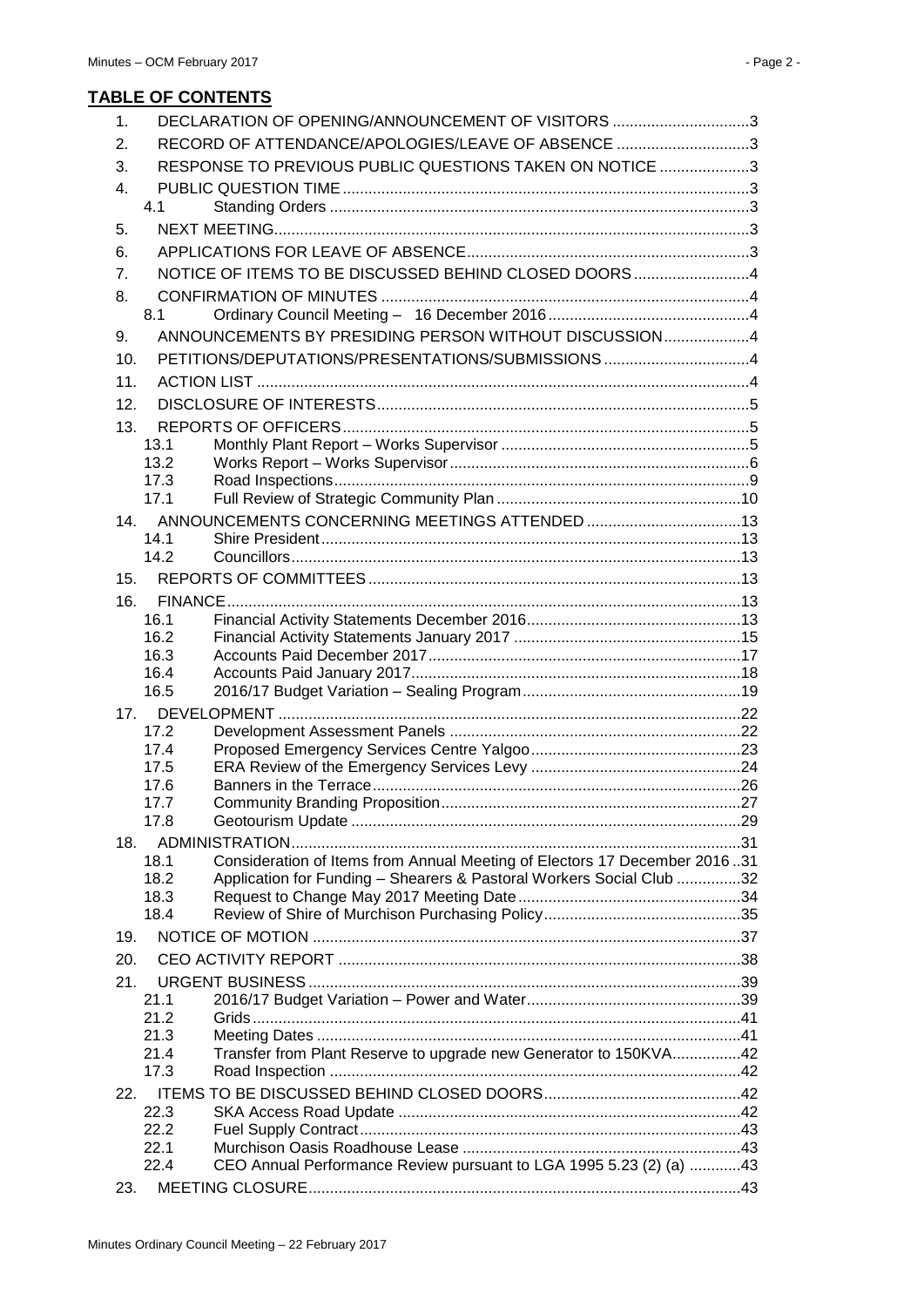## <span id="page-2-0"></span>**1. DECLARATION OF OPENING/ANNOUNCEMENT OF VISITORS**

The President declared the meeting open at 10:04 am.

The President announced that Travis Bate of RSM would present the draft Strategic Community Plan to council immediately following morning tea. The draft Plan included some suggested performance measures to help gauge if strategies to achieve outcomes are successful or not. Council will be given the opportunity for involvement in the final selection of KPI's.

## <span id="page-2-1"></span>**2. RECORD OF ATTENDANCE/APOLOGIES/LEAVE OF ABSENCE**

*President Mark Halleen Deputy President Rossco Foulkes-Taylor Cr Miles Williams Cr Andrew Whitmarsh Cr Emma Foulkes-Taylor*

*CEO – Dianne Daniels DCEO – Peter Dittrich Works Supervisor – Brian Wundenberg*

## <span id="page-2-2"></span>**3. RESPONSE TO PREVIOUS PUBLIC QUESTIONS TAKEN ON NOTICE**

*Nil.*

## <span id="page-2-3"></span>**4. PUBLIC QUESTION TIME**

*Nil.*

## <span id="page-2-4"></span>**4.1 Standing Orders**

| <b>Council Decision:</b><br><b>Moved: Councillor M Williams</b>      |          | Seconded: Councillor R Foulkes-Taylor |
|----------------------------------------------------------------------|----------|---------------------------------------|
| That the following Local Law-Standing Orders 2001 be stood down:     |          |                                       |
| 8.2 Limitation on the number of speeches<br>8.3 Duration of speeches |          |                                       |
| Carried:                                                             | For: $5$ | Against: 0                            |

## <span id="page-2-5"></span>**5. NEXT MEETING**

17 March 2017

*(NB: subsequently changed at Urgent Business Item 21.3 to 23/03/2017)*

## <span id="page-2-6"></span>**6. APPLICATIONS FOR LEAVE OF ABSENCE**

# *Council Decision:* **Moved: Councillor A Whitmarsh Seconded: Councillor M Williams** That Councillor E Foulkes-Taylor be granted a leave of absence from the 17 March 2017 Ordinary Council Meeting.

| <b>Carried:</b> | For: 5 | Aqainst: 0 |
|-----------------|--------|------------|
|                 |        |            |

*(NB: All meetings were subsequently changed at Urgent Business Item 21.3 to fourth Thursday of each month)*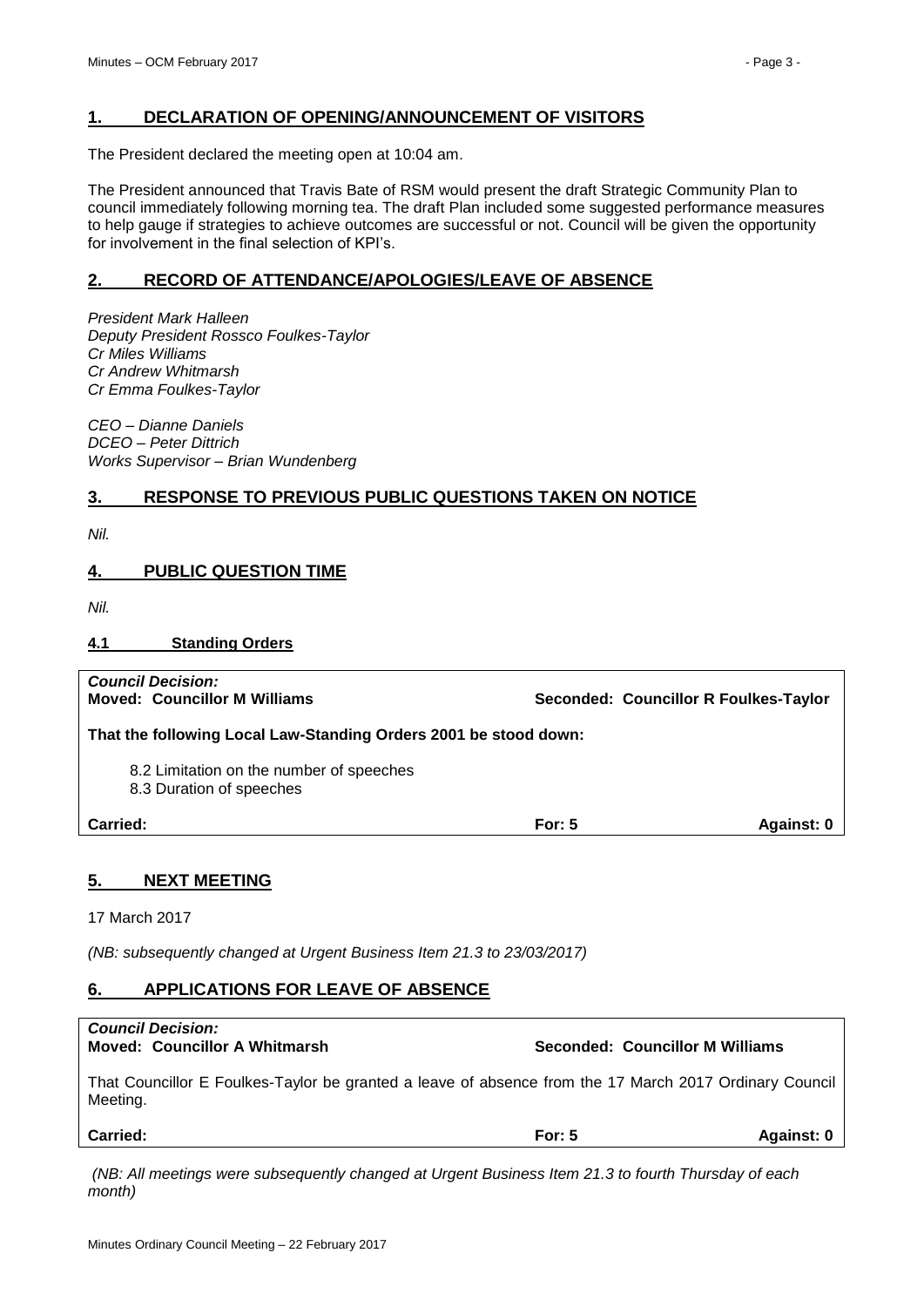## <span id="page-3-0"></span>**7. NOTICE OF ITEMS TO BE DISCUSSED BEHIND CLOSED DOORS**

22.1 Sub-lease Murchison Oasis Roadhouse pursuant to LGA 1995 5.23 (2) (c) and (e) (iii)

22.2 Fuel and Oil Supply Contract pursuant to LGA 1995 5.23 (2) (c) and (e) (iii)

22.3 SKA Access Road Update pursuant to LGA 1995 5.23 (2) (e) (iii)

22.4 CEO Annual Performance Review pursuant to LGA 1995 5.23 (2) (a)

## <span id="page-3-1"></span>**8. CONFIRMATION OF MINUTES**

## <span id="page-3-2"></span>**8.1 Ordinary Council Meeting – 16 December 2016**

## **Background:**

Minutes of the Ordinary Meeting of Council have previously been circulated to all Councillors.

## **Recommendation:**

That the minutes of the Ordinary Council meeting held on 16 December 2016 be confirmed as an accurate record of proceedings

## **Voting Requirements:**

Simple majority

# *Council Decision:*

**Moved: Councillor R Foulkes-Taylor Seconded: Councillor E Foulkes-Taylor**

That the Minutes of the Ordinary Council meeting of 16 December 2016 be confirmed as an accurate record of proceedings.

**Carried For: 5 Against: 0**

## <span id="page-3-3"></span>**9. ANNOUNCEMENTS BY PRESIDING PERSON WITHOUT DISCUSSION**

*Nil.*

## <span id="page-3-4"></span>**10. PETITIONS/DEPUTATIONS/PRESENTATIONS/SUBMISSIONS**

Travis Bate of RSM to present the draft Strategic Community Plan. Item 17.1 to be brought forward on his arrival.

## <span id="page-3-5"></span>**11. ACTION LIST**

| <b>No</b>      | <b>Item</b>                                | <b>Action</b>                                                                                                                                                                                                                                                                                                                                                                                                                                                                                          | <b>Status</b>                                                                                                  |
|----------------|--------------------------------------------|--------------------------------------------------------------------------------------------------------------------------------------------------------------------------------------------------------------------------------------------------------------------------------------------------------------------------------------------------------------------------------------------------------------------------------------------------------------------------------------------------------|----------------------------------------------------------------------------------------------------------------|
| $\mathbf{1}$   | <b>Community Project</b><br>Officer        | Still sitting on the table.<br>Meeting held 11 <sup>th</sup> March 2016 and<br>recommendations presented to Council at the<br>April OCM - the item was left to lay on the table<br>while Council explored other options.                                                                                                                                                                                                                                                                               | Ongoing                                                                                                        |
| $\overline{2}$ | Cemetery and<br>Remembrance Walk<br>(walk) | Completion of the cemetery and names for the<br>remembrance walk. Community to be contacted to<br>suggest names for inclusion.<br>Community Advisory Group to advise Council on<br>these projects.<br>Invitation sent to CAG to meet on Friday 3 June. A<br>surveyor will be at the Murchison Settlement<br>shortly to survey the tip, so will plan to have the<br>Cemetery done as well.<br>Action: The work to be completed by surveyor to<br>include Cemetery as well. Meeting held 3 June<br>2016. | HTD will be here to survey<br>the refuse sites and<br>cemetery in the week<br>commencing 20 <sup>th</sup> Feb. |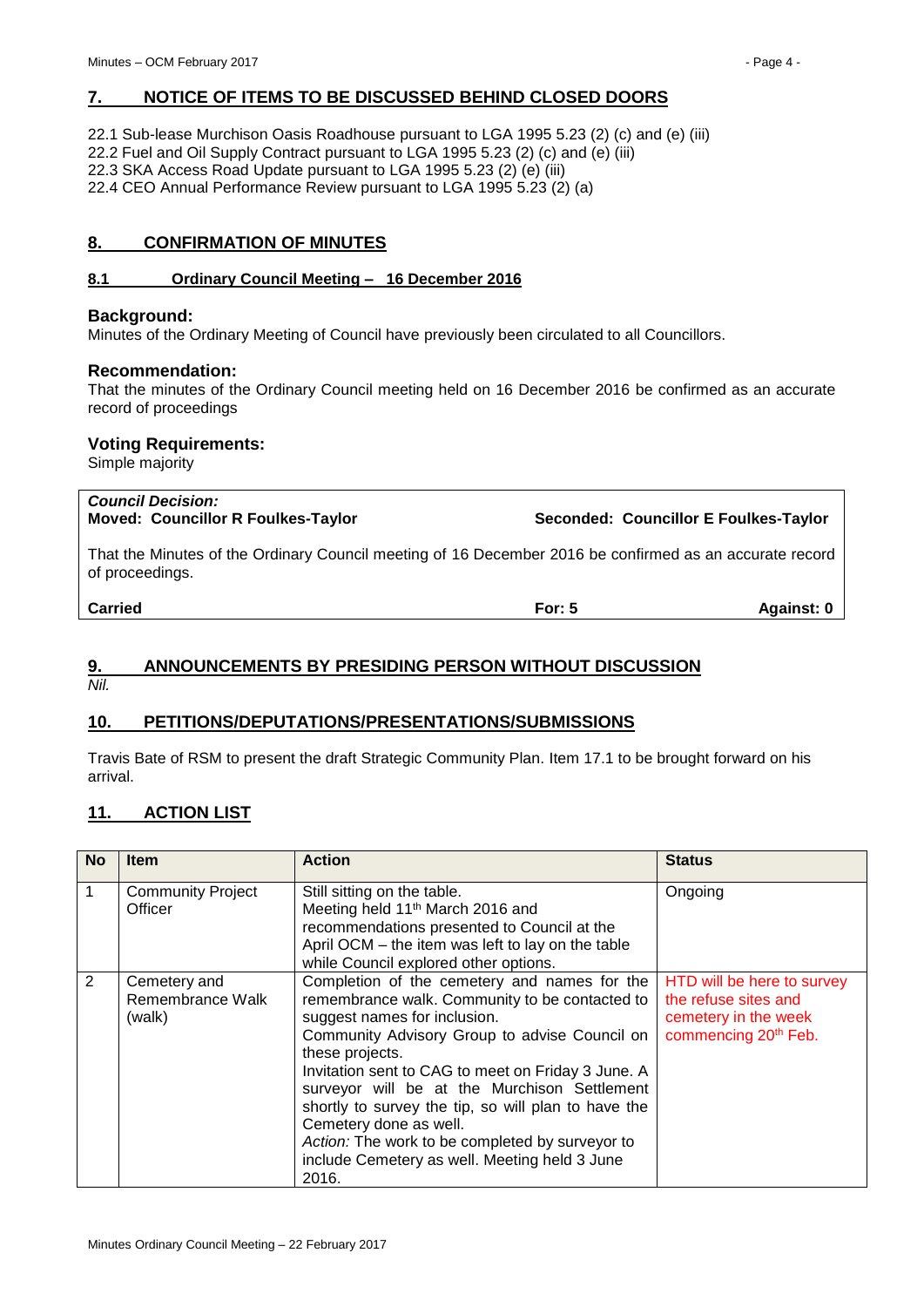| $\overline{4}$ | Review of Road<br><b>Network</b> | Council to conduct a whole of shire road review.<br>Establish roads to be closed/position of roads etc.<br>and work with Landgate and surrounding shires.<br>Full road pick-up has been undertaken by<br>Greenfields and has been finalised – this was<br>mainly to establish correct infrastructure values<br>but will form a good basis from which to start. As<br>an adjunct to this, the CEO was hoping to do a<br>review of the Internal Hierarchy for this meeting,<br>but it has turned out to be more complicated than<br>first thought. The status (ie a road defined by<br>description; a dedicated road; a gazetted road; a<br>closed road) of roads no longer maintained needs<br>to be identified before the Shire can progress with<br>this. Undesignated unsurveyed roads were<br>bought up as a discussion point at the May zone<br>meeting. Paul Rosair did a presentation to the<br>March OCM, which was discussed at the April<br>OCM. | Reviewed Road Hierarchy<br>October 2016 as a starting<br>point.<br>We need to follow the<br>following process to close<br>roads:<br>1. Advertise the proposed<br>closure/s<br>in.<br>local<br>newspaper;<br>2. Allow 35<br>days<br>tor<br>submissions;<br>3. Resolve at a meeting<br>following the advertising<br>period to close the roads,<br>after<br>considering<br>objections, if any;<br>4. Submit a formal request<br>to the Minister for Lands;<br>5. If the Minister approves<br>the request, the road<br>unallocated<br>becomes |
|----------------|----------------------------------|-----------------------------------------------------------------------------------------------------------------------------------------------------------------------------------------------------------------------------------------------------------------------------------------------------------------------------------------------------------------------------------------------------------------------------------------------------------------------------------------------------------------------------------------------------------------------------------------------------------------------------------------------------------------------------------------------------------------------------------------------------------------------------------------------------------------------------------------------------------------------------------------------------------------------------------------------------------|-------------------------------------------------------------------------------------------------------------------------------------------------------------------------------------------------------------------------------------------------------------------------------------------------------------------------------------------------------------------------------------------------------------------------------------------------------------------------------------------------------------------------------------------|
|                |                                  |                                                                                                                                                                                                                                                                                                                                                                                                                                                                                                                                                                                                                                                                                                                                                                                                                                                                                                                                                           | Crown Land.                                                                                                                                                                                                                                                                                                                                                                                                                                                                                                                               |
|                |                                  |                                                                                                                                                                                                                                                                                                                                                                                                                                                                                                                                                                                                                                                                                                                                                                                                                                                                                                                                                           |                                                                                                                                                                                                                                                                                                                                                                                                                                                                                                                                           |

### **Recommendation:**

That the Action List be accepted.

# **Voting Requirements:**

Simple majority

# *Council Decision:* **Moved: Councillor A Whitmarsh Seconded: Councillor M Williams** That the Action List be accepted. **Carried For: 5 Against: 0**

## <span id="page-4-0"></span>**12. DISCLOSURE OF INTERESTS** *Nil.*

## <span id="page-4-1"></span>**13. REPORTS OF OFFICERS**

## <span id="page-4-2"></span>**13.1 Monthly Plant Report – Works Supervisor**

| December/January 2017    |      | <b>Hours</b>  |            |                                            |        |                        | <b>YTD</b> |              |             |
|--------------------------|------|---------------|------------|--------------------------------------------|--------|------------------------|------------|--------------|-------------|
|                          |      |               |            | <b>Total</b><br><b>Start</b><br><b>End</b> |        | <b>Operating Costs</b> |            |              |             |
| <b>Plant Item</b>        | Year | <b>Rego</b>   | 1 July '16 | Hrs/kms                                    | Hrs/km | <b>Month</b>           | YTD        | <b>Plant</b> | <b>Fuel</b> |
| P.01 JD Grader           | 2011 | MU1063        | 7762       | 8434                                       | 8499   | 65                     | 737        | 7269.86      | 14708.26    |
| P.02 Cat Grader 12H      | 2005 | <b>MU 141</b> | 14167      | 14882                                      | 14973  | 91                     | 806        | 1802.08      | 11885.31    |
| P15003 JD 6WD Grader     | 2012 | MU121         | 712        | 1141                                       | 1202   | 61                     | 490        | 1230.80      | 7539.90     |
| P.04 New/H Ford Tractor  | 2006 | <b>MU380</b>  | 1912       | 1981                                       | 2029   | 48                     | 117        | 1698.05      | 344.15      |
| P.05 Dolly 1-Red         | 2001 | MU 2003       | 1972       | 12569                                      | 12569  | 0                      | 10597      | 4007.08      | n/a         |
| P.07 Nissan UD           | 2009 | 000 MU        | 202424     | 211265                                     | 212920 | 1655                   | 10496      | 4512.99      | 6920.51     |
| P.08 Dolly 2-Black       | 2000 | MU 2009       | 1816       | 8289                                       | 8399   | 110                    | 6583       | 7450.10      | n/a         |
| P.09 Iveco P/Mover       | 2003 | MU1065        | 315776     | 325799                                     | 327995 | 2196                   | 12219      | 1673.16      | 8959.95     |
| P.10 Iveco W/Truck (hrs) | 2004 | <b>MU 00</b>  | 10864      | 11110                                      | 11110  | 0                      | 246        | 2897.17      | 2039.74     |
| P.11 Komatsu Dozer       | 1997 |               | 1481       | 1796                                       | 1825   | 29                     | 344        | 11840.21     | 6197.59     |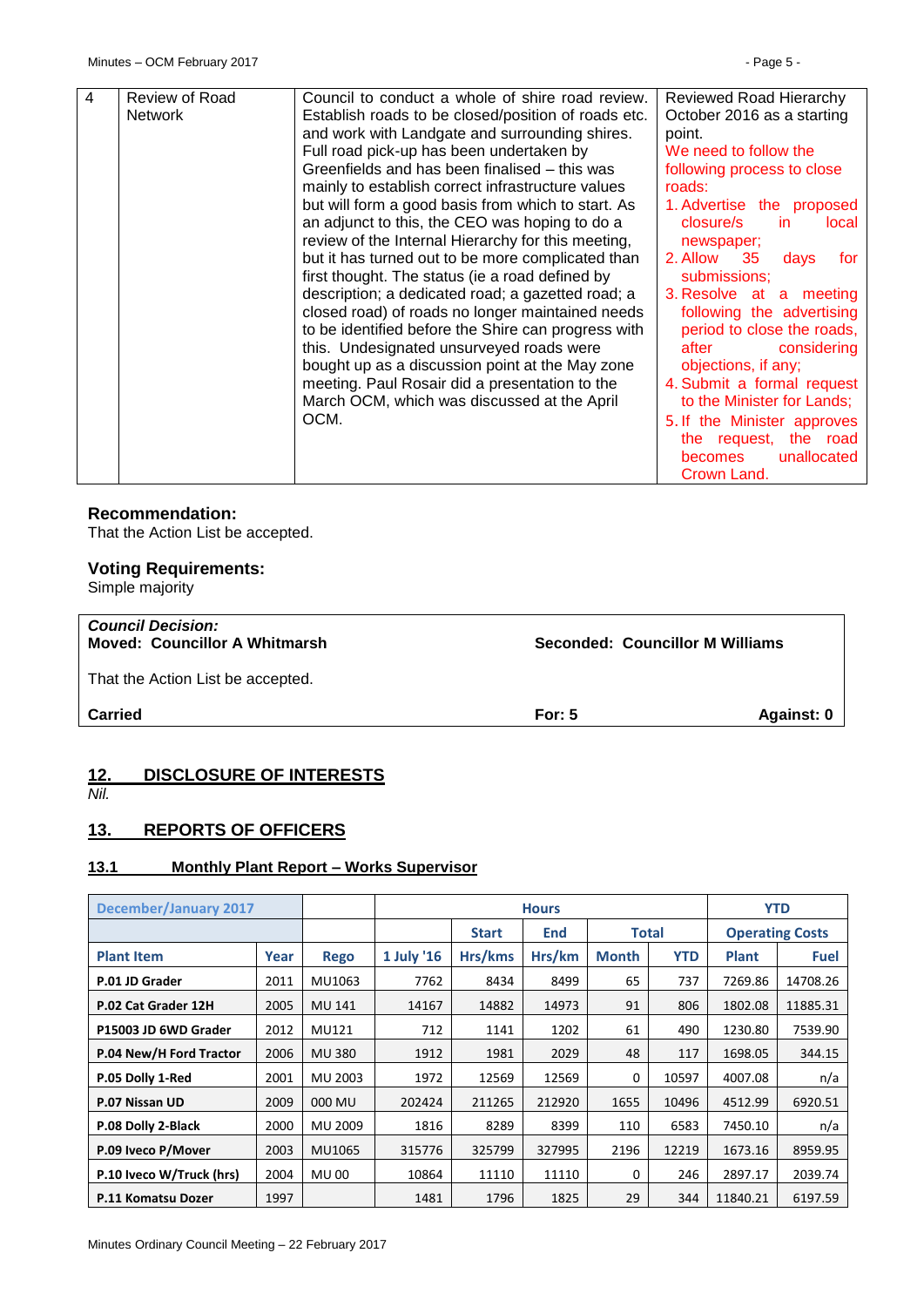| P.13 Tri-Axle L/L Float       | 2008 | MU 663          | 12902        | 21777        | 23533        | 1756         | 10631        | 3666.42  | n/a      |
|-------------------------------|------|-----------------|--------------|--------------|--------------|--------------|--------------|----------|----------|
| P.14 No. 2 Float              | 2001 | <b>MU 2004</b>  | 2391         | 8859         | 8859         | $\mathbf{0}$ | 6468         | 1931.40  | n/a      |
| P.17 Side Tipper              | 2001 | MU 662          | 970          | 14489        | 14536        | 47           | 13566        | 2468.56  | n/a      |
| P.18 Side Tipper              | 2001 | MU2010          | 15034        | 21594        | 21594        | $\mathbf{0}$ | 6560         | 3658.63  | n/a      |
| P.24 30K W/Tanker<br>Trailer  | 2005 | MU 2024         | 46001        | 340          | 159660       | 861          | 160521       | 7791.13  | n/a      |
| P.27 Volvo Loader             | 2006 | <b>MU 65</b>    | 7942         | 8347         | 8405         | 58           | 463          | 2588.05  | 6047.94  |
| P.28 Isuzu Dmax               | 2009 | <b>MU 300</b>   | 209207       | 215161       | 215977       | 816          | 6770         | 1942.89  | 1100.87  |
| <b>P.32 Construction Gen</b>  |      |                 | 22437        | 24127        | 24164        | 37           | 1727         | 99.38    | 3332.52  |
| P.33 Maintenance Gen          |      |                 | 9098         | 10423        | 10423        | $\mathbf 0$  | 1325         | 652.87   | 1738.16  |
| <b>P.34 Generator Perkins</b> |      | Mechanic        | 151          | 677          | 677          | $\mathbf 0$  | 526          | 3.11     | 1582.75  |
| P.35 Generator 1-110kva       | 2011 |                 | 24201        | 26131        | 26342        | 211          | 2141         |          |          |
| P.35 Generator 2-110kva       | 2011 |                 | 16826        | 18934        | 20262        | 1328         | 3436         | 17104.46 | 70227.37 |
| P.37 Forklift                 |      |                 | 12443        | 12543        | 12567        | 24           | 124          | 583.07   | 212.54   |
| P.40A Toyota Hilux            | 2014 | 01MU            | 61055        | 80102        | 84000        | 3898         | 22945        | 4396.37  | 3368.08  |
| P.41 Cat 938G Loader          | 2004 | MU 193          | 5315         | 5524         | 5563         | 39           | 248          | 3190.98  | 2122.54  |
| P.43 Bomag Roller             | 2012 | MU1027          | 1496         | 3177         | 3323         | 146          | 1827         | 1372.44  | 3827.49  |
| P.48 Dog Fuel Trailer         | 1979 | MU 2026         | 0            | 0            | $\mathbf{0}$ | 0            | 0            | 1708.77  | n/a      |
| P.49 Dog Fuel Trailer         | 1972 | MU 2005         | $\mathbf 0$  | $\mathbf 0$  | $\mathbf{0}$ | $\mathbf{0}$ | $\mathbf{0}$ | 0.00     | n/a      |
| P.54 Isuzu T/Top              | 2005 | MU 1002         | 171821       | 176200       | 177078       | 878          | 5257         | 504.79   | 1162.10  |
| P.55 Toyota Prado             | 2012 | MU1011          | 71388        | 80919        | 83165        | 2246         | 11777        | 2949.58  | 2071.33  |
| P.57 Great Wall               | 2012 | MU 167          | 54225        | 58076        | 59302        | 1226         | 5077         | 1961.61  | 744.44   |
| P.59 45ft Flat Top            | 1978 | MU2044          | $\mathbf{0}$ | $\mathbf{0}$ | $\mathbf{0}$ | $\mathbf{0}$ | 0            | 3210.87  | n/a      |
| <b>P.60 Mercedes PTV</b>      | 2004 | MU 1009         | 102020       | 103195       | 103359       | 164          | 1339         | 4730.17  | 227.30   |
| P.61 Kenworth P/Mover         | 2004 | <b>MU 000</b>   | 76906        | 92123        | 92689        | 566          | 15783        | 9533.28  | 13077.91 |
| P.63 RAV4 - Traded 08/16      | 2013 | MU 1011         | 35031        | 35800        | 35800        | 0            | 769          |          | 67.32    |
| P.64 Isuzu Construction       | 2013 | <b>MU 140</b>   | 95645        | 118208       | 118208       | 0            | 22563        | 1336.05  | 7647.60  |
| P.65 Generator 9KVA           | 2013 | H/ Maint        | 5440         | 5597         | 5597         | 0            | 157          |          | 3057.76  |
| P.66 Kubota 6kva Gen          | 2012 |                 | 9948         | 11389        | 11389        | $\mathbf 0$  | 1441         | 267.62   | 2255.27  |
| P.67 Roadwest S/Tipper        | 2013 | MU2042          | 58719        | 71189        | 71299        | 110          | 12580        | 5110.65  | n/a      |
| P.68 Bomag Padfoot            | 2013 | MU1071          | 1595         | 1722         | 1770         | 48           | 175          | 911.55   | 1898.48  |
| P.72 Isuzu Fire Truck         | 2013 | MU1068          | 1353         | 1754         | 1847         | 93           | 494          |          | 202.37   |
| P.73 Toyota Fast Attack       | 2014 | MU1069          | 8900         | 8900         | 8900         | 0            | 0            | 2196.86  | 77.72    |
| Caravans                      |      |                 |              | n/a          | n/a          | n/a          | n/a          | 6878.96  | n/a      |
| P11076 JD Ride on mower       |      |                 | 795          | 866          | 891          | 25           | 96           | 2525.21  | 249.82   |
| P15006 Isuzu Maint            | 2015 | MU1018          | 15842        | 30342        | 32417        | 2075         | 16575        | 2795.45  | 4223.38  |
| P16063 Toyota Prado           | 2016 | MU <sub>0</sub> | 0            | 10090        | 11161        | 1071         | 11161        | 897.37   | 1353.27  |
| P16076 Kuboto Mower           | 2016 |                 | $\pmb{0}$    | 26           | 77           | 51           | 51           | 1000.12  | 315.91   |

## <span id="page-5-0"></span>**13.2 Works Report – Works Supervisor**

## **Construction Crew**

The construction crew are now working on a 2km works program south of Pia on the Beringarra-Pindar road. These works include gravel sheeting and re-sheeting various sections. A floodway is to be boxed out and replaced with cement stabilised gravel and a rock wall is to be added on the down side. An old contour bank within the 2km section will be redressed which will prevent water running across the road in 6 or seven areas within this 2km section. A 1.6km section has also been pulled in, wet and rolled and more off-shoot drains added.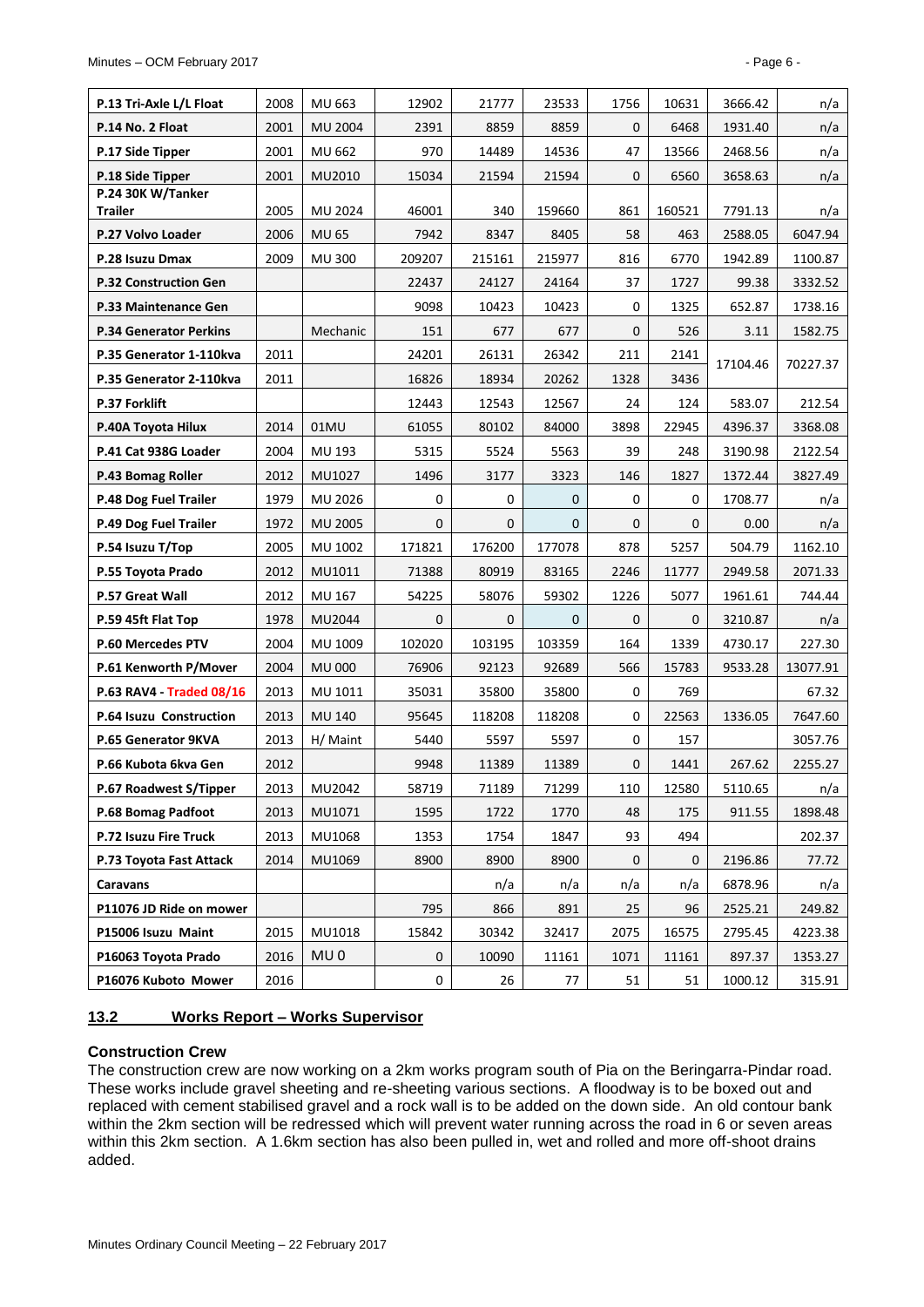With the completion of these works the crew will move onto the next road repair job approx. 1km east of Woolleen Wool Shed which suffered a bit of damage from recent thunderstorms. From here weather permitting they will be moving to the new alignment around Twin Peaks homestead.

## **Maintenance Crew**

The Maintenance Crew have completed a maintenance grade on the Carnarvon Mullewa road from the bridge to the south boundary. They are now doing a grade on the Meeberrie Woollen road which should be completed by Thursday 9<sup>th</sup> February. From here crew will grade the Twin Peaks-Woolleen road and then Woollen-Mt Wittenoom, Woolleen-Boolardy, Mt Wittenoom and then from the Beringarra/Mt Wittenoom intersection they will start on the Beringarra-Pindar road heading south.

An attempt was made to grade the New Forrest–Yallalong/Coolcalalaya road but the conditions were too wet. If the road dries out prior to them leaving the area then they will complete a grade before moving on.

### **Staff Leave**

16/01/2017 Brian – returned to work after accident 06/11/2016. 23/01/2017 Maintenance & Construction staff returned back to work after the Christmas break. 26/01/2017 All crew off for Australia Day.

## **Grids**

Expressions of Interest will go out this month to replace 5 old 12ft grids with 5 new 24ft grids.

### Wo**rk Supervisor - General**

As mentioned above I return to work after my accident on the 16<sup>th</sup> January.

- 25/01/2017 5hrs with construction crew
- 27/01/2017 8 hrs with construction crew
- 30/01/2017 7 hrs with construction crew
- 31/01/2017 6 hrs with construction crew + 3hrs with heavy maintenance
- 01.02.2017 5 hrs with construction crew + 4 hrs road inspection on the Carnarvon Mullewa road north of the settlement.

| Name                           | Length of | <b>SLK's Graded</b> | Heavy       | Comments                                         |
|--------------------------------|-----------|---------------------|-------------|--------------------------------------------------|
|                                | Road      | this month          | Maintenance |                                                  |
| Beringarra / Pindar            | 319.80km  |                     |             |                                                  |
| Erong                          | 63.12km   |                     |             |                                                  |
| Beringarra/Byro                | 90.89km   |                     |             |                                                  |
| Twin Peaks/Wooleen             | 47.65km   |                     |             |                                                  |
| Boolardy/Kalli                 | 57.30km   |                     |             |                                                  |
| Byro/Woodleigh                 | 71.00km   |                     |             |                                                  |
| New Forrest/Yallalong          | 36.18km   |                     |             |                                                  |
| M <sup>c</sup> Nabb/Twin Peaks | 49.75km   |                     |             |                                                  |
| Yallalong-West                 | 34.46km   |                     |             |                                                  |
| Mileura/Nookawarra             | 49.08km   |                     |             |                                                  |
| Muggon                         | 38.75km   |                     |             |                                                  |
| Manfred                        | 34.55km   |                     |             |                                                  |
| Beringarra/Mt Gould            | 34.80km   |                     |             |                                                  |
| Tardie/Yuin                    | 13.20km   |                     |             |                                                  |
| Innouendy                      | 9.30km    |                     |             |                                                  |
| <b>Boolardy Homestead</b>      | 2.00km    |                     |             |                                                  |
| Yunda Homestead                | 32.80km   |                     |             |                                                  |
| Meeberrie-Woolleen             | 25.22km   | 25km                |             | Water table to water table<br>only as ground wet |
| Mt Wittenoom                   | 37.55km   |                     |             |                                                  |
| Woolleen/Mt Wittenoom          | 33.85km   |                     |             |                                                  |
| Beringarra Cue                 | 109.82km  |                     |             |                                                  |
| <b>Boolardy Wooleen</b>        | 19.08km   |                     |             |                                                  |
| Kalli Cue East                 | 21.87km   |                     |             |                                                  |

### ROADS GRADED 23/01/2017 – 09/02/2017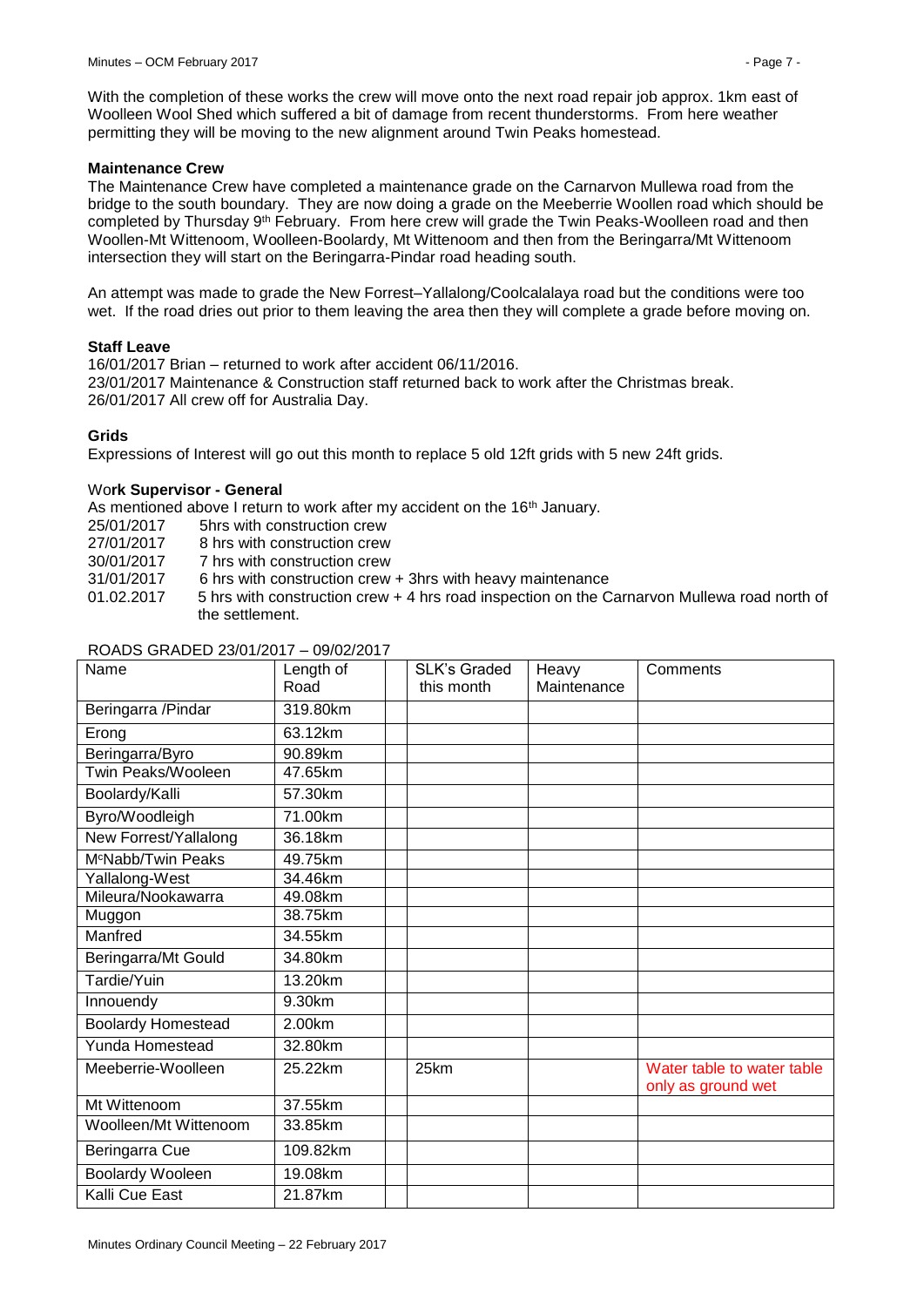| <b>Butchers Track</b>       | 64.54km  |      |                          |
|-----------------------------|----------|------|--------------------------|
| <b>Butchers Muggon</b>      | 23.80km  |      |                          |
| <b>Murchison Settlement</b> | 2.00km   |      |                          |
| Coolcalalaya Road           | 36km     |      |                          |
| Carnarvon Mullewa           | 278.63km | 46km | Bridge to south boundary |
|                             |          |      |                          |
| Mt Narryer                  | 3km      |      |                          |
| <b>Errabiddy Bluff</b>      | 12km     |      |                          |
| Air strip Graded            |          |      |                          |

Total this month graded 71km

#### **Recommendation:**

That the Work's Supervisor's report be accepted.

*Discussion:*

*The Works Supervisor thanked the Council and the CEO for their support during his absence.*

*President M Halleen asked if the weld on the water cart was sufficient. The Works Supervisor advised that the weld was sufficient but could be improved with a further \$2,000 work.*

*The Works Supervisor discussed the impact of weather events on the works programme. Currently equipment is trapped by flood waters. When able, a grader will be brought north of the river.*

*The works supervisor advised that it would be necessary to replace the 1st grid south of the settlement.*

*The CEO advised that part of a May 2016 item would need to be rescinded to facilitate the work.*

*Councillor M Williams expressed the need to extend the RAV 7 network throughout the Shire. Councillor R Foulkes-Taylor suggested that 4 grids be replace on the Beringarra Pindar Road and 1 grid south of the settlement.*

*The works supervisor stated that the construction crew were in the Wooleen area and would undertake unscheduled work whilst in the area. Councillor E Foulkes-Taylor agreed that work should be undertaken when the crew was in the relevant area.*

*The CEO advised that WANDRA had been proclaimed and that a call for quotes to audit the damage had been sent out. President Halleen asked if the Shire could 'open up' the works and if the trigger point funds were covered. The CEO advised that if the Shire opened up the works then the cost of the opening up could not be claimed. The CEO also advised that the trigger point funds were covered.*

*The CEO discussed the two generator failures that had left the settlement without power and water for extended periods. Councillor Williams expressed the idea that a generator motor could be expected to last 30,000 hrs. Further that there had been a number of suppliers involved and that the system needed to be cleaned up and ownership taken by a supplier.*

#### **Voting Requirements:**

Simple majority

| <b>Council Decision:</b><br><b>Moved: Councillor R Foulkes-Taylor</b> |          | Seconded: Councillor A Whitmarsh |
|-----------------------------------------------------------------------|----------|----------------------------------|
| That the Work's Supervisor's report be accepted.                      |          |                                  |
| Carried                                                               | For: $5$ | Against: 0                       |

*The meeting adjourned at 10:40am for morning tea and resumed at 11:00 am*

*The President announced that Item 17.3 Road Inspections was to be brought forward for consideration while the Works Supervisor was still in the meeting.*

*The Order of Business was changed to consider Item 17.3.*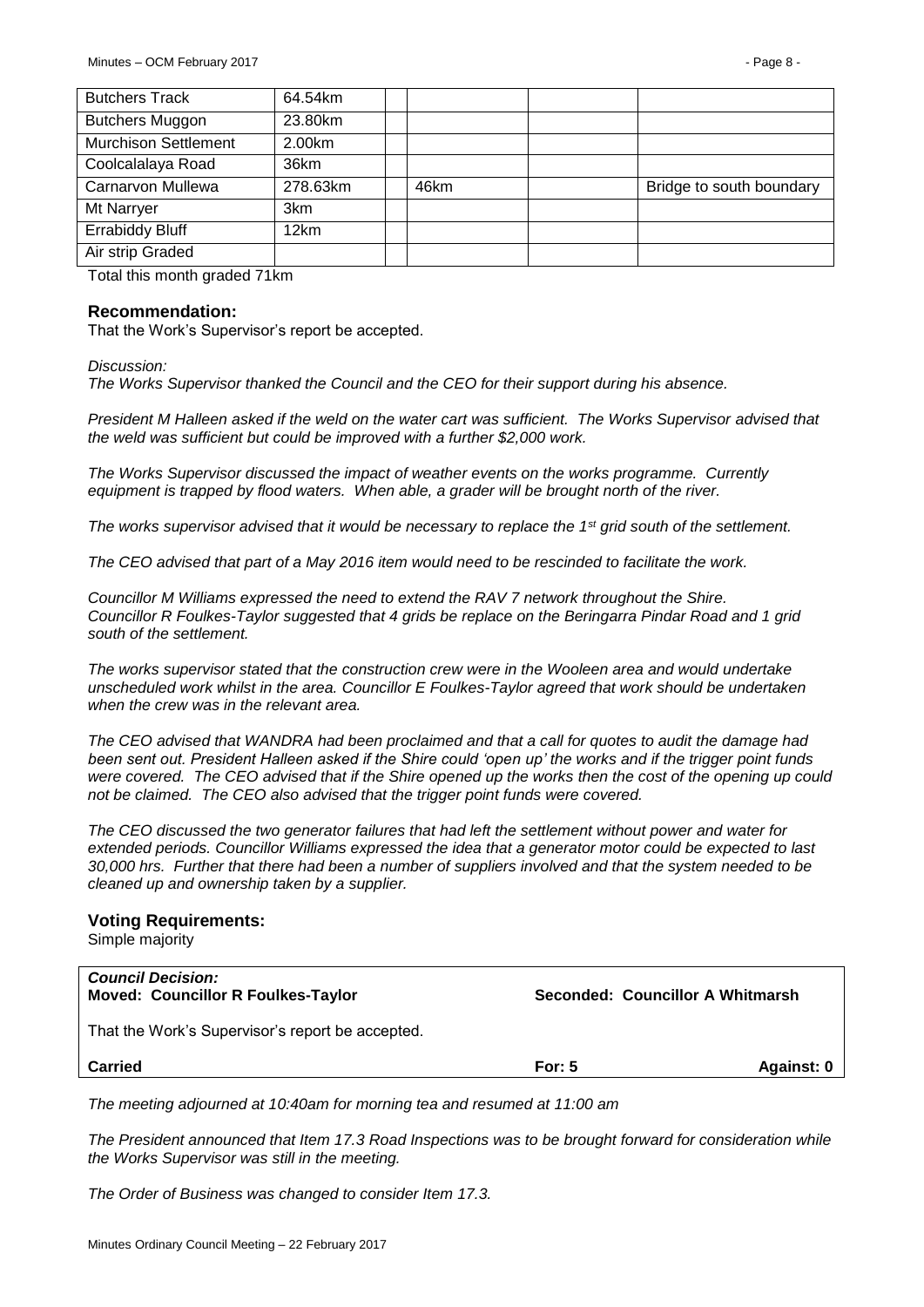#### <span id="page-8-0"></span>**17.3 Road Inspections**

| File:              | 12.24                   |
|--------------------|-------------------------|
| Author:            | Dianne Daniels          |
| Interest Declared: | No interest to disclose |
| Date:              | 13th February 2017      |
| Attachments:       | Nil                     |

## **Matter for Consideration:**

Council to consider the date for:

- 1. the annual road inspection, and
- 2. the inspection of the bitumised section of the Beringarra Cue Road following its decision at the December meeting declining to accept any tender for RFT 4.2016-17 Repairs to Bitumen surface Defects because the tendered prices far exceeded the budget.

### **Background:**

Each year, the Shire of Murchison undertakes a road inspection to prioritise works required and to help formulate the road works program for the following financial year. This year as well, following from the assessment of the tender to repair the bitumen on the Beringarra Cue Road, council considered that it would be necessary to inspect the bitumised section of the Beringarra Cue Road in order to formulate a policy to manage that section with the funds available.

### **Comment:**

In 2016, the annual road inspection was carried out over two days in early April. This year, we intend to take the roadworks priorities to the April 21 OCM and in order to allow the Works Supervisor/CEO time to prioritise after the inspection, we would not want to undertake the inspection any later than the 7<sup>th</sup> April and it may even be better if we did the inspection in late March.

Council may wish to consider inspecting the Beringarra Cue Road as part of the Annual Road inspection, noting that we have been invited by the CEO of the Cue Shire to inspect the bitumising works that they have done on their section. If not, a separate date will need to be set and I would encourage Council to set this date sooner rather than later.

#### **Strategic Implications:**

Nil

## **Policy Implications:**

A new policy in regard to the management of the Beringarra Cue Road may be formulated.

## **Budget/ Financial Implications:**

Information gathered from the Annual Road Inspection will assist in the delivery of a Budget for the 2017-18 financial year which addresses the main areas of need in the road network. Information gathered from the inspection of the Beringarra Cue Road will assist in the management of the Reserve funds set aside for the purpose of returning this road to gravel over time.

## **Sustainability Implications:**

- **Environmental**
	- There are no known significant environmental implications associated with this decision
- **Economic**
	- There are no known significant economic implications associated with this decision **Social**
		- There are no known significant social considerations associated with this decision

**Consultation:** 

None

## **Recommendation:**

That the Annual Road Inspection be held on TBA and include an inspection of the bitumen section of the Beringarra Cue Road; **or**

That the Annual Road Inspection be held on TBA, and the Inspection of the Beringarra Cue Road be held on TBA.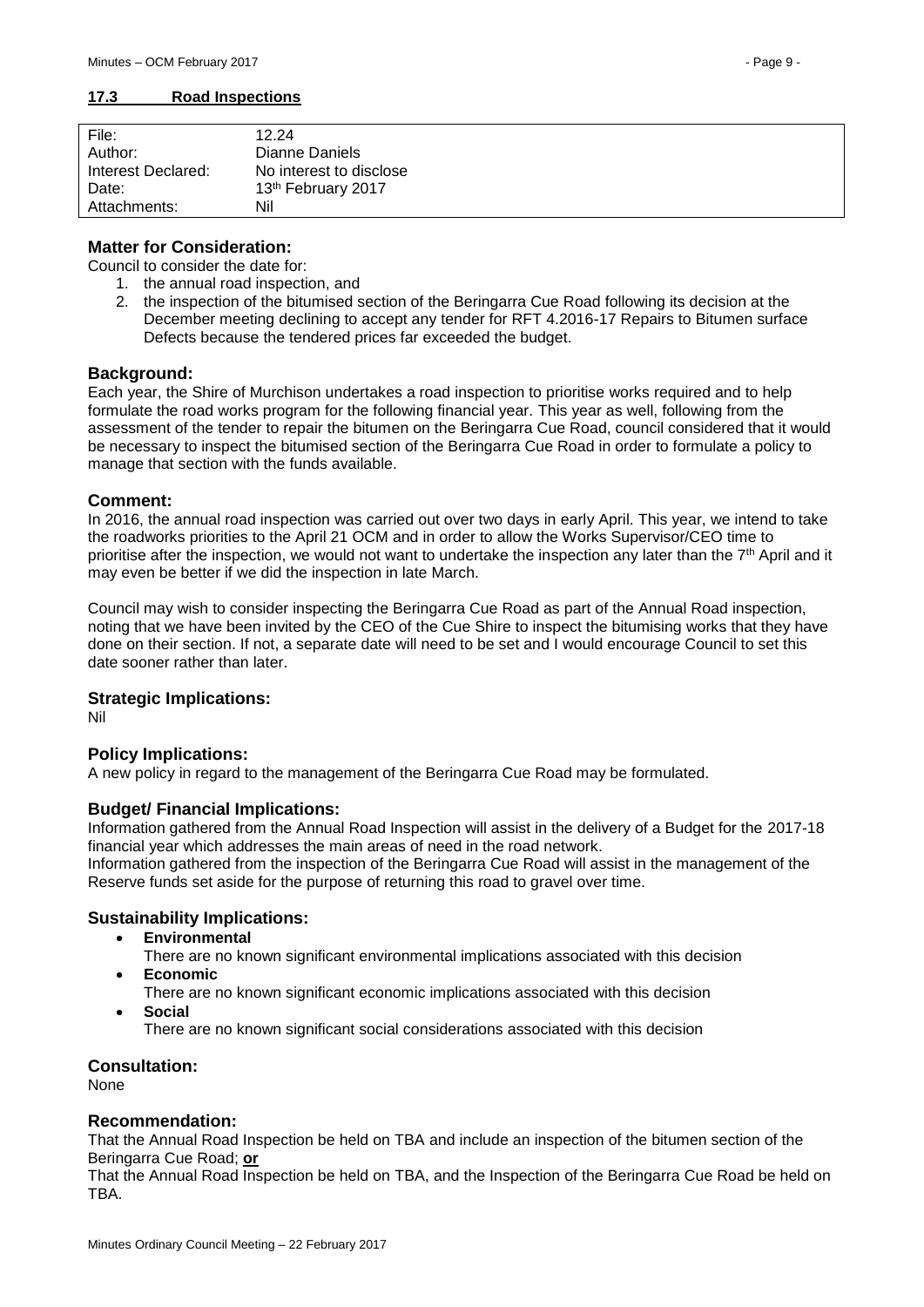*Discussion*

*Councillor Williams expressed a preference for early March.*

*President Halleen advised that 6th March was a long weekend, 17th March was the Ordinary Meeting of Council and 14th March was the Regional Road Group Meeting, further he would be out of the shire until 7th March.*

*Councillor Williams suggested that inspection be held a few days before the meeting.*

*Councillor E Foulkes-Taylor would not be available from the 16th to 19th March and the Works Supervisor will not be available on 21st March.*

*The CEO suggested that the discussion be left on the table until changes to Ordinary Meeting Dates were considered in Urgent Business.*

*Item 17.3 left to sit on the table to be considered with Urgent Business.*

## **Voting Requirements:**

Simple Majority

| <b>Council Decision:</b><br><b>Moved: Councillor R Foulkes-Taylor</b> | <b>Seconded: Councillor M Williams</b> |                 |
|-----------------------------------------------------------------------|----------------------------------------|-----------------|
| <b>Carried/Lost:</b>                                                  | For:                                   | <b>Against:</b> |

*The President announced that Item 17.1 Full Review of Strategic Community Plan, was to be brought forward and welcomed Mr Travis Bate to the meeting at 11:15am.* 

## <span id="page-9-0"></span>**17.1 Full Review of Strategic Community Plan**

| File:              | 4.39                                     |
|--------------------|------------------------------------------|
| Author:            | Dianne Daniels - Chief Executive Officer |
| Interest Declared: | No interest to disclose                  |
| Date:              | 14 February 2017                         |
| Attachments:       | Draft Strategic Community Plan           |
|                    |                                          |

## **Matter for Consideration:**

Council to consider the full review of the Shire of Murchison Strategic Community Plan.

## **Background:**

In 2010, the Integrated Planning and Reporting (IPR) Framework and Guidelines were introduced in Western Australia (WA) as part of the State Government's Local Government Reform Program. All local governments were required to have their first suite of IPR documents in place by 1 July 2013.

Integrated planning and reporting gives local governments a framework for establishing local priorities and to link this information to operational functions. Three major parties are involved in the development of an integrated plan: the local government administration, the Council and the community. Each party has a unique role and responsibilities for effective and sustainable integrated planning and reporting, with the Local Government (Administration) Regulations 1996 requiring each local government to adopt a Strategic Community Plan and a Corporate Business Plan.

A successful integrated planning and reporting process will deliver the following outcomes:

- a Strategic Community Plan that clearly links the community's aspirations with the Council's vision and long term strategy
- a Corporate Business Plan that integrates resourcing plans and specific council plans with the Strategic Community Plan, and
- a clearly stated vision for the future viability of the local government area.

The Shire's first Strategic Community Plan under the new Integrated Planning Legislation was adopted by an absolute majority of Council in May 2013, with a desktop review being undertaken and adopted by Council in June 2015. According to legislation, the Strategic Community Plan needs to be reviewed regularly to ensure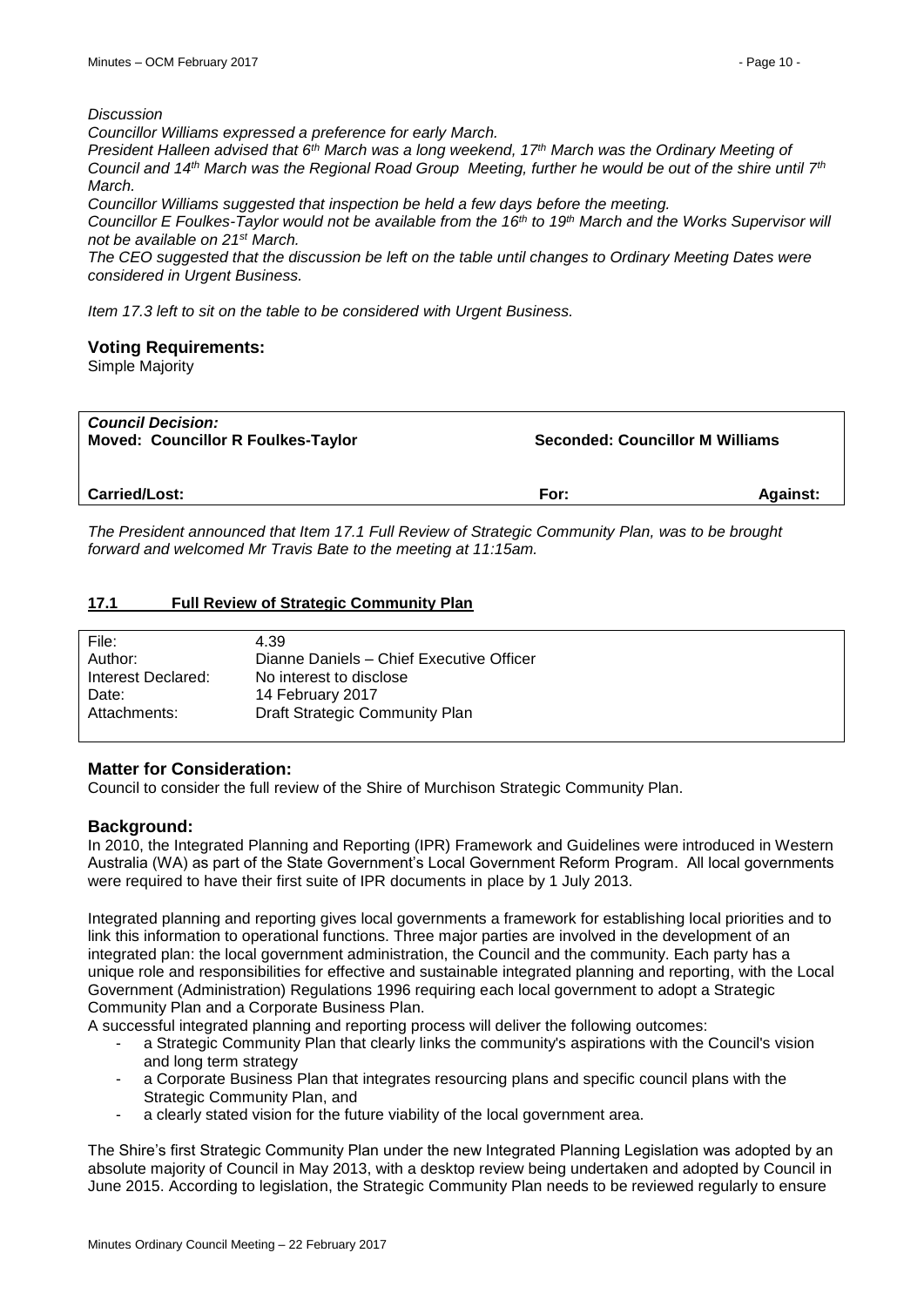that it is relevant to the Community. At minimum, a desktop review is required every two years and a full review every four and so we are now due for a full review.

## **Comment:**

In October 2016, RSM were contracted to assist the Shire of Murchison with this full review of the Strategic Community Plan, after a competitive Request for Quote was publicised. Travis Bate, Principal of RSM, joined the October council meeting by teleconference and discussed his plans for progressing the review. The proposed community survey was reviewed and changes made to the wording to enable easier understanding by the broader community and the survey was distributed in late October. A community workshop was held on the 25<sup>th</sup> November where the original plan was recapped along with the desktop review and the results of the survey were summarised. The four areas of economic, social, environmental, and civic leadership were explored.

Unfortunately, we ran out of time during the workshop to rank the priorities that came out of the discussion and performance criteria were not explored. A survey was sent to participants in the week following the workshop asking them to rank the priorities. It was quite slow going getting the surveys back and so our aim of presenting a draft plan to the December meeting was not met.

Mr Bate has progressed the plan with the second round of surveys received and will work with Council at the February 2017 meeting to ensure that only those priorities that are feasible are included in the plan and to establish performance indicators.

The aim is to bring the final version of the Strategic Community Plan back to the March 2017 meeting for adoption.

The revised plan will give Council sound guidance in its decision making for the next four years.

## **Statutory Environment:**

Local Government Act 1995

5.56. Planning for the future

(1) A local government is to plan for the future of the district.

(2) A local government is to ensure that plans made under subsection (1) are in accordance with any regulations made about planning for the future of the district.

Local Government (Administration) Regulations 1996 Part 5 Division 3 19(c)

19C. Strategic community plans, requirements for (Act s. 5.56)

(1) A local government is to ensure that a strategic community plan is made for its district in accordance with this regulation in respect of each financial year after the financial year ending 30 June 2013.

(2) A strategic community plan for a district is to cover the period specified in the plan, which is to be at least 10 financial years.

(3) A strategic community plan for a district is to set out the vision, aspirations and objectives of the community in the district.

(4) A local government is to review the current strategic community plan for its district at least once every 4 years.

(5) In making or reviewing a strategic community plan, a local government is to have regard to —

(a) the capacity of its current resources and the anticipated capacity of its future resources; and Local Government (Administration) Regulations 1996

(b) strategic performance indicators and the ways of measuring its strategic performance by the application of those indicators; and

(c) demographic trends.

(6) Subject to subregulation (9), a local government may modify its strategic community plan, including extending the period the plan is made in respect of.

(7) A council is to consider a strategic community plan, or modifications of such a plan, submitted to it and is to determine\* whether or not to adopt the plan or the modifications.

\*Absolute majority required.

(8) If a strategic community plan is, or modifications of a strategic community plan are, adopted by the council, the plan or modified plan applies to the district for the period specified in the plan.

(9) A local government is to ensure that the electors and ratepayers of its district are consulted during the development of a strategic community plan and when preparing modifications of a strategic community plan. (10) A strategic community plan for a district is to contain a description of the involvement of the electors and ratepayers of the district in the development of the plan or the preparation of modifications of the plan.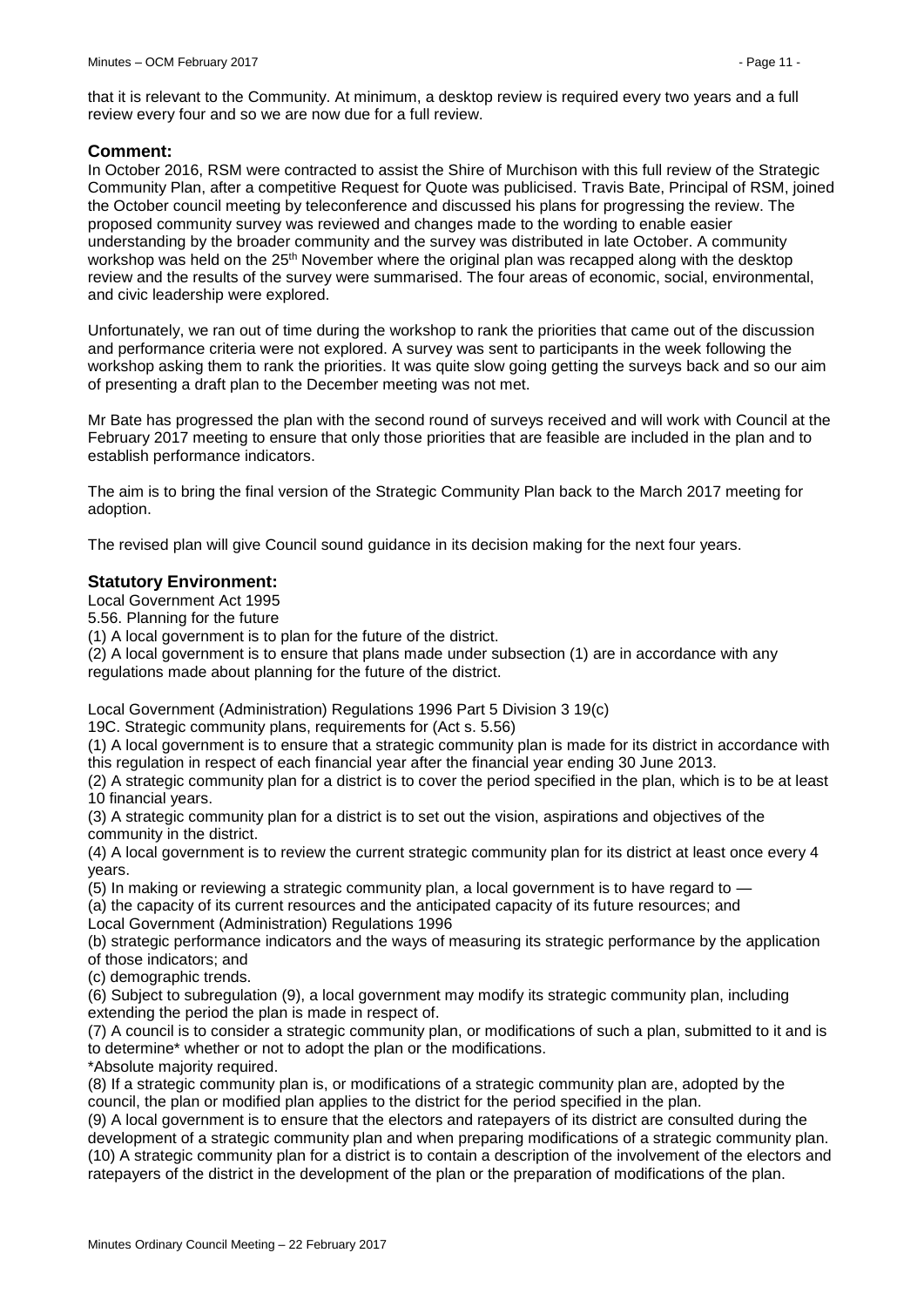#### **Strategic Implications:**

Review of the Plan against Key Performance Indicators' is vital to ensure that Community aspirations are being met.

## **Sustainability Implications**

**Environmental**

This is one of the four main themes of the Strategic Community Plan – to improve the sustainability of land use and improve the condition of the environment. Reviewing the plan ensures that the Community is kept informed on the progress of environmental strategies detailed in the plan.

**Economic**

This is one of the four main themes of the Strategic Community Plan – to develop the region's economic potential to encourage families and businesses to stay in the area. Reviewing the plan ensures that the Community is kept informed on the progress of economic strategies detailed in the plan.

**Social**

This is one of the four main themes of the Strategic Community Plan – to develop, coordinate, provide and support services and facilities which enhance the quality of community life in the Shire. Reviewing the plan ensures that the Community is kept informed on the progress of social strategies detailed in the plan.

## **Policy Implications:**

Nil

## **Financial Implications:**

The Strategic Community Plan sets the direction for the Long Term Financial Plan and the Corporate Business Plan which inform the Budget.

## **Consultation:**

RSM

## **Recommendation:**

That Council work with Mr Bate to finalise priorities following on from the Community Workshop and Community Survey and to establish performance indicators in order to progress the Community Strategic Plan.

#### *Discussion*

*Mr Bate spoke to the draft plan. 14 responses had been received from the community in relation to the setting of the priorities in the plan. He requested that council indicate the priorities to be include in the plan.*

*Under the heading, Economic Priorities, Councillor R Foulkes-Taylor stated the first 4 items listed were a priority. The priorities should include actionable items rather than a wish list.*

*President Halleen suggested no 5 was a priority as it impacted on business.*

*Councillor Williams stated that as more people became aware of the impact of communication restrictions, communication would become a higher priority.*

*Councillor E Foulkes-Taylor expressed concern that the Interpretative Centre had dropped off the priority list and asked if 14 responses could be considered representative of the community.*

*The CEO felt that the change in priorities reflected the impact of the down turn of the economy.*

*Mr Bate then discussed the Environmental priorities and suggested that all 3 items be retained in the plan.*

*In relation to Social priorities, health is an area of importance to the community. Nothing stands out in the lower priorities.*

*Councillor R Foulkes-Taylor suggested the first 3 items be retained as priorities. Councillor Williams suggested that the first 2 items be combined as one. Councillor E Foulkes-Taylor suggested that items 3 and 4 be combined.*

#### *Mr Bate then discussed the area of Civic Leadership.*

*Councillor E Foulkes-Taylor asked how all the items were prioritised across the plan. It is important for council to be aware of the overarching priorities.*

*Mr Bate will flesh out the priorities and an email will be sent to all councillors to allow them to set the overall priorities. Once the priorities have been set the KPI's will be set,*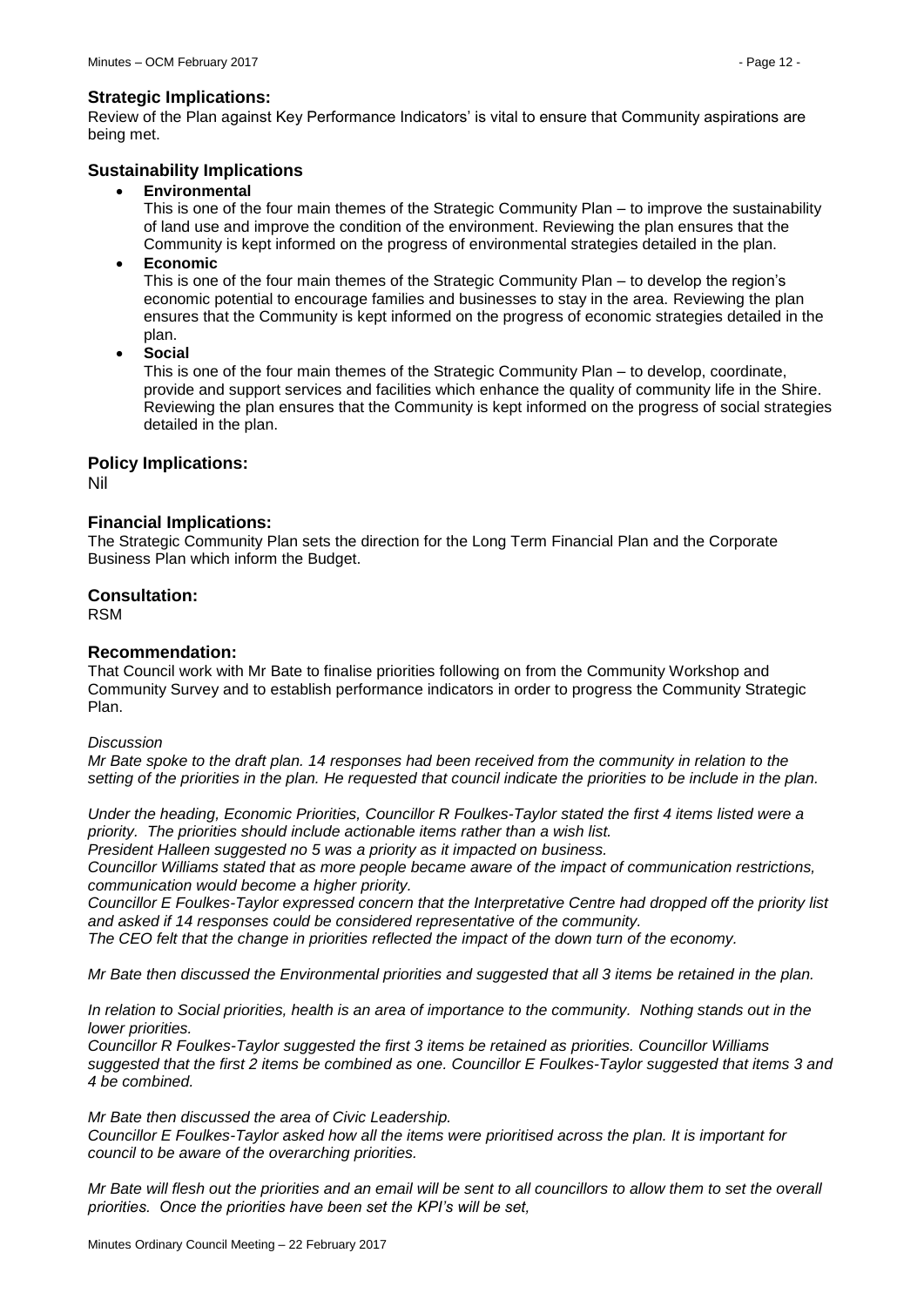#### **Voting Requirements:**

Absolute Majority

# *Council Decision:*

That Council work with Mr Bate to finalise priorities following on from the Community Workshop and Community Survey and to establish performance indicators in order to progress the Community Strategic Plan.

**Carried For: 5 Against: 0**

## <span id="page-12-0"></span>**14. ANNOUNCEMENTS CONCERNING MEETINGS ATTENDED**

## <span id="page-12-1"></span>**14.1 Shire President**

*The President advised that he had attended a meeting in relation to the SKA Road and interviews dealing with the Roadhouse lease. These items are to be discussed behind closed doors.*

<span id="page-12-2"></span>**14.2 Councillors**

*Nil.*

## <span id="page-12-3"></span>**15. REPORTS OF COMMITTEES**

*Nil*

## <span id="page-12-4"></span>**16. FINANCE**

### <span id="page-12-5"></span>**16.1 Financial Activity Statements December 2016**

| File:              |                                                   |
|--------------------|---------------------------------------------------|
| Author:            | Peter Dittrich - Deputy Chief Executive Officer   |
| Interest Declared: | No interest to disclose                           |
| Date:              | 13 February 2017                                  |
| Attachments:       | Financial Activity Statements to 31 December 2016 |
|                    | <b>Statement of Financial Position</b>            |
|                    | Operating Statement by Program                    |
|                    | Operating Statement by Nature & Type              |
|                    | <b>Accounts Activity</b>                          |
|                    | <b>General Ledger Trial Balance</b>               |

## **Matter for Consideration:**

Council to consider adopting the Monthly Financial Statements for December 2016.

#### **Background:**

The Local Government (Financial Management) Regulations 1996. Regulation 34 requires that local government report on a monthly basis and prescribes what is required to be reported.

## **Comment:**

The Current Position at 31 December 2016 is a surplus of \$2,792,603.

| Variances - YTD Budget to YTD<br>Actual             |              |           |
|-----------------------------------------------------|--------------|-----------|
| <b>Budgeted Closing Funding</b><br>Surplus(Deficit) |              | 1,634,733 |
| Plus Variance to opening surplus                    | 2,608,244    |           |
| Less Operating Revenues down                        | $-2,323,542$ |           |
| Plus Operating Expenditure down                     | $-2,971$     |           |
| <b>Plus Operating Activities Excluded</b>           | 31,167       |           |
|                                                     |              |           |

**Moved: Councillor M Williams Seconded: Councillor E Foulkes-Taylor**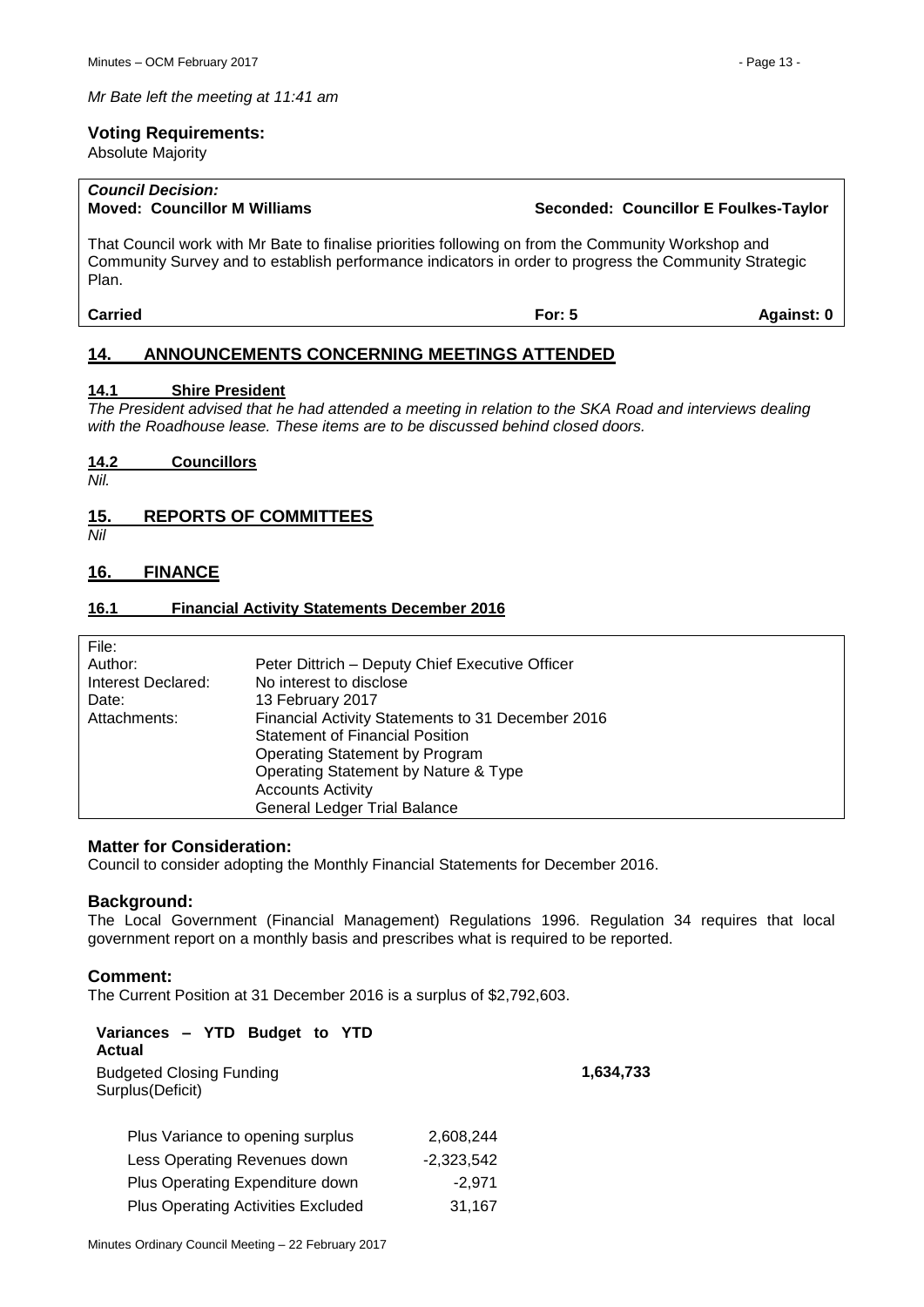| Plus Investing Activities down    | 2,532,981    |           |
|-----------------------------------|--------------|-----------|
| Plus Transfer from reserves up    | 1,559,096    |           |
| Less Transfer to reserves up      | $-3,247,105$ |           |
| <b>Total Variances</b>            |              | 1,157,870 |
|                                   |              |           |
| Actuals Closing surplus (Deficit) |              | 2.792.603 |

Refer to December 2016 Financials for explanation of variances.

The following Term Deposits are currently held as at 31 December 2016:

| Beringarra- Cue Road Reserve TD | \$2,865,555.62 @ 1.750% Maturity 17/02/2016  |
|---------------------------------|----------------------------------------------|
| Crosslands MCF Term Deposit     | \$ 365,989.32 @ 2.100% Maturity 25/02/2017   |
| Ballinyoo Bridge                | \$2,0019,570.84 @ 1.500% Maturity 27/01/2016 |

## **Statutory Environment:**

Local Government Act 1995 Section 6.4–Specifies that a local government is to prepare "such other financial reports" as is prescribed.

Local Government (Financial Management) Regulations 1996 Regulation 34 states:

> (1) A local government is to prepare each month a statement of financial activity reporting on the sources and applications of funds, as set out in the annual budget under regulation 22(1)(d) for that month in the following detail:

(a) Annual budget estimates, taking into account any expenditure incurred for an additional purpose under section 6.8(1)(b) or (c);

(b) Budget estimates to the end of month to which the statement relates;

(c) Actual amounts of expenditure, revenue and income to the end of the month to which the statement relates;

(d) Material variances between the comparable amounts referred to in paragraphs (b) and

(e) The net current assets at the end of the month to which the statement relates.

## **Strategic Implications:**

Nil.

## **Policy Implications:**

Nil.

## **Budget/Financial Implications:**

Reports showing year to date financial performance allow monitoring of actual expenditure, revenue and overall results against budget targets.

## **Sustainability Implications:**

- **Environmental:**
	- There are no known significant environmental considerations
- **Economic:** There are no known significant economic considerations
- **Social:** There are no known significant considerations

**Consultation:**

Moore Stephens

## **Recommendation:**

That Council adopt the financial statements for the period ending 31 December 2016 as attached.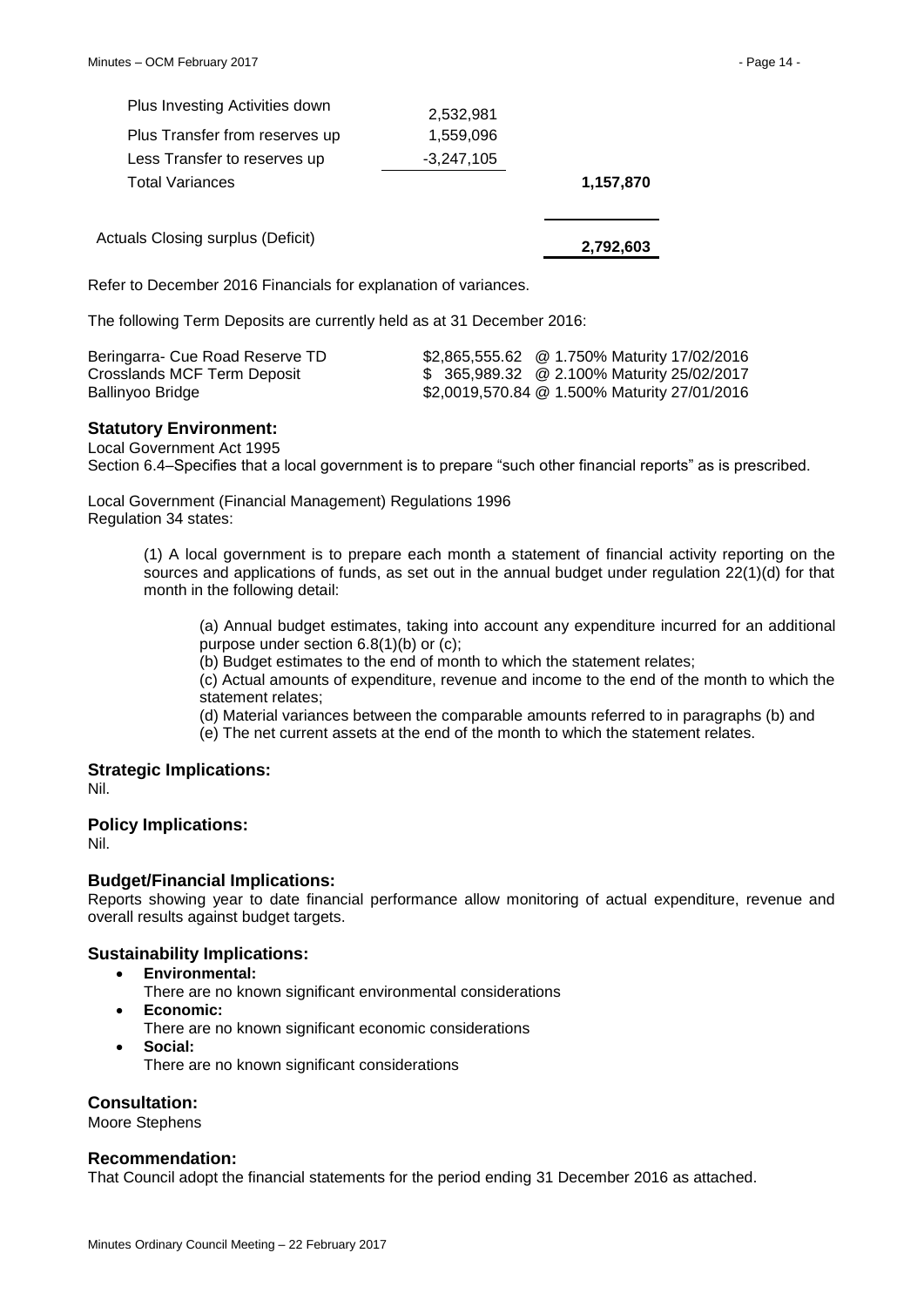#### *Discussion*

*The DCEO presented the accounts. Councillor Williams asked if the Cue road term deposit correctly reflected the reserve. The CEO advised that the funds were held in reserve and would be transferred to the term deposit on the maturity of that term deposit.*

## **Voting Requirements:**

Simple majority.

<span id="page-14-0"></span>File:

| <b>Council Decision:</b><br><b>Moved: Councillor R Foulkes-Taylor</b>                           | Seconded: Councillor A Whitmarsh |            |
|-------------------------------------------------------------------------------------------------|----------------------------------|------------|
| That Council adopt the financial statements for the period ending 31 December 2016 as attached. |                                  |            |
| <b>Carried:</b>                                                                                 | For: $5$                         | Against: 0 |
| <b>Financial Activity Statements January 2017</b><br>16.2                                       |                                  |            |

| FIIE:              |                                                  |
|--------------------|--------------------------------------------------|
| Author:            | Peter Dittrich - Deputy Chief Executive Officer  |
| Interest Declared: | No interest to disclose                          |
| Date:              | 13 February 2017                                 |
| Attachments:       | Financial Activity Statements to 31 January 2017 |
|                    | <b>Statement of Financial Position</b>           |
|                    | Operating Statement by Nature & Type             |
|                    | Operating Statement by Program                   |
|                    | <b>Accounts Activity</b>                         |
|                    | <b>General Ledger Trial Balance</b>              |
|                    |                                                  |

### **Matter for Consideration:**

Council to consider adopting the Monthly Financial Statements for January 2017.

## **Background:**

The Local Government (Financial Management) Regulations 1996. Regulation 34 requires that local government report on a monthly basis and prescribes what is required to be reported.

#### **Comment:**

The Current Position at 31 January 2017 is a surplus of \$2,539,006.

| Variances - YTD Budget to YTD<br>Actual             |              |           |
|-----------------------------------------------------|--------------|-----------|
| <b>Budgeted Closing Funding</b><br>Surplus(Deficit) |              | 1,618,683 |
| Plus Variance to opening surplus                    | 2,608,244    |           |
| Less Operating Revenues down                        | $-2,339,082$ |           |
| Plus Operating Expenditure down                     | 55,771       |           |
| <b>Plus Operating Activities Excluded</b>           | 38,706       |           |
| Plus Investing Activities down                      | 2,245,963    |           |
| Plus Transfer from reserves up                      | 1,559,096    |           |
| Less Transfer to reserves up                        | $-3,248,375$ |           |
| Total Variances                                     |              | 920,323   |
| Actuals Closing surplus (Deficit)                   |              | 2,539,006 |

Refer to January 2017 Financials for explanation of variances.

┑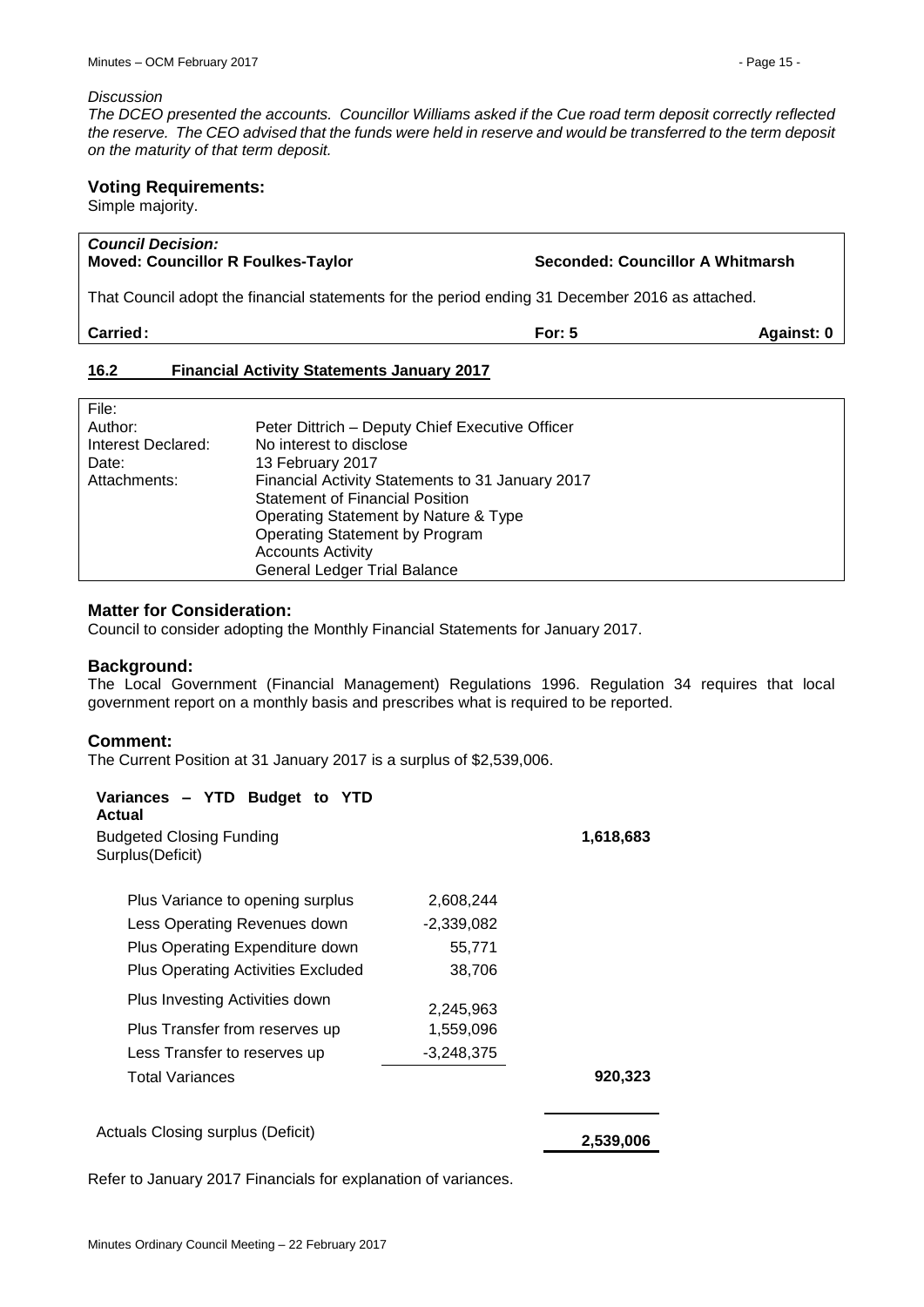The following Term Deposits are currently held as at 31 January 2017:

| Beringarra- Cue Road Reserve TD | \$2,865,555.62 @ 1.750% Maturity 17/02/2016 |
|---------------------------------|---------------------------------------------|
| Crosslands MCF Term Deposit     | \$ 365,989.32 @ 2.100% Maturity 25/02/2017  |
| Ballinyoo Bridge                | \$1,972,812.60 @ 1.890% Maturity 27/02/2016 |

## **Statutory Environment:**

Local Government Act 1995

Section 6.4–Specifies that a local government is to prepare "such other financial reports" as is prescribed.

Local Government (Financial Management) Regulations 1996 Regulation 34 states:

> (1) A local government is to prepare each month a statement of financial activity reporting on the sources and applications of funds, as set out in the annual budget under regulation 22(1)(d) for that month in the following detail:

(a) Annual budget estimates, taking into account any expenditure incurred for an additional purpose under section 6.8(1)(b) or (c);

(b) Budget estimates to the end of month to which the statement relates;

(c) Actual amounts of expenditure, revenue and income to the end of the month to which the statement relates;

(d) Material variances between the comparable amounts referred to in paragraphs (b) and

(e) The net current assets at the end of the month to which the statement relates.

#### **Strategic Implications:**

Nil.

## **Policy Implications:**

Nil.

#### **Budget/Financial Implications:**

Reports showing year to date financial performance allow monitoring of actual expenditure, revenue and overall results against budget targets.

#### **Sustainability Implications:**

- **Environmental:**
	- There are no known significant environmental considerations
- **Economic:** There are no known significant economic considerations
- **Social:** There are no known significant considerations

## **Consultation:**

Moore Stephens

#### **Recommendation:**

That Council adopt the financial statements for the period ending 31 January 2017 as attached.

#### *Discussion*

*The DCEO spoke to the account and highlighted the impact of the timing of grant payments of the shire's cashflows.*

#### **Voting Requirements:**

Simple majority.

*Council Decision:* **Moved: Councillor E Foulkes-Taylor Seconded: Councillor M Williams**

Council adopt the financial statements for the period ending 31 January 2017 as attached.

**Carried: For: 5 Against: 0**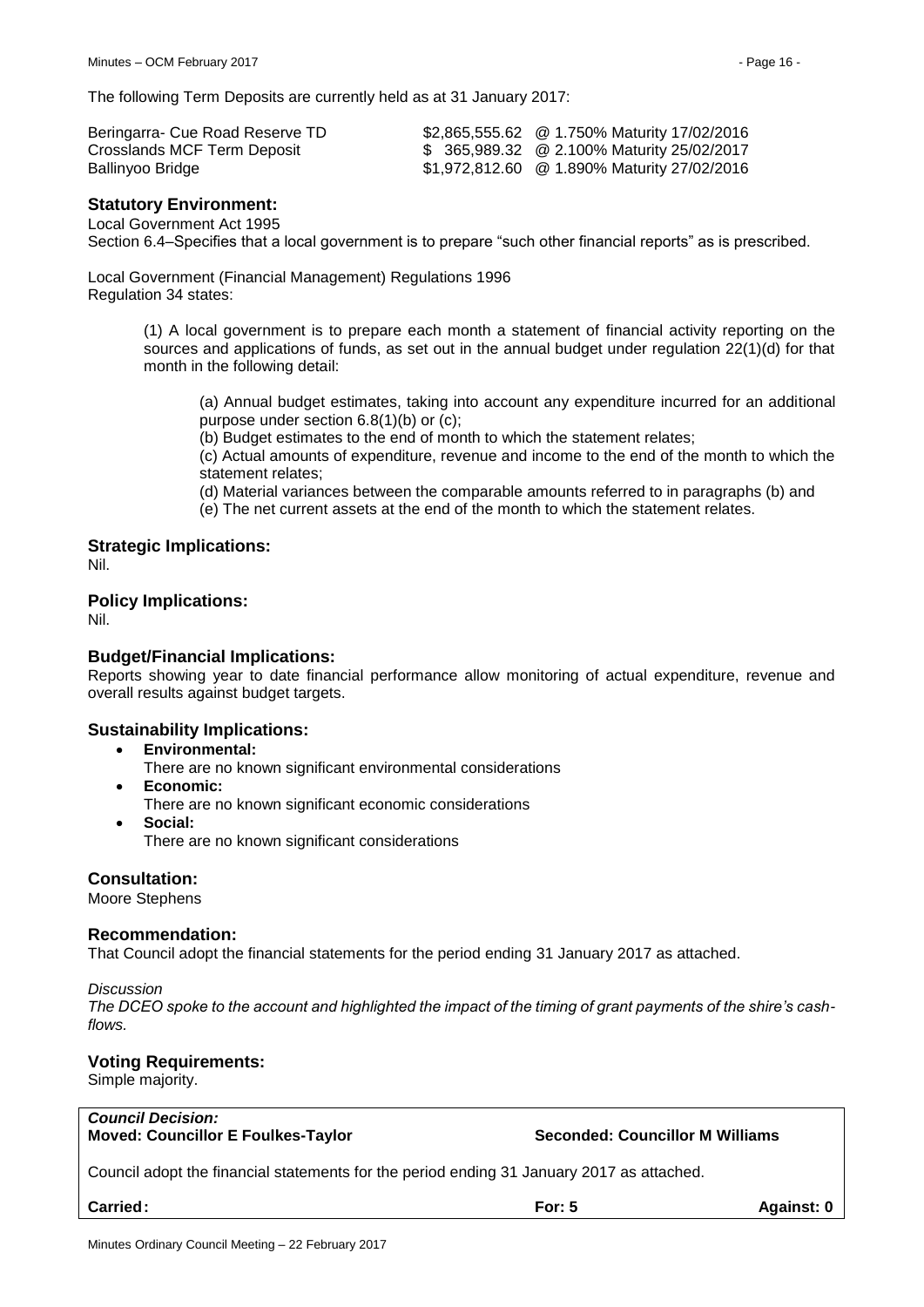## <span id="page-16-0"></span>**16.3 Accounts Paid December 2017**

| File:              | 4.37.1                                          |
|--------------------|-------------------------------------------------|
| Author:            | Peter Dittrich - Deputy Chief Executive Officer |
| Interest Declared: | No interest to disclose                         |
| Date:              | 13 February 2017                                |
| Attachments:       | EFT & Cheque Details for December 2016          |

## **Matter for Consideration:**

Endorsement of accounts paid during the month of December 2016.

## **Background:**

If the local government has delegated to the CEO the exercise of its power to make payments from the municipal fund or the trust fund, then the CEO is to prepare a list of accounts paid by the CEO during the month to present to Council.

## **Comment:**

Payments made during the month of December 2016 are attached.

## **Statutory Environment:**

Local Government (Financial Management) Regulations 1996 Regulation 13 states:

(1) If the local government has delegated to the CEO the exercise of its power to make payments from the municipal fund or the trust fund, a list of accounts paid by the CEO is to be prepared each month showing for each account paid since the last such list was prepared -

- (a) the payee's name; and
- (b) the amount of the payment; and
- (c) the date of the payment; and
- (d) sufficient information to identify the transaction.
- (2) A list of accounts for approval to be paid is to be prepared each month showing
	- (a) for each account which requires council authorisation in that month
		- (i) the payee's name; and
		- (ii) the amount of the payment; and
		- (iii) sufficient information to identify the transaction; and
	- (b) the date of the meeting of the council to which the list is to be presented
- (3) A list prepared under sub regulation (1) or (2) is to be
	- (a) presented to the council at the next ordinary meeting of the council after the list is prepared; and
		- (b) recorded in the minutes of that meeting.

## **Strategic Implications:**

None

## **Policy Implications:**

None

## **Budget/Financial Implications:**

Payment from the Municipal, Trust and Reserve Bank Accounts.

## **Sustainability Implications:**

- **Environmental:**
	- There are no known significant environmental considerations
- **Economic:**
	- There are no known significant economic considerations
- **Social:**
	- There are no known significant considerations

## **Consultation:**

Moore Stephens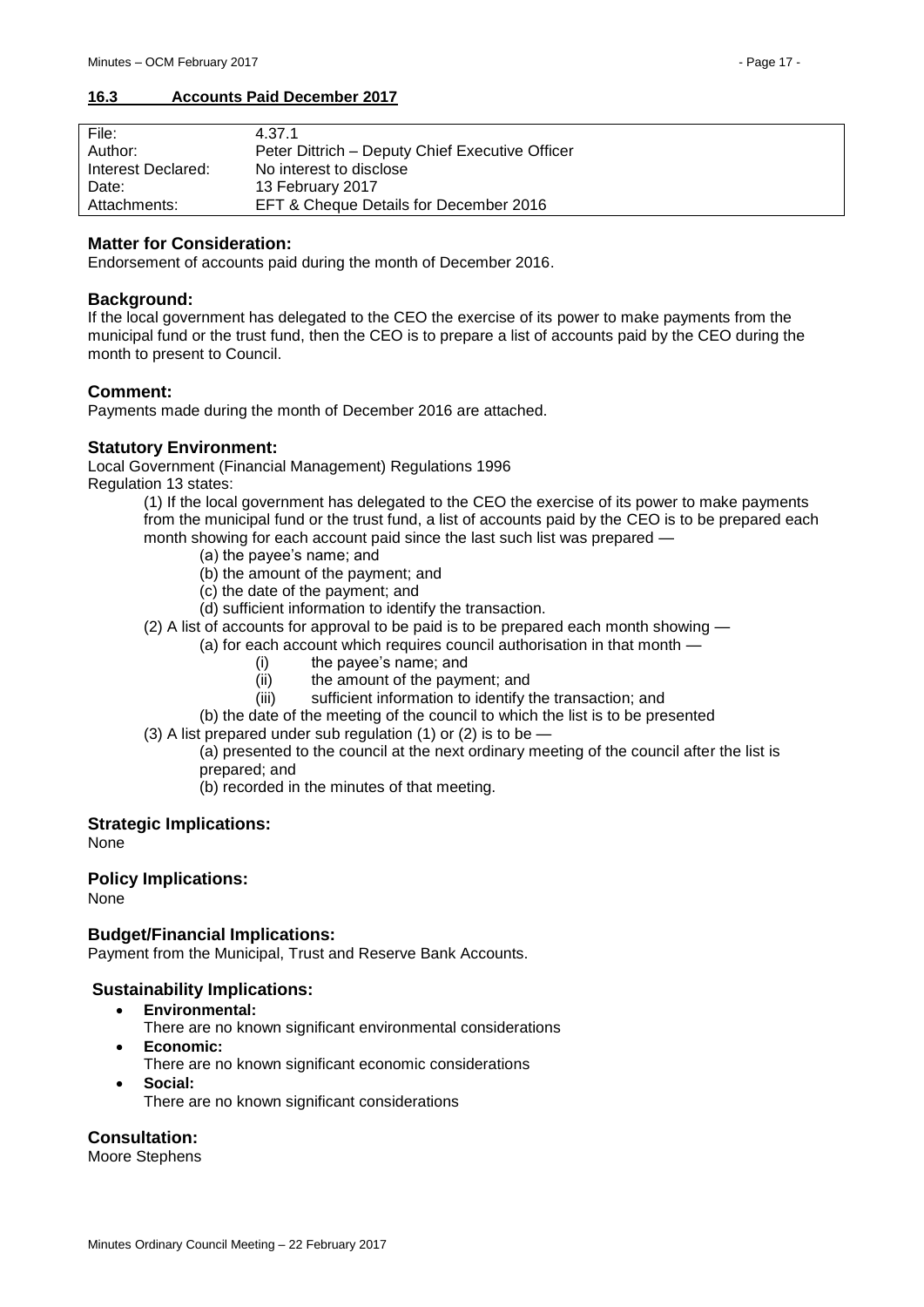#### **Recommendation:**

That the accounts as per the attached Schedule presented to this meeting totalling \$466,516.96 which includes \$50,870.10 of intra account transfers for the month of December 2016, be endorsed by Council.

## **Voting Requirements:**

Simple majority

## *Council Decision:*

**Moved: Councillor E Foulkes-Taylor Seconded: Councillor R Foulkes-Taylor**

Council endorse the accounts as per the attached Schedule presented to this meeting totalling \$466,516.96 which includes \$50,870.10 of intra account transfers for the month of December 2016.

| Carried: | For: | <b>Against:</b> |
|----------|------|-----------------|
|          |      |                 |

### <span id="page-17-0"></span>**16.4 Accounts Paid January 2017**

| File:              | 4.37.1                                          |
|--------------------|-------------------------------------------------|
| Author:            | Peter Dittrich – Deputy Chief Executive Officer |
| Interest Declared: | No interest to disclose                         |
| Date:              | 13 February 2017                                |
| Attachments:       | EFT & Cheque Details for January 2017           |

### **Matter for Consideration:**

Endorsement of accounts paid during the month of January 2017.

### **Background:**

If the local government has delegated to the CEO the exercise of its power to make payments from the municipal fund or the trust fund, then the CEO is to prepare a list of accounts paid by the CEO during the month to present to Council.

## **Comment:**

Payments made during the month of January 2017 are attached.

## **Statutory Environment:**

Local Government (Financial Management) Regulations 1996

Regulation 13 states:

(1) If the local government has delegated to the CEO the exercise of its power to make payments from the municipal fund or the trust fund, a list of accounts paid by the CEO is to be prepared each month showing for each account paid since the last such list was prepared —

- (a) the payee's name; and
- (b) the amount of the payment; and
- (c) the date of the payment; and
- (d) sufficient information to identify the transaction.
- (2) A list of accounts for approval to be paid is to be prepared each month showing
	- (a) for each account which requires council authorisation in that month
		- (i) the payee's name; and
		- (ii) the amount of the payment; and
		- (iii) sufficient information to identify the transaction; and
	- (b) the date of the meeting of the council to which the list is to be presented
- (3) A list prepared under sub regulation (1) or (2) is to be  $-$ 
	- (a) presented to the council at the next ordinary meeting of the council after the list is prepared; and
		- (b) recorded in the minutes of that meeting.

## **Strategic Implications:**

None

## **Policy Implications:**

None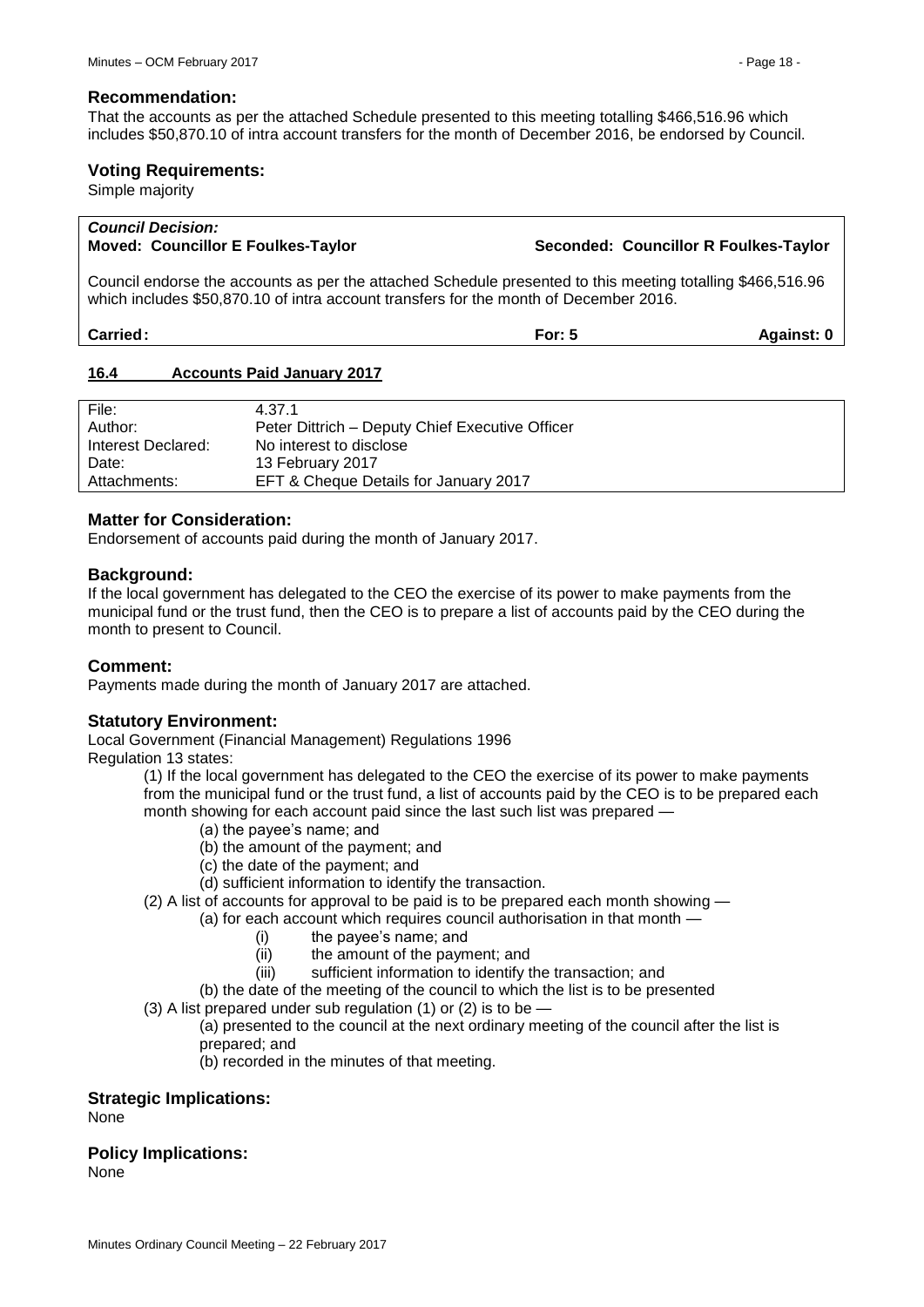## **Budget/Financial Implications:**

Payment from the Municipal, Trust and Reserve Bank Accounts.

## **Sustainability Implications:**

- **Environmental:**
	- There are no known significant environmental considerations
- **Economic:**
	- There are no known significant economic considerations
- **Social:** There are no known significant considerations

## **Consultation:**

Moore Stephens

## **Recommendation:**

That the accounts as per the attached Schedule presented to this meeting totalling \$308,038.09 which includes \$50,000.07 of intra account transfers for the month of January 2017, be endorsed by Council.

### *Discussion*

*Councillor M Williams queried the amount paid for the windsock. The CEO explained the nature of the windsock and the relationship to the solar lighting.*

*The purchase of lawn bowls was queried. The bowls were funded from the operational budget for the bowling green.*

## **Voting Requirements:**

Simple majority

# *Council Decision:*

**Moved: Councillor A Whitmarsh Seconded: Councillor R Foulkes-Taylor**

Council Endorse the accounts as per the attached Schedule presented to this meeting totalling \$308,038.09 which includes \$50,000.07 of intra account transfers for the month of January 2017.

**Carried: For: 5 Against: 0**

## <span id="page-18-0"></span>**16.5 2016/17 Budget Variation – Sealing Program**

| File:              | 2.4                                                              |
|--------------------|------------------------------------------------------------------|
| Author:            | Dianne Daniels - Chief Executive officer                         |
| Interest Declared: | Nil                                                              |
| Date:              | 15 February 2017                                                 |
| Attachments:       | Report of Tony Chisholm, Superintendent for Seal & Re-seal Works |
|                    | Report of Bob Edwards, Acting Works Supervisor                   |

## **Matter for Consideration:**

Council to consider the status of the 2016/17 sealing program and options for completing the sealing in the Settlement.

## **Background:**

The 2016/17 Budget allowed for the following sealing projects:

| <b>Project Name</b>                                                                   |             |
|---------------------------------------------------------------------------------------|-------------|
| <b>Infrastructure</b>                                                                 |             |
| Cap-Ex - Bitumise 4km Carnarvon Mullewa Road through Breakaway SLK 146.535-149.535    |             |
| 2.973km R2R 16/17                                                                     | \$169,781   |
| Cap-Ex - Bitumise 1km Bullardoo - Dust Suppression SLK 262.420-272.420 1 km R2R 16/17 | \$79,831    |
| Cap-Ex - Bitumise 5 km South of Ballinyoo Bridge SLK 236.65-241.675 5km (this - R4R   |             |
| <b>MWIP</b>                                                                           | \$1,651,639 |
| Cap-Ex - Reseal 20 km South of Settlement - R2R 16/17                                 | \$373,800   |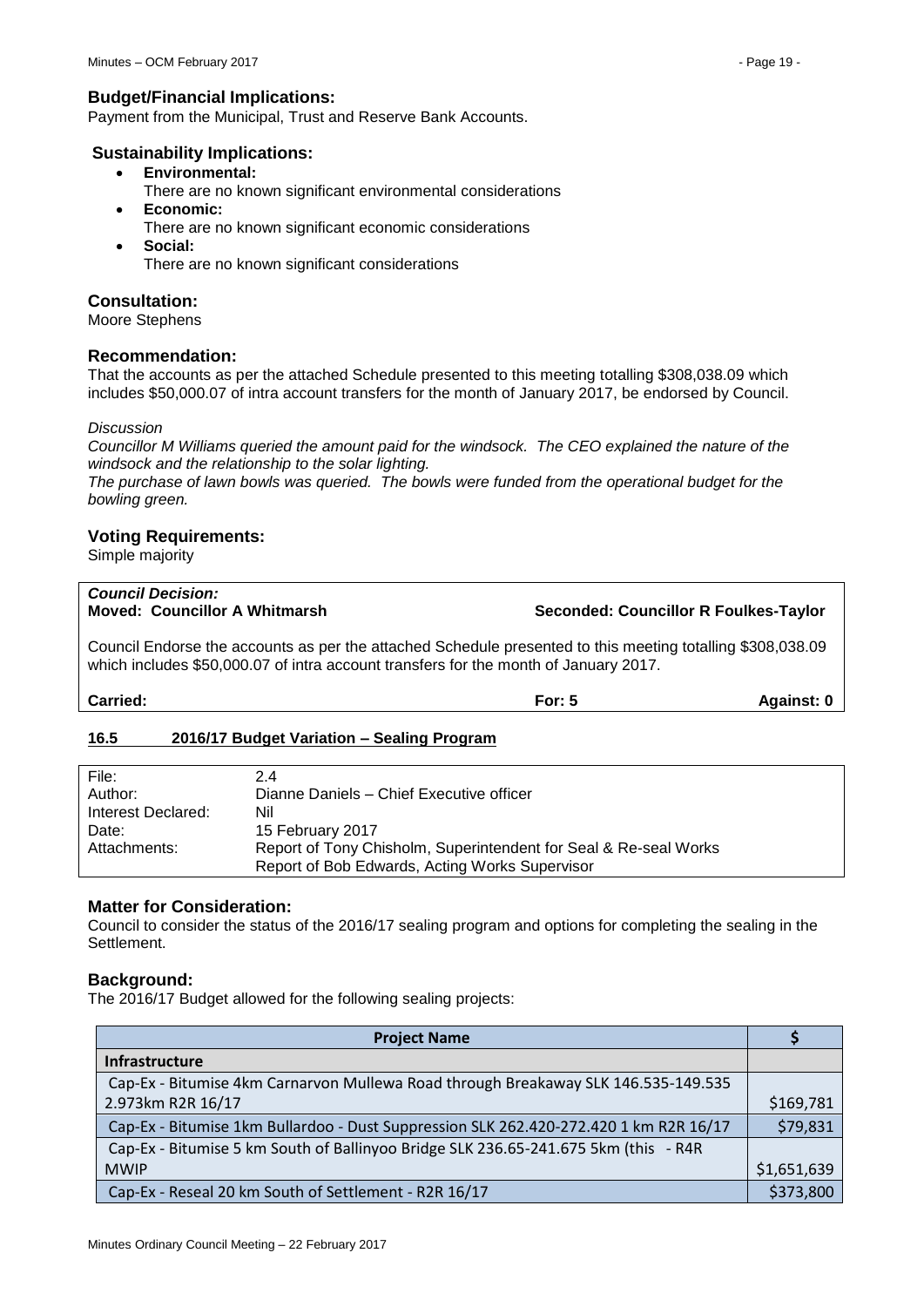| Cap-Ex - Bitumise North of Settlement from 500m to Breakaway SLK 149.535-153.390 |           |
|----------------------------------------------------------------------------------|-----------|
| 3.855km - R2R 16/17                                                              | \$126,047 |
| Cap-Ex - Bitumise Roads in Settlement - R2R 16/17                                | \$92,037  |

All but Cap-Ex - Bitumise 5 km South of Ballinyoo Bridge SLK 236.65-241.675 5km were tendered in November 2016 as RFT 3.2016/17 Seal and Re-seal Works. The tender was assessed and awarded to Fulton Hogan at the November 2016 meeting, with a scheduled mobe date of 28/11/2016 and de-mobe date of 5/12/2016.

## **Comment:**

The sealing project was not without its challenges for several reasons: our Works Supervisor was out on leave for several months, surface preparation works took longer than expected and the sealing contractor was unable to start on the scheduled date.

During sealing, several sections of the pavement in the Settlement and on a 200m section north of the Settlement failed the contractors' compaction test and laminated in sections and it was decided not to seal those sections. The car park in front of the Admin building tested ok and it was decided to seal it as a test of the red laterite product, which was an unknown quantity to us all. The reports of Superintendent, Tony Chisholm of WML Consultants and Bob Edwards, Acting Works Supervisor are attached, to help clarify the reasons for the pavement failure and to give an overview of the sealing works in general. Tony has suggested that we need to re-work the pavement of Roderick Street, part of the area in front of the Roadhouse and possibly Mulga Crescent to a depth of at least 100mm compacted thickness, prior to sealing. Our Works Supervisor has estimated that we would need two weeks to do this and would need a grader, smooth drum vibe roller and water cart. My estimate of the cost for this, based on recent works completed by contractors, would be \$3.1k per day including operators and so \$31k for the ten day period, plus the time the Works Supervisor devotes to supervising the works. As well as that, the quote for sealing the Settlement with red laterite was \$86.8k of which only the carpark in front of the Admin Building has been done, so the balance of the sealing would cost us \$82.7, less the cost of the laterite which we already have, say \$5k, plus another mobe/de-mobe of \$17k and an allowance for the Superintendents' time to assess contractors claims and respond to queries during the sealing works.

If we look at the five jobs that made up RFT 3.2016/17, we are under-budget overall by \$44.6k.

#### **In Summary:**

| Surface Prep (10 days x \$3.1/day) | \$31,000   |
|------------------------------------|------------|
| Supervisor (say)                   | \$5,000    |
| Superintendent (say)               | \$5,000    |
| Sealing                            | \$82,700   |
| Less Laterite (TBC)                | (\$5,000)  |
| Mobe/De-Mobe                       | \$17,000   |
| Contingency                        | \$3,900    |
|                                    | \$139,600  |
| Less Balance of Budget             | (\$44,600) |
| <b>Budget Variation</b>            | \$95,000   |

Our construction crew will not be able to do the work as they are committed to completing the repair works near Pia Community, to gravel sheeting the by-pass at Twin Peaks Station and to undertaking the construction and gravel sheeting of the by-pass on Mt Narryer, to which this year's Regional Road Groups funding has been allocated.

Because the sealing contractor delayed their start date, our construction crew were held up on the road to the north of the Settlement, trying to hold it together. This means that the budget for Cap-ex – Construction as per Agreed Works Program is underspent - \$476.5k against a YTD Budget of \$669.5k, so there is more than enough money in that budget to make a transfer for the completion of the sealing program.

## **Statutory Environment:**

6.8. Expenditure from municipal fund not included in annual budget

(1) A local government is not to incur expenditure from its municipal fund for an additional purpose except where the

expenditure —

(a) is incurred in a financial year before the adoption of the annual budget by the local government; or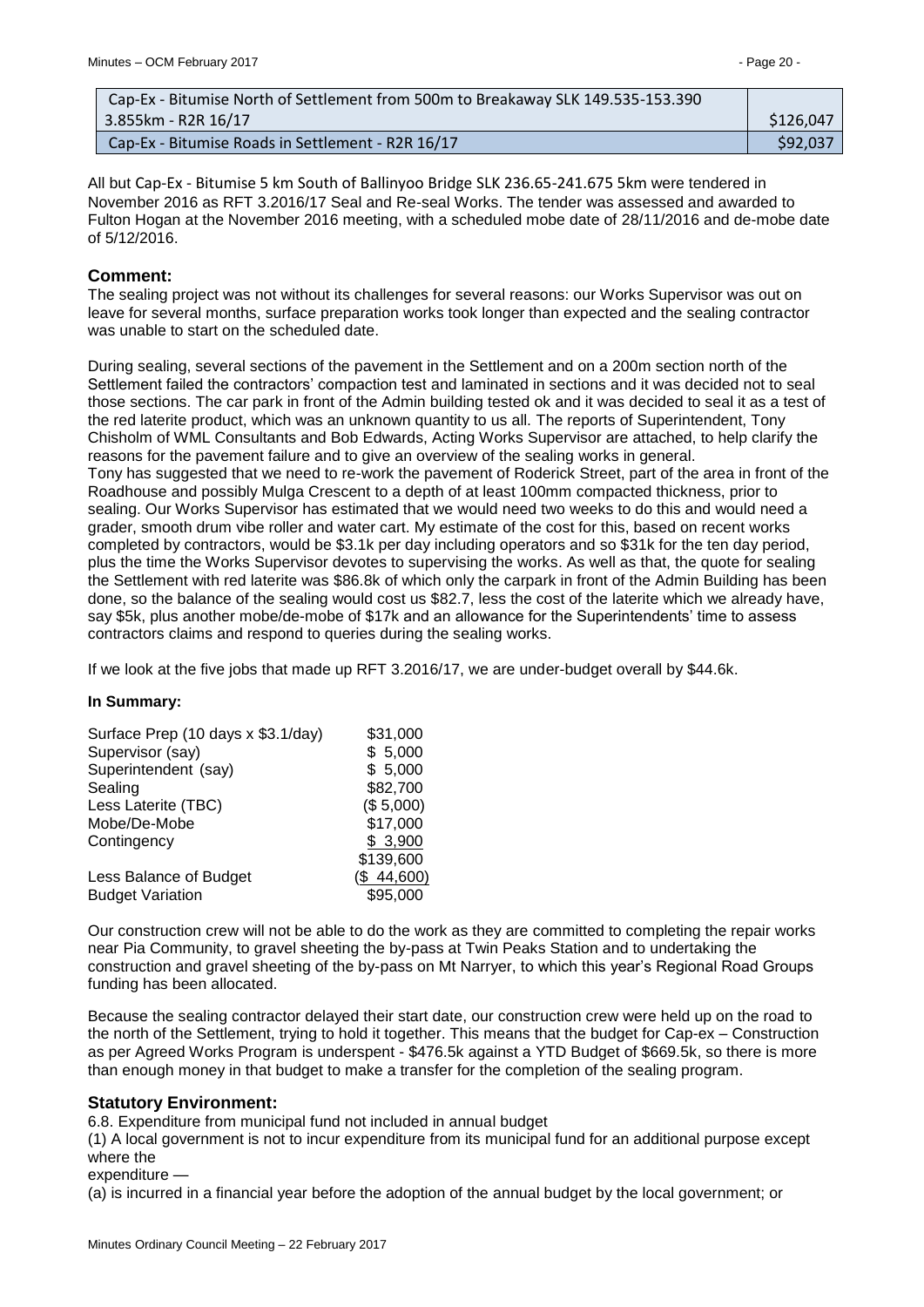(b) is authorised in advance by resolution\*; or

(c) is authorised in advance by the mayor or president in an emergency.

*\* Absolute majority required.*

#### **Policy Implications:**

Nil

## **Budget/ Financial Implications:**

If the proposal is accepted then \$95k will be transferred from Capital Job C14114 – Cap-ex – Construction as per Agreed Works Program to C14129 Cap-ex – Bitumise Roads in the Settlement

## **Sustainability Implications:**

- **Environmental**
	- There are no known significant environmental implications associated with this decision **Economic**
- There are no known significant economic implications associated with this decision **Social**
	- There are no known significant social considerations associated with this decision

## **Consultation:**

Works Supervisor Brian Wundenberg Tony Chisholm WML Consultants

### **Recommendation:**

That council authorise the transfer of \$95,000 from Capital Job C14114 – Cap-ex – Construction as per Agreed Works Program to C14129 Cap-ex – Bitumise Roads in the Settlement in order to complete the sealing program in the Settlement.

#### *Discussion*

*The CEO stated that the sealing program had started later than planned. The program was impacted by the lamination of Roderick Street. The acting works supervisor had completed some additional work in an attempt to properly prepare the road. The quality of the material used to build the road had also impacted on the outcome.* 

*Councillor E Foulkes-Taylor asked what might be done about the material. The CEO advised that the gravel would be tested in future to determine if polycom or cement stabilizer were needed. Further that the surfaces would be tested prior to the commencement of sealing.*

*Councillor Whitmarsh felt the contractor should take some responsibility for the failures in the sealing program.*

*Councillor Williams felt that the acting works supervisor and the superintendent may not have been familiar with the area and that this may have had an impact on the project – you can't beat local knowledge. Further that the contractor had over-sprayed and sealed the road back to front.*

*The CEO stated that if the contractor had concerns in relation to the spray rate then it was their responsibility to make an adjustment on-site, after consultation with the Superintendent. Concerns re lack of water on the road during prep work had been raised with the acting works supervisor.*

*Councillor Williams requested that the reports by the superintendent and the acting works supervisor be brought to council as a separate item.*

## **Voting Requirements:**

Absolute Majority

*Council Decision:*  **Moved: Councillor R Foulkes-Taylor Seconded: Councillor M Williams**

Council authorise the transfer of \$95,000 from Capital Job C14114 – Cap-ex – Construction as per Agreed Works Program to C14129 Cap-ex – Bitumise Roads in the Settlement in order to complete the sealing program in the Settlement.

**Carried For: 5 Against: 0**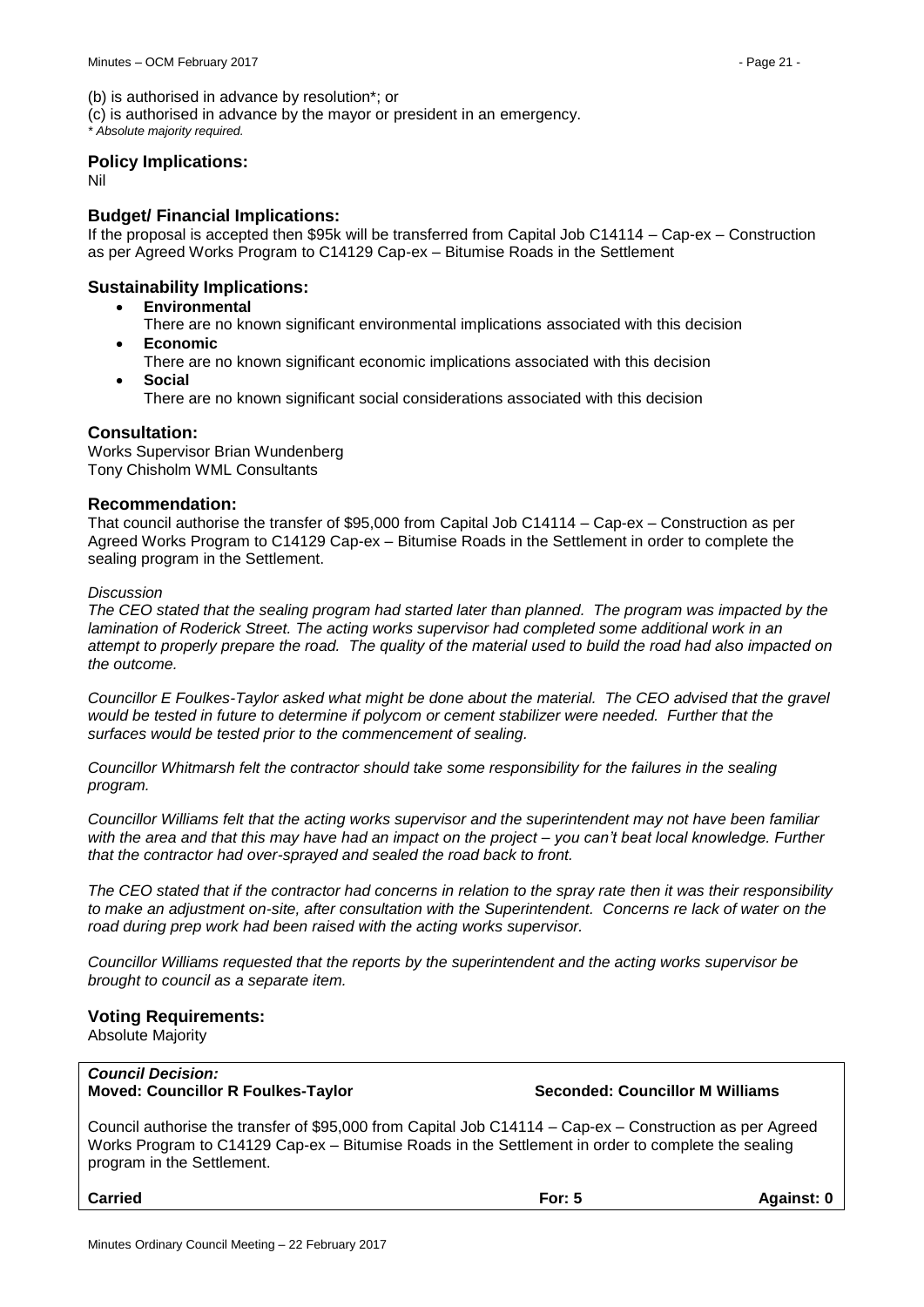## <span id="page-21-0"></span>**17. DEVELOPMENT**

*Item 17.1 had been brought forward for consideration prior to Item 14.*

### <span id="page-21-1"></span>**17.2 Development Assessment Panels**

| File:              | 10.3                                     |
|--------------------|------------------------------------------|
| Author:            | Dianne Daniels - Chief Executive Officer |
| Interest Declared: | No interest to disclose                  |
| Date:              | 12 February 2017                         |
| Attachments:       | Murchison DAP                            |
|                    |                                          |

## **Matter for Consideration:**

Council to decide nominations for representatives on the Mid-West Wheatbelt (Central) Development Assessment Panel.

## **Background:**

In February 2015 council resolved: *That council nominate the following Shire of Murchison Councillors to be DAP members and alternate members:- Members: President Halleen Deputy President R Foulkes-Taylor Alternate Members: Councillor Squires Councillor Whitmarsh*

Councillor Broad was nominated to replace Councillor Squires following his resignation from Council in 2015. Councillor Broad subsequently resigned from Council in December 2016.

Appointments of all DAP members expire on 26 April 2017

Under Regulation 26 of the Planning and Development (Development Assessment Panels) Regulations 2011 (DAP Regulations), council is requested to nominate four elected members of the Council, comprising two local members and two alternate local members to sit on the Mid West DAP as required.

Nominations are required by Friday 28 February 2017.

## **Comment:**

Following receipt of all Local Government nominations, the Minister for Planning will consider and appoint nominees for up to a three year term, expiring 26 April 2020. Appointed local members will be placed on the local government member register and advised of DAP training dates and times. It is mandatory that DAP members attend training before they can sit on a DAP and determine applications. Local Government members who have previously received training are not required to attend further training, but are encouraged to attend refresher training. Local DAP members are entitled to be paid for attendance and training.

If the appointed members are not re-elected (October 2017), Council will need to re-nominate members and this needs to be considered when making the decision.

## **Statutory Environment:**

Regulation 26 Planning and Development (Development Assessment Panels) Regulations 2011

## **Strategic Implications:**

Nil.

## **Policy Implications:**

DAP's consider applications that would otherwise be considered by the Shire. As the threshold value for all but the City of Perth is \$2-\$10 million for 'opt-in' applications or \$10 million or more for mandatory applications, the most likely applications will be for mining infrastructure.

## **Financial Implications:**

The shire is required to provide advice to the DAP, which may involve use of a town planning consultant should an application arise.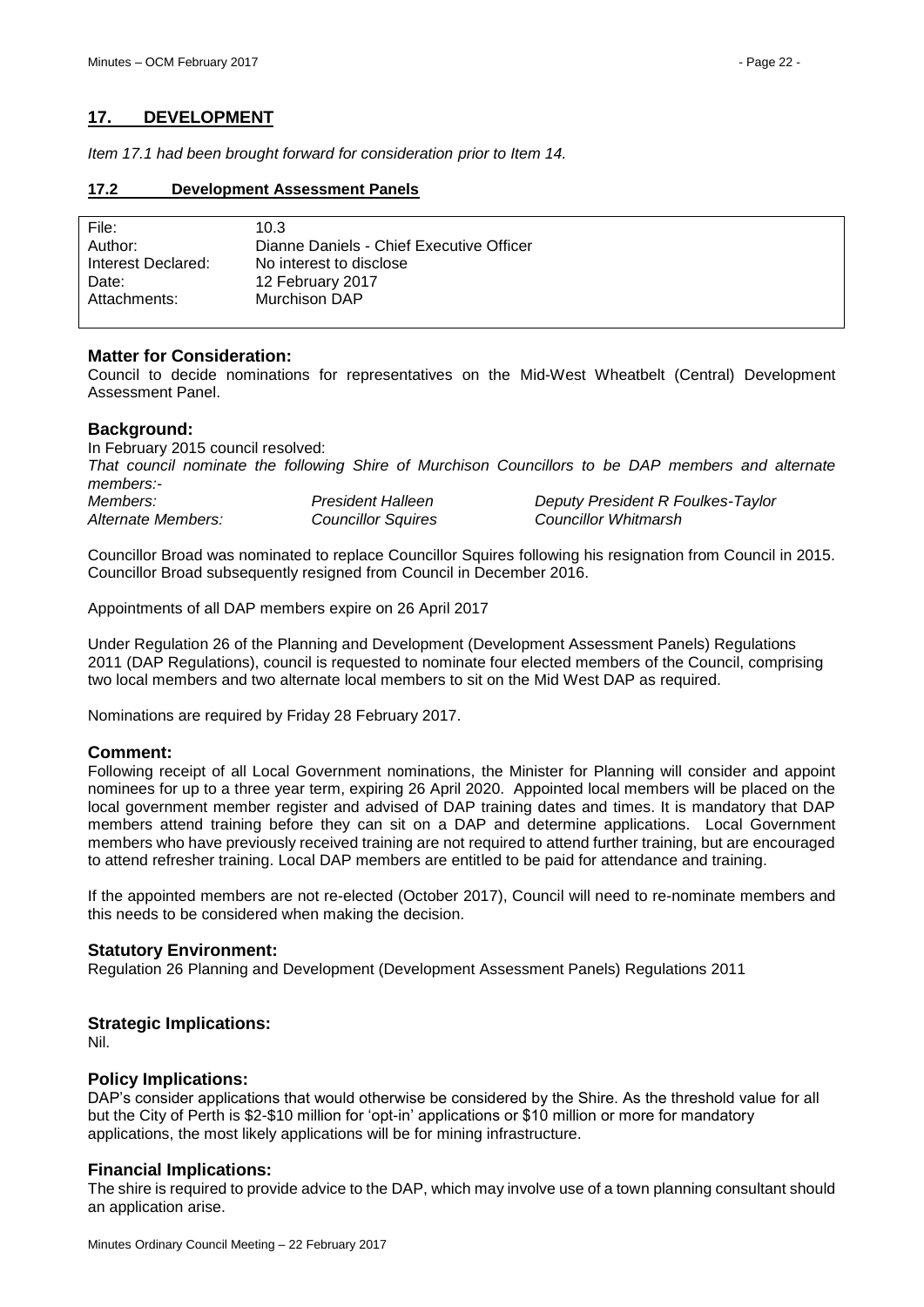#### **Recommendation:**

That council nominate the following Shire of Murchison Councillors to be DAP members and alternate members:-

| Members           |  |
|-------------------|--|
| Alternate Members |  |

#### **Voting Requirements:**

Simple Majority

| <b>Council Decision:</b><br><b>Moved: Councillor R Foulkes-Taylor</b> |                                                                                                    | Seconded: Councillor E Foulkes-Taylor           |            |
|-----------------------------------------------------------------------|----------------------------------------------------------------------------------------------------|-------------------------------------------------|------------|
| Members:                                                              | That Council nominate the following Shire of Murchison Councillors to be DAP Members and Alternate |                                                 |            |
| <b>DAPS Members:</b><br><b>DAPS Alternate Members:</b>                | Councillor R Foulkes-Taylor<br><b>Councillor E Foulkes-Taylor</b>                                  | Councillor A Whitmarsh<br>Councillor M Williams |            |
| <b>Carried:</b>                                                       |                                                                                                    | For: $5$                                        | Against: 0 |

*Item 17.3 had previously been considered prior to Item 14, but left to sit on the table until Urgent Business.*

## <span id="page-22-0"></span>**17.4 Proposed Emergency Services Centre Yalgoo**

| File:              | 4.42                                            |
|--------------------|-------------------------------------------------|
| Author:            | Dianne Daniels                                  |
| Interest Declared: | No interest to disclose                         |
| Date:              | 13th February 2017                              |
| Attachments:       | Correspondence from CEO Yalgoo dated 13/12/2016 |

## **Matter for Consideration:**

Council to consider the proposed Emergency Services Centre recently endorsed by the Shire of Yalgoo.

## **Background:**

A letter was received on the 19th December 2017 from the CEO of Yalgoo regarding a proposed Emergency Services Centre to be built in Yalgoo. The Yalgoo Council endorsed the planning of the Emergency Centre on the 19th August 2016 and the Yalgoo administration is seeking in principal support for the Centre from relevant departments and partners. The facility will house the current St Johns' Ambulance Service and Volunteer Bush Fire Brigade and for emergency situations will provide an operation office for SES and DFES, emergency evacuation areas, debrief facilities and temporary overnight accommodation for volunteers and staff involved in emergency situations. It will also provide training and conference facilities.

## **Comment:**

A query to Yalgoo CEO, Silvio Brenzi, clarified that 'in principal support' does not mean that the Shire of Yalgoo are seeking financial support from the Shire of Murchison, rather, it would appreciate correspondence that the Shire of Murchison is not opposed to the idea and would see it as a useful plan for our area. Any other relevant comments would be appreciated.

## **Strategic Implications:**

Nil

**Policy Implications:**  Nil

## **Budget/ Financial Implications:**

Nil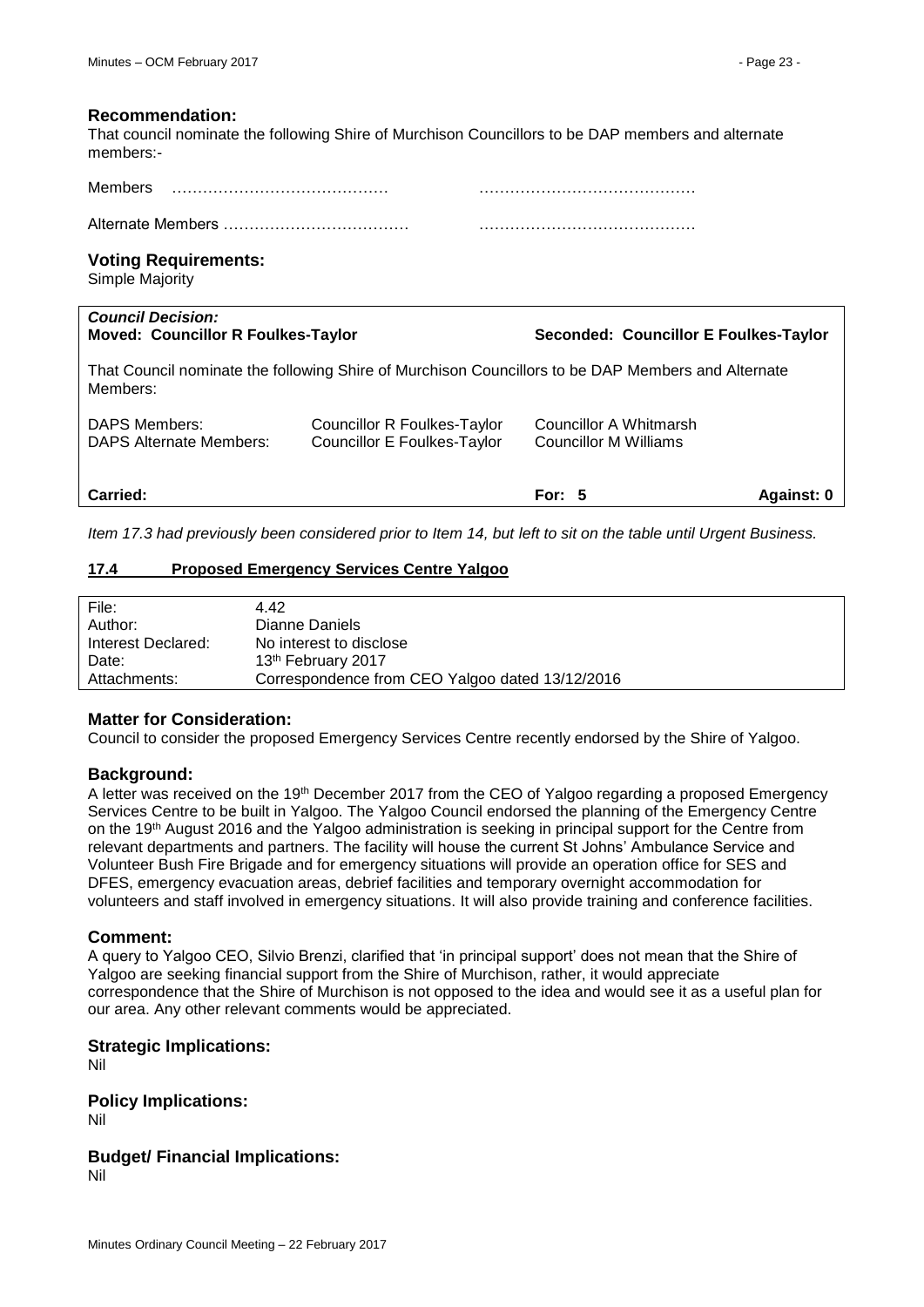## **Sustainability Implications:**

- **Environmental**
- There are no known significant environmental implications associated with this decision **Economic**
- There are no known significant economic implications associated with this decision
- **Social**
	- There are no known significant social considerations associated with this decision

## **Consultation:**

Shire of Yalgoo

### **Recommendation:**

That Council endorse the Shire of Yalgoo's proposal to establish an Emergency Services Centre in Yalgoo.

### **Voting Requirements:**

Simple Majority

#### *Council Decision:*  **Moved: Councillor R Foulkes-Taylor Seconded: Councillor M Williams**

That Council endorse the Shire of Yalgoo's proposal to establish an Emergency Services Centre in Yalgoo.

**Carried: For: 5 Against: 0**

## <span id="page-23-0"></span>**17.5 ERA Review of the Emergency Services Levy**

| File:              | 5.1                                                                        |
|--------------------|----------------------------------------------------------------------------|
| Author:            | Peter Dittrich – Deputy Chief Executive Officer                            |
| Interest Declared: | No interest to disclose                                                    |
| Date:              | 14 February 2017                                                           |
| Attachments:       | ERA – Review of the Emergency Services Levy – Issues Paper 30 January 2017 |
|                    | <b>WALGA Survey</b>                                                        |

## **Matter for Consideration:**

Council to consider its proposed responses to a survey recently released by WALGA. The survey will form part of a consolidated response to the call for submissions on the Review of the Emergency Services Levy, being conducted by the Economic Regulation Authority (ERA).

## **Background:**

In December 2016 the Treasurer of Western Australia asked the ERA to prepare a report on *'the current arrangements for, and options to improve, the management and distribution of the Emergency Services Levy (ESL)*

*In conducting this report, the Authority will consider the following:* 

- *The current ESL expenditure applied to managing the emergency services (prevention of, preparedness for, response to and recovery from natural hazard emergencies).*
- *The proportion of ESL funding directed towards each aspect of emergency management: prevention, preparedness, response and recovery.*
- *The extent to which the current allocation of ESL funds towards prevention and response reflects best practice in managing the risk of bushfire and other hazards.*
- *The extent to which the current methodology for setting the ESL is appropriate, now and into the future.*
- *The current transparency and accountability arrangements for the distribution of the ESL.*
- *Whether it would be more appropriate for the allocation of ESL funds to be the responsibility of an agency other than the Department of Fire and Emergency Services.*
- *The extent to which the ESL should be available to fund administrative and/or operational costs of a Rural Fire Service.*
- *The extent to which the use of the ESL to fund a Rural Fire Service would impact on ESL rates.' (Issues paper for the review of the Emergency Services Levy p1 Jan 17)*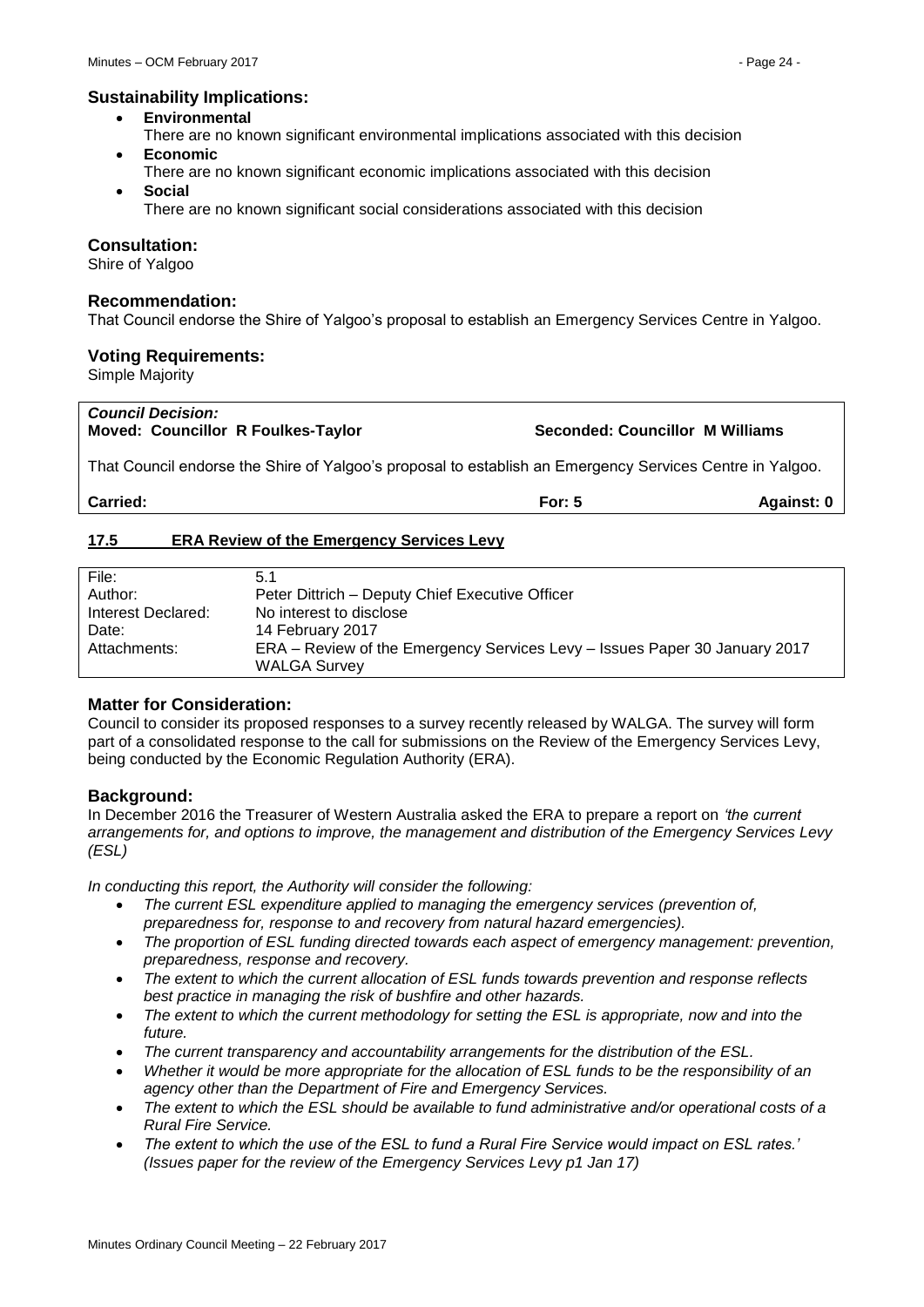The issues paper invites interested parties to address the following ten questions:

- *1. How should funding be allocated across prevention, preparedness, response, and recovery activities?*
- *2. What should the ERA consider in assessing whether the current method for setting the ESL is appropriate for current and future needs?*
- *3. What emergency service expenditures should be funded by the ESL?*
- *4. How are expenditures on emergency services likely to change in the future?*
- *5. How could the method for setting the ESL be improved?*
- *6. What information should be made public about the administration and distribution of ESL funding?*
- *7. What processes should be in place to ensure accountability in the expenditure of ESL funding?*
- *8. Which agency should be tasked with distributing funding from the ESL?*
- *9. If a rural fire service is established, should it be funded by the ESL?*
- *10. How much would a rural fire service cost, and what effect would it have on ESL rates?*

## **Comment:**

The issues paper provides background information in relation to the ten questions raised.

The Shire of Murchison has a Volunteer Bush Fire Brigade that is funded via the ESL. The Shire raised \$2,485 of ESL in 2016/17 and received \$11,254 in grant payments from the Department of Fire and Emergency Services (DFES). The income received in 2015/16 from (DFES) was \$10,026.

The ESL was set, as per the act, at \$71 per pastoral property or mining tenement. If the ESL were to be raised by applying a rate in dollar against the Unimproved Value as per Category 4 properties, based on the 2016-17 DFES Guide some pastoral properties may see the levy increase to \$130 (the current set maximum for the category). The ESL payable on mining leases was set as \$71 across all categories. As we are not able to quantify the cost of a rural fire service fully financed by an ESL, it is not possible to determine the impact on our property rates. The issues paper does not provide any detailed information in relation to the structure, location, or function of a rural fire service.

## **Statutory Environment:**

Nil

**Strategic Implications:** Nil

**Policy Implications:**

Nil

**Budget/Financial Implications:**

Nil

## **Sustainability Implications:**

- **Environmental:**
	- There are no known significant environmental considerations
- **Economic:**

There may be an impact on individual rate payers within the shire, dependent on the outcome of the review and the implementation of its recommendations.

**Social:**

There are no known significant considerations

## **Consultation:**

Chief Executive Officer

## **Recommendation:**

That Council discuss the WALGA Survey questions and direct the CEO to respond to the survey in line with those discussions.

#### *Discussion*

*The DCEO summarised the report, noting that a change to the system of collecting ESL could have a significant impact on rates.*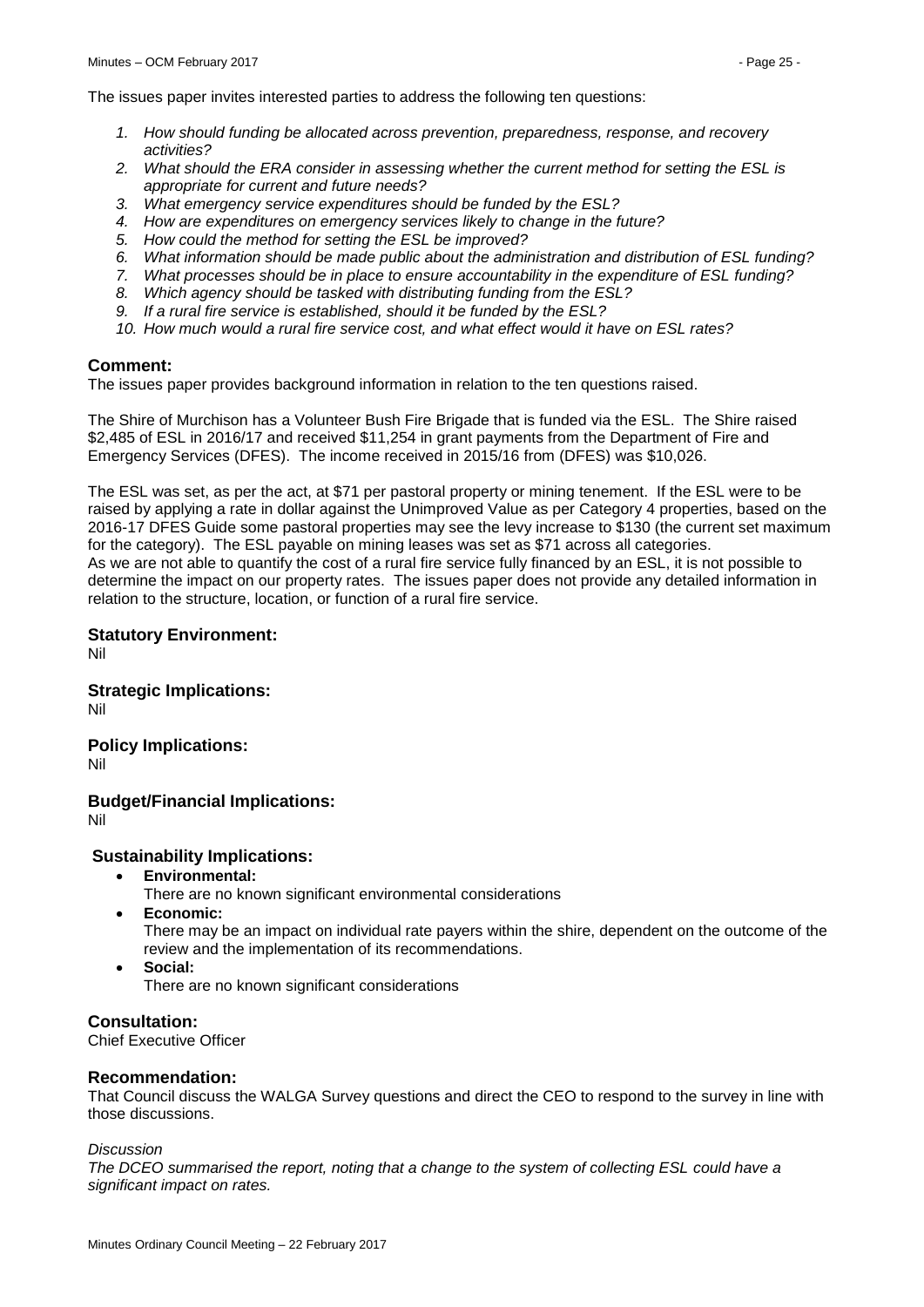*The survey was reviewed and it was felt that the CEO was best placed to respond*

*Cr R Foulkes-Taylor thought that in relation to Q3, that the ESL funding should be applied 20% Prevention, 20% Preparedness, 20% Response and 40% Recovery.*

*CR E Foulkes-Taylor left the room at 12:29pm and returned at 12:31pm*

*In regard to Q17, whether or not the administration fee paid by DFES to the LG covered the cost of collecting the ESL, President Halleen queried the cost to our Shire. The DCEO responded that it forms part of rates raising in general and is not a big admin cost for us.*

*Cr E Foulkes-Taylor asked the meeting if it wanted a Rural Fire Service (Q 25). Councillor R Foulkes-Taylor felt that question should be answered 'No' and Cr Williams was concerned that it may interfere with something that works well.* 

#### **Voting Requirements:**

Simple majority

| <b>Council Decision:</b><br><b>Moved: Councillor A Whitmarsh</b>    | Seconded: Councillor E Foulkes-Taylor |            |
|---------------------------------------------------------------------|---------------------------------------|------------|
| The CEO to respond to the survey in line with council's discussions |                                       |            |
| <b>Carried</b>                                                      | For: $5$                              | Against: 0 |
| <b>Banners in the Terrace</b><br>17.6                               |                                       |            |

<span id="page-25-0"></span>

| File:              | 11.18                                    |
|--------------------|------------------------------------------|
| Author:            | Dianne Daniels - Chief Executive Officer |
| Interest Declared: | No interest to disclose                  |
| Date:              | 14 February 2017                         |
| Attachments:       | Nil                                      |

#### **Matter for Consideration:**

Council to consider participation in and a design for WALGA's 2017 Banners in the Terrace competition.

#### **Background:**

The CEO received an email from WALGA on the 10<sup>th</sup> February, calling for the Shire's participation in the Banners in the Terrace competition.

The email was forwarded to the community to see if any person or group was interested in making a banner.

Pia Wadjari Remote Community School have responded that they would be really interested in participating and staff and students would be consulted regarding the design. The Principal, Kevin McKenna, mentioned in his email that the Murchison Shire Logo would be incorporated in the banner and has asked for Council's input into the design.

No other community members or groups have expressed an interest in entering.

#### **Comment:**

Entry forms need to be in by 23rd March and the banner design emailed to the City of Perth by 28<sup>th</sup> April, with the banner completed and delivered to WALGA by 20<sup>th</sup> June.

The banners are displayed in the Terrace during the WA Local Government Convention, between Sunday 23 July and Saturday 5 August, with the winner being announced at the Convention on the 3 August.

Council would need to provide necessary paints and brushes and purchase a banner. We have the transportation case, which can be re-used.

All up costs should be \$500 - \$750 for the total project. There is sufficient funding available in the Expenses Relating to Tourism & Area Promotion account.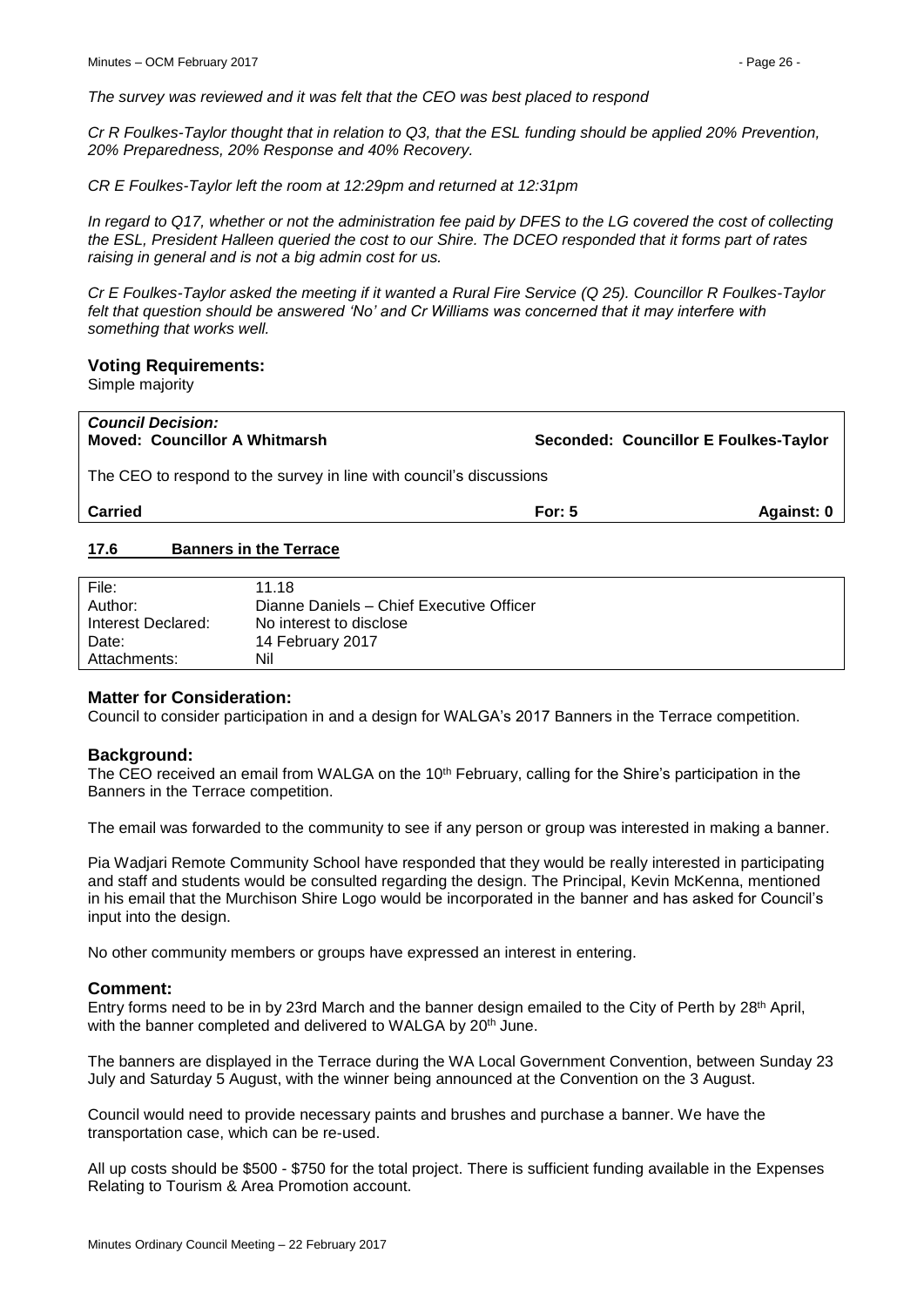Nil

## **Strategic Implications:**

Nil

## **Sustainability Implications**

- **Environmental**
	- There are no known significant environmental implications
- **Economic**
- There are no known significant economic implications
- **Social**
	- The quality of community life is enhanced when the Shire provides support for community projects.

## **Policy Implications:**

Nil

## **Financial Implications:**

There are sufficient funds available within the 2016/17 budget.

## **Consultation:**

Kevin McKenna Pia Wadjarri RCS

## **Recommendation:**

That Council financially and logistically supports Pia Wadjarri Remote Community School's participation in the WALGA Banners in the Terrace competition and authorises the CEO to liaise with the Principal in regard to the design, based on feedback from the council meeting.

## *Discussion*

*Councillor E Foulkes-Taylor stated that she may have a suitable blank banner at home. She felt that the proposed design should be run past council.*

*The CEO will liaise with the school and convey council's feelings. The design would be emailed out to councillors.*

## **Voting Requirements:**

Simple Majority

#### *Council Decision:* **Moved: Councillor E Foulkes-Taylor Seconded: Councillor M Williams**

That Council financially and logistically supports Pia Wadjarri Remote Community School's participation in the WALGA Banners in the Terrace competition and authorises the CEO to liaise with the Principal in regard to the design, based on feedback from the council meeting.

**Carried For:5 Against:0**

## <span id="page-26-0"></span>**17.7 Community Branding Proposition**

| File:              | 13.10                                    |
|--------------------|------------------------------------------|
| Author:            | Dianne Daniels - Chief Executive Officer |
| Interest Declared: | No interest to disclose                  |
| Date:              | 14 February 2017                         |
| Attachments:       | Community Branding Logo Concepts 7 - 8F  |

## **Matter for Consideration:**

Council to consider the second round of Logo Concepts prepared by Market Creations in relation to the rebranding of the Shire of Murchison.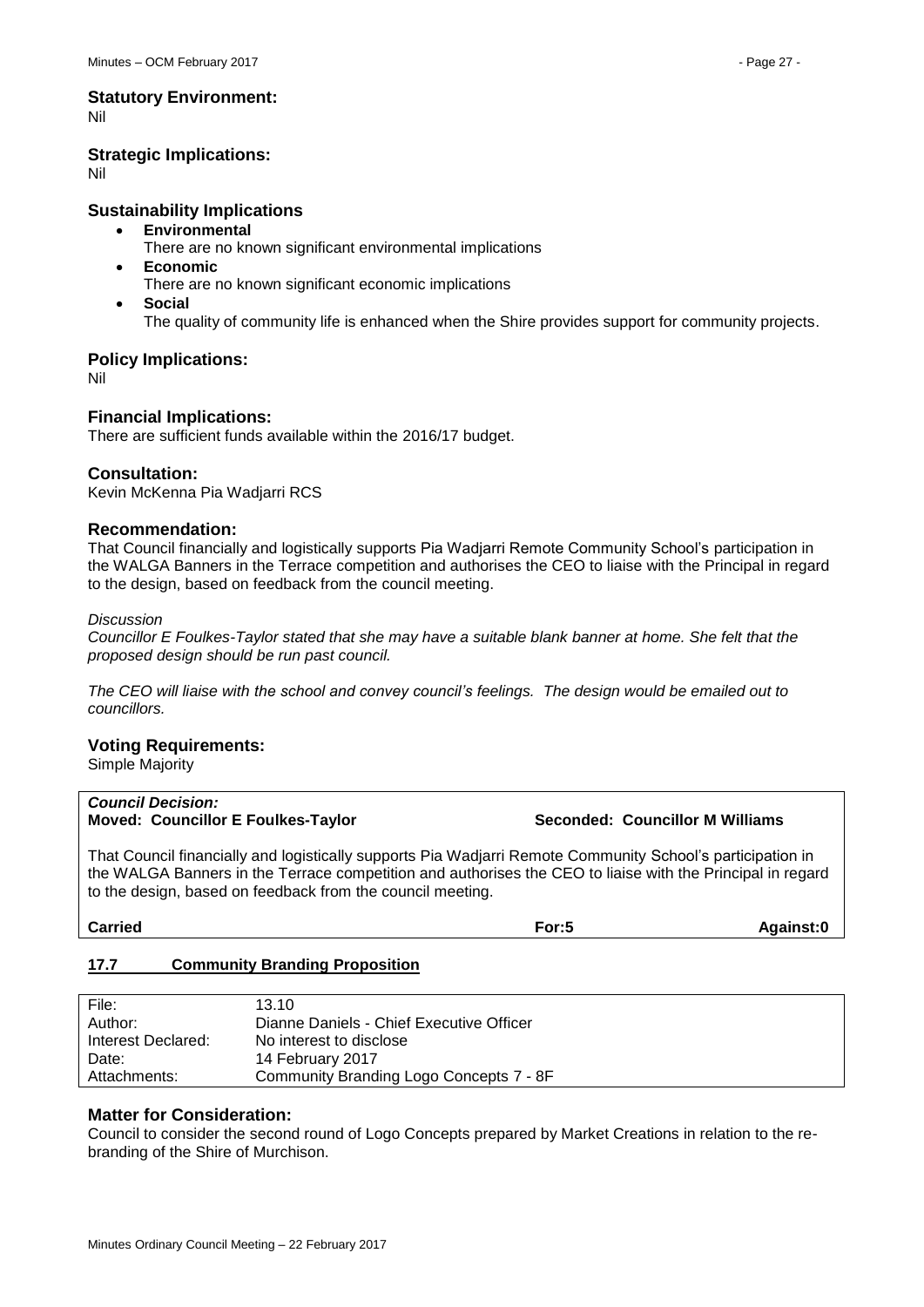### **Background:**

Market Creations were engaged to develop a minimum of five logo design concepts. In accordance with the community survey the design brief required that the logo options that were developed reflected history, agriculture, and community as key characteristics.

Six concepts were taken to Council in November 2016, but Council were disappointed in them and felt they didn't reflect the character of the Murchison and resolved that:

Cr S Broad, Cr E Foulkes-Taylor, and the CEO work on a totally new concept which includes possibly man, dog, cow, sheep, windmill, and Mulga tree which are more representative of the Murchison Community.

## **Comment:**

Since that time, Market Creations have created another nine concepts for the nominated councillors and I to review (Concepts 7 through to 8F are attached). Unfortunately, Councillor Broad has left Council, but Councillor Emma Foulkes-Taylor has been involved in the development of the second round of logos and her preference is 8E, which includes a green rather than brown mulga tree. The CEO quite likes 8F, with the gradient blend to balance the green.

Council has multiple options, including:

- Accept the proposed logos and engage the community via a survey to identify the preferred logo;
- Identify one or more of the logos to be presented to the community via a survey to identify the preferred logo;
- Identify one or more of the logos to be revised and re-presented to Council; or
- Reject all proposed logos

### **Statutory Environment:**

LGA s1.4 (3) in carrying out its functions a local government is to use its best endeavours to meet the needs of current and future generations through an integration of environmental protection, social advancement and economic prosperity.

## **Strategic Implications:**

To provide good governance to the Shire of Murchison through openness and transparency and enhanced consultation and public participation.

## **Sustainability Implications:**

- **Environmental:**
- There are no known significant environmental considerations
- **Economic:**
	- There are no known significant economic considerations
- **Social:** There are no known significant social considerations

## **Policy Implications:**

N/A

#### **Financial Implications:**

Budgeted cost approx. \$5000 for marketing design brief; 5 logo concepts; three revisions based on feedback; letterhead design; business card design; master CD; Corporate Style Guide and promotion of proposed logos through community survey.

## **Consultation:**

Market Creations **Community** 

#### **Recommendation:**

That council consider the logo concepts as attached, select the logos that best represent the Murchison Shire and authorise the CEO to promote them for comment through community survey, prior to a final decision by council.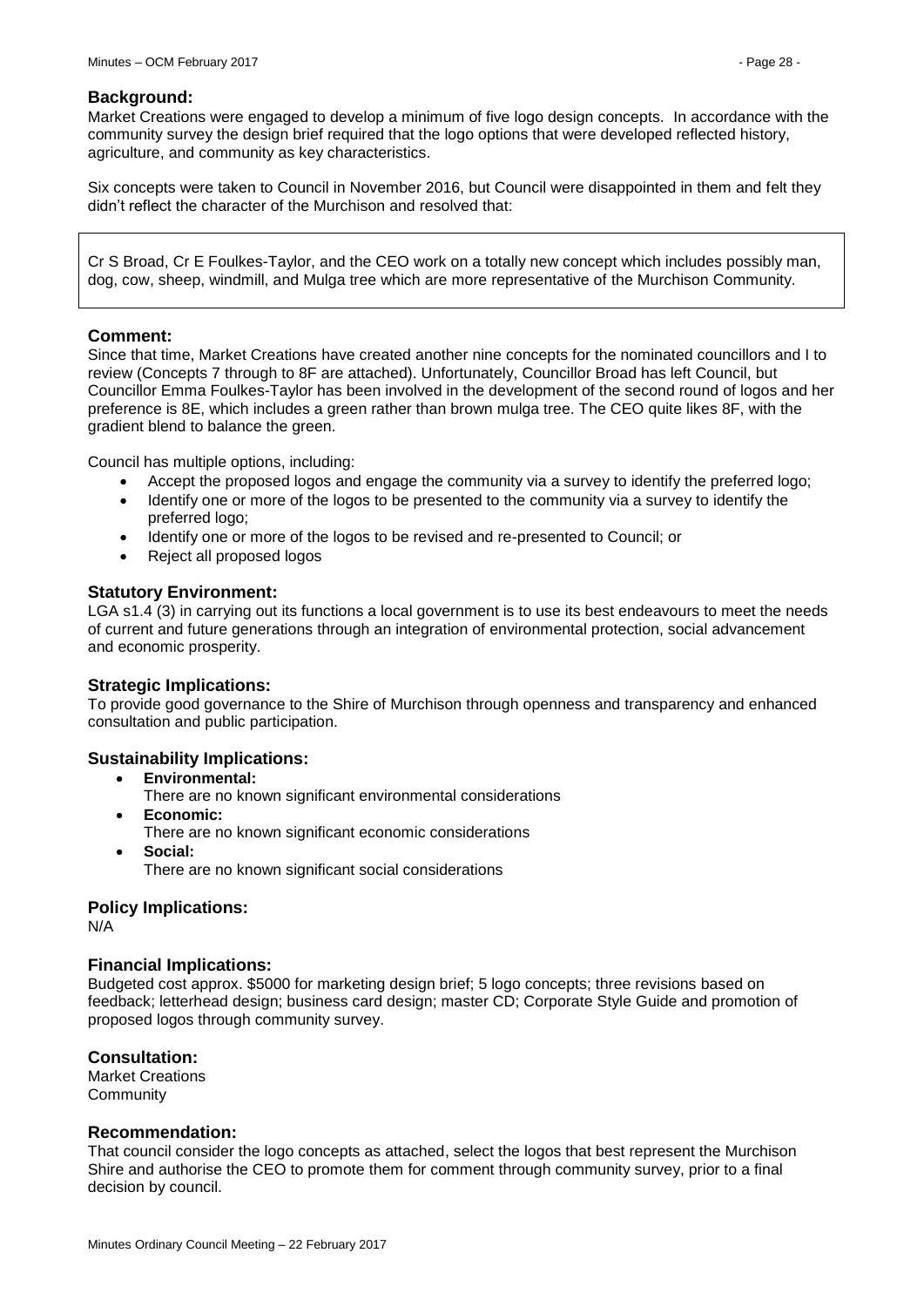#### *Discussion*

*The CEO discussed the design process and presented the updated logo's.*

*Cr Williams suggested that the dog was starting to fade into oblivion and that it would be beneficial to see the logo in black and white - not impressed with any of the series and President Halleen agreed. The font of the logo's was discussed and the logo's 8 E & F would be amended to change the italic font to a* 

## **Voting Requirements:**

Simple majority

*block 'clean' font.*

#### *Council Decision:* **Moved: Councillor E Foulkes-Taylor Seconded: Councillor A Whitmarsh**

That logo concepts 8 E & F with the original font and block font be distributed for community consultation.

| <b>Carried</b> | For: $5$ | <b>Against: 0</b> |
|----------------|----------|-------------------|
|                |          |                   |

The CEO left the meeting at 12:50pm and returned at 12:53pm

## <span id="page-28-0"></span>**17.8 Geotourism Update**

| File:<br>Author:   | 13.10<br>Dianne Daniels - Chief Executive Officer |
|--------------------|---------------------------------------------------|
| Interest Declared: | Nil                                               |
| Date:              | 15 February 2017                                  |
| Attachments:       | Draft Geotourism Scope of Works                   |

## **Matter for Consideration:**

Council to consider the Draft Geotourism Scope of Works for the Murchison Geotourism Development Plan.

## **Background:**

On the 12th March 2015, Gavin Treasure of the Mid West Development Commission contacted the various CEO's in the Murchison Region to discuss a Regional blueprint priority project for consideration – Murchison Geotourism Development.

The Mid West Tourism Development Strategy (2014) (MWTDS) concluded that the region's iconic nature based tourist attractions were not developed to their potential and that its visitor appeal was not fully realised. The Strategy identified 'geotourism' in the Murchison subregion as a potential 'game changing' tourism initiative, with capacity to help the region realise its potential as a major tourism destination in its own right.

Geotourism was also identified as a priority "aspiration" in the State Planning Strategy 2050 to capitalise on the State's unique geoheritage values.

The project seeks to establish WA's first major geotourism development, based in the Murchison subregion of the Mid West. The ancient Murchison geology provides the ideal platform for unique, nature based tourism experiences of global significance, particularly to the 'experience seeker / dedicated discoverer' market. "Geotourism is tourism which focuses on geology and landscape as the basis for providing visitor engagement, learning, and enjoyment".<sup>1</sup> Put another way, people often focus on the appearance of a landform without understanding what made it look that way. By appreciating natural environments and sceneries, people are subconsciously admiring the geology.

There was originally a funding requirement of \$600,000 which was to be spent as follows:

| ٠         | Geotourism professional, based with local governments (12mth contract) | \$150,000 |
|-----------|------------------------------------------------------------------------|-----------|
|           | Geological services and interpretation                                 | \$75,000  |
| ٠         | Concept plans / designs for 15 sites                                   | \$150,000 |
| $\bullet$ | Land assembly works                                                    | \$75,000  |
| ٠         | Heritage and cultural assessments                                      | \$70,000  |
| $\bullet$ | Local tourism training                                                 | \$40,000  |
| $\bullet$ | Branding / technology                                                  | \$30,000  |
|           | Additional economic analysis / modelling                               | \$10,000  |

1 *<sup>1</sup> Official Australian definition, endorsed by the Governing Council of the Geological Society of Australia.*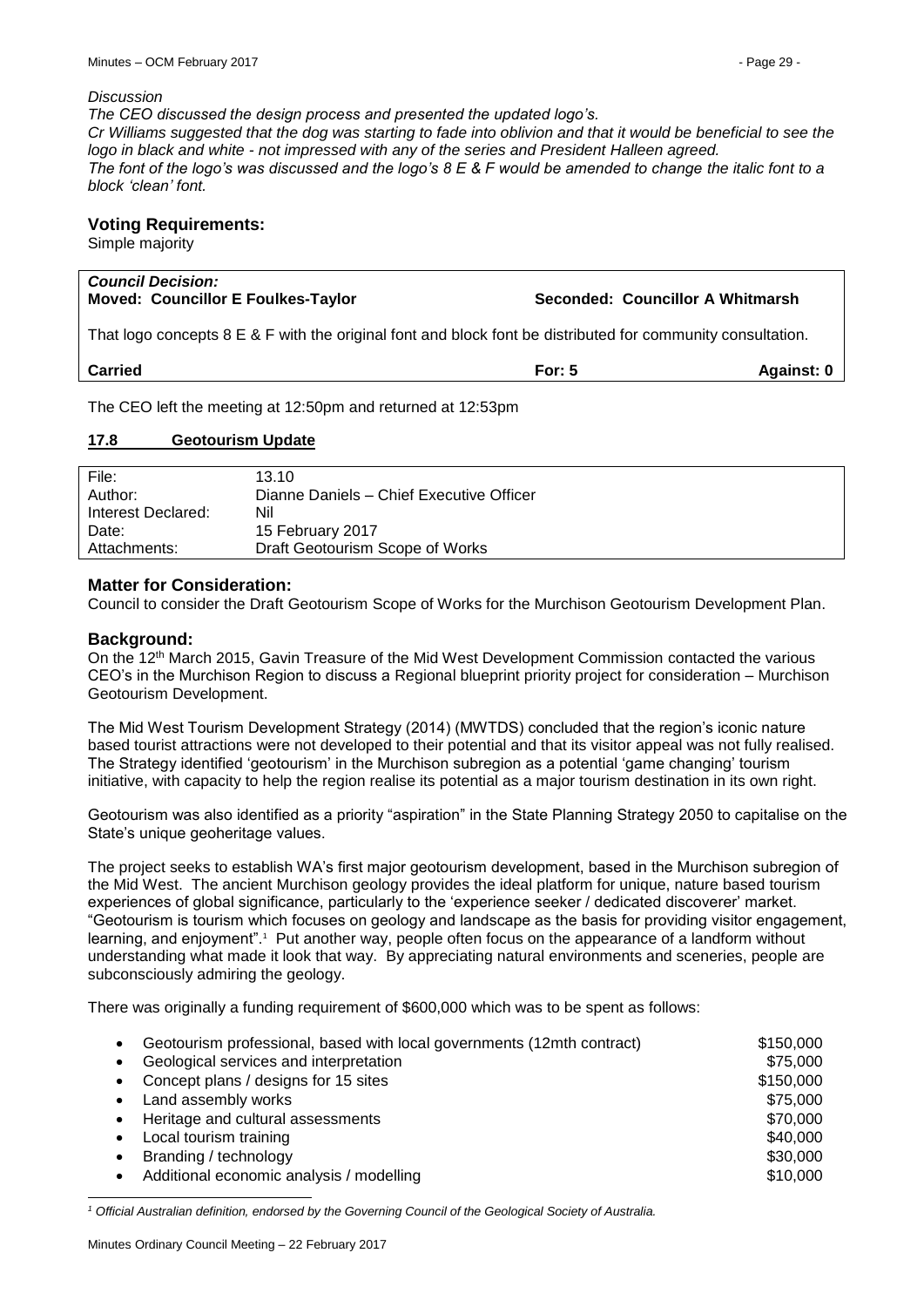The proposal was discussed at the next MEG meeting and there was in principal support from the Group for the project. At that stage, there was no request for funding from the Shires in the region as funding was to be sought from other sources.

In late 2015, a request went out to the Local Governments in the region to indicate support for the project through a possible cash commitment. Seven local governments committed \$5,000 each to the project, with the Shire of Murchison budgeting that amount in the 2016/17 year.

An update was provided in July 2016 that indicated that most funding avenues had been exhausted without success, except for the Community Chest Fund, which was capped at \$50,000 and so the project scope was reduced to cater for a budget of \$80,000 (including the LG contribution) rather than \$600,000. For this reduced budget, it is proposed that a suitably skilled specialist be engaged to properly assess the geotourism potential of the Murchison sites; identify those with greatest geotourism potential; define the project; prepare budget estimates; refine modelling to verify likely economic benefits; and prepare a detailed development plan to guide the delivery of the project.

## **Comment:**

Adam Murszewski has been working on the project on behalf of the Murchison Region, providing a Draft Scope of Works to go out to the market. The draft is attached for Council's comment and feedback to Adam.

## **Statutory Environment:**

- 2.7. Role of council
- (1) The council —
- (a) governs the local government's affairs; and
- (b) is responsible for the performance of the local government's functions.
- (2) Without limiting subsection (1), the council is to  $-$
- (a) oversee the allocation of the local government's finances and resources; and

(b) determine the local government's policies.

## **Strategic Implications:**

This initiative sits under Objective 1 Economic of the Community Strategic Plan – 'To develop the region's economic potential to encourage families and businesses to stay in the area.'

## **Policy Implications:**

Nil

## **Budget/ Financial Implications:**

\$5,000 has been budgeted in the 2016/17 year for this project

## **Sustainability Implications:**

- **Environmental**
	- There are no known significant environmental implications associated with this decision
	- **Economic**
	- Geotourism may in the future offer business opportunities to local families
	- **Social**
		- There are no known significant social considerations associated with this decision

## **Consultation:**

Mid West Development Commission Murchison Executive Group

## **Recommendation:**

That Council consider the attached draft Murchison Tourism Development Scope of Works and endorse it in its current form or direct the CEO to request amendments in line with discussions.

*Discussion*

*Councillor E Foulkes-Taylor felt it was a well written proposal and emphasised the need to work with stake holders.*

*Councillor Williams stated that the proposal had substance - rocks fascinated people and geotourism would provide a focus.*

*President Halleen would like to see Bilung Pool, Jack Hills and Mt Narrier included.*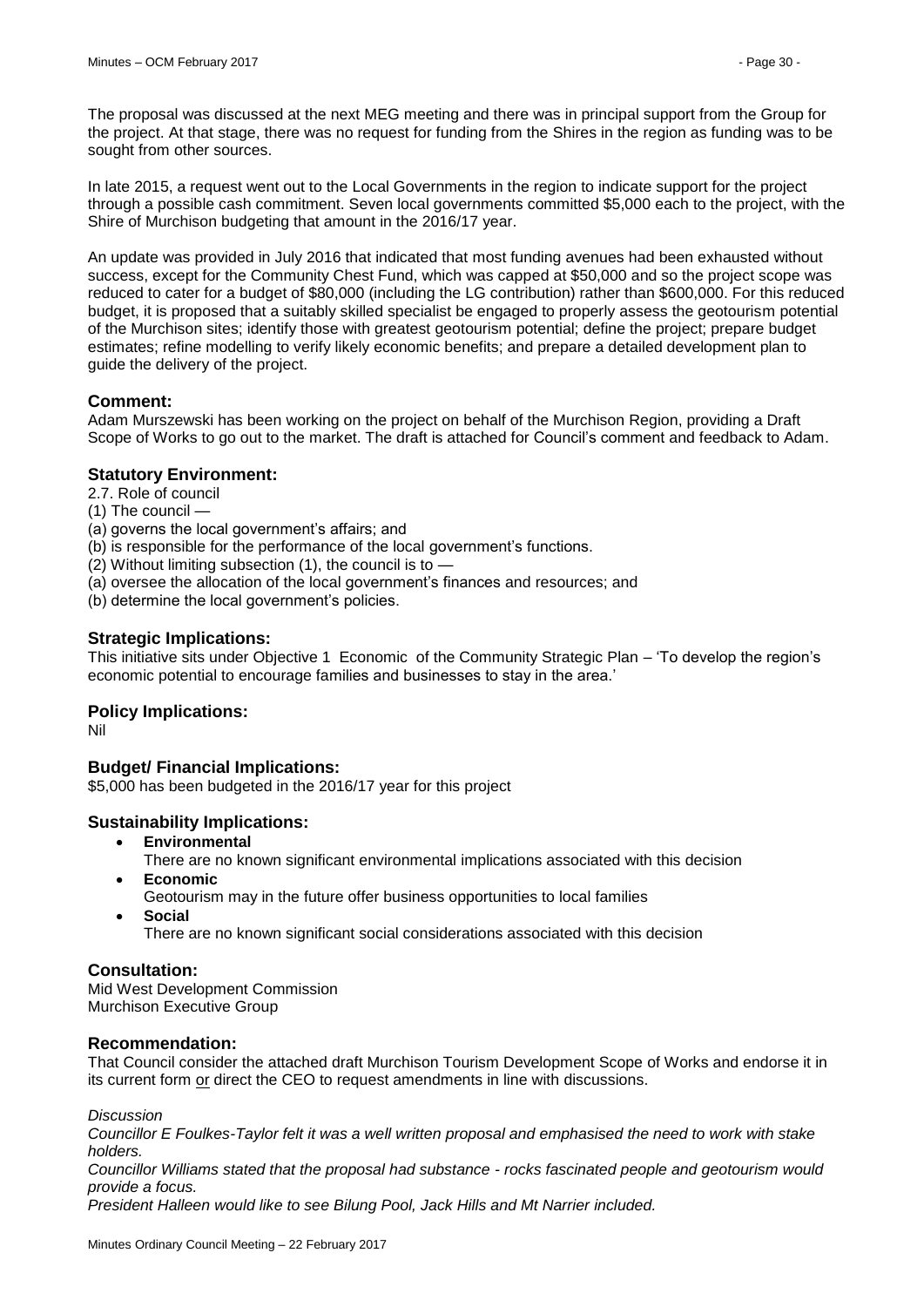*The CEO noted the consultant would work with all stake holders and station owner to prioritise locations.*

#### **Voting Requirements:**  Simple majority

| <b>Council Decision:</b><br><b>Moved: R Foulkes-Taylor</b>                                       | <b>Seconded: M Williams</b> |            |
|--------------------------------------------------------------------------------------------------|-----------------------------|------------|
| That Council endorse the draft Murchison Tourism Development Scope of Works in its current form. |                             |            |
| <b>Carried:</b>                                                                                  | For: $5$                    | Against: 0 |

*The meeting adjourned at 1:04 pm for lunch and resumed at 1:55 pm*

## <span id="page-30-0"></span>**18. ADMINISTRATION**

## <span id="page-30-1"></span>**18.1 Consideration of Items from Annual Meeting of Electors 17 December 2016**

| File:              | 4.16                               |
|--------------------|------------------------------------|
| Author:            | Dianne Daniels                     |
| Interest Declared: | No interest to disclose            |
| Date:              | 12 February 2017                   |
| Attachments:       | Minutes Annual Meeting of Electors |

## **Matter for Consideration:**

Items arising from the Annual Meeting of Electors which was held on the 17th December 2016.

## **Background:**

The Shire of Murchison Annual Meeting of Electors was held on Saturday the 17<sup>th</sup> December, 2016, commencing at 2:50pm. According to Section 5.33 of the Local Government Act 1995:

(1) All decisions made at an electors' meeting are to be considered at the next ordinary council meeting or, if that is not practicable —

(a) at the first ordinary council meeting after that meeting; or

(b) at a special meeting called for that purpose, whichever happens first.

(2) If at a meeting of the council a local government makes a decision in response to a decision made at an electors' meeting, the reasons for the decision are to be recorded in the minutes of the council meeting.

The matters decided from the electors' meeting are therefore being taken to this ordinary council meeting for consideration.

## **Comment:**

The minutes of the electors' meeting have previously been circulated to all members and are attached to this agenda.

| No. | Item                                     | Action                        |
|-----|------------------------------------------|-------------------------------|
|     | 4. Minutes of Previous Meeting confirmed | No action required by Council |
| 2.  | 5.1 Presidents Report Accepted           | No action required by Council |
| 3.  | 5.2 CEO's Report Accepted                | No action required by Council |
| 4.  | 5.3 Finance Report 2015-16 Accepted      | No action required by Council |
| 5.  | 5.4 Independent Auditors Report Accepted | No action required by Council |

The following decisions were made at the Annual Meeting of Electors:

No decisions came out of General Business.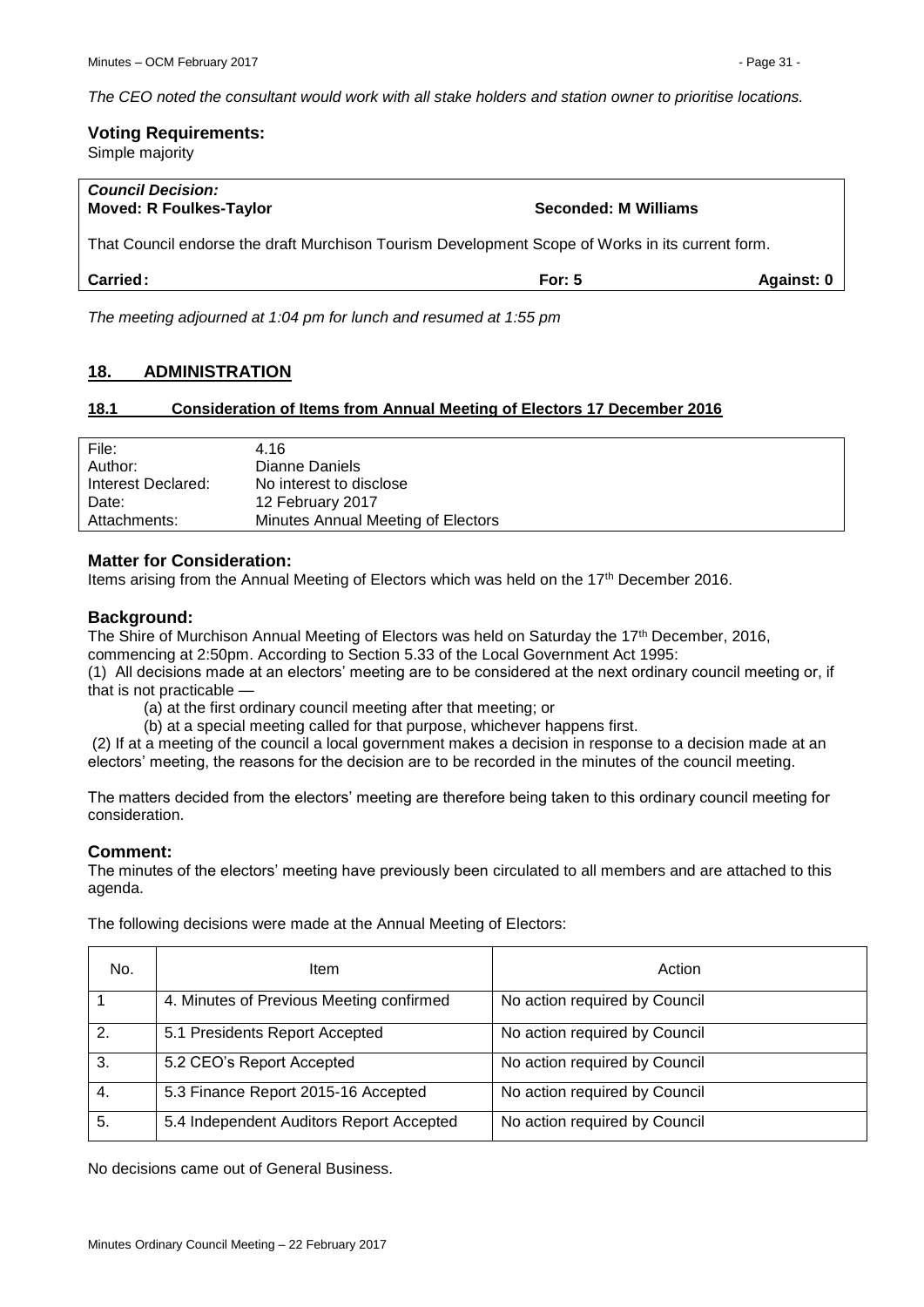#### **Statutory Environment:**

5.33 . Decisions made at electors' meetings

(1) All decisions made at an electors' meeting are to be considered at the next ordinary council meeting or, if that is not practicable

- (a) at the first ordinary council meeting after that meeting; or
- (b) at a special meeting called for that purpose,
- whichever happens first.

(2) If at a meeting of the council a local government makes a decision in response to a decision made at an electors' meeting, the reasons for the decision are to be recorded in the minutes of the council meeting.

## **Strategic Implications:**

Nil

## **Sustainability Implications**

- **Environmental**
	- There are no known significant environmental implications
- **Economic**
	- There are no known significant economic implications
- **Social**
	- There are no known significant social considerations.

## **Policy Implications:**

Nil

## **Financial Implications:**

Nil

## **Consultation:**

Nil

## **Recommendation:**

That Council note the decisions made at the 17 December 2016 Annual Meeting of Electors.

| <b>Council Decision:</b><br><b>Moved: Councillor R Foulkes-Taylor</b>                | <b>Seconded: Councillor M Williams</b> |              |
|--------------------------------------------------------------------------------------|----------------------------------------|--------------|
| Council notes the decisions made at the 17 December 2016 Annual Meeting of Electors. |                                        |              |
| <b>Carried</b>                                                                       | For: $5$                               | Against: $0$ |

## <span id="page-31-0"></span>**18.2 Application for Funding – Shearers & Pastoral Workers Social Club**

| File:              | 4.69                                            |
|--------------------|-------------------------------------------------|
| Author:            | Peter Dittrich – Deputy Chief Executive Officer |
| Interest Declared: | No interest to disclose                         |
| Date:              | 13 February 2017                                |
| Applicant:         | Doug Kennedy                                    |
| Attachments:       | <b>Applicants Submission</b>                    |

## **Matter for Consideration:**

Application for Funding – Shearers & Pastoral Workers Social Club ABN 844 009 004 57

## **Background:**

In December 2016 Mr Darryl Grey (representing the Shearers & Pastoral workers Social Club) met with the Chief Executive Officer to discuss an application for funding for the production of a video recording the memoirs and oral history of the shearing era in WA between 1900 and 1960. The video is to be entitled 'Shearers – the Truck Days' and is to be professionally produced.

The applicant is seeking funding from all the shires in the region. The total funding required is estimated to be \$27,000. As at the 13<sup>th</sup> February 2017 \$6,000 had been raised by way of sponsorship. The applicant was unwilling to indicate the value of verbal commitments received from other shires in the area. The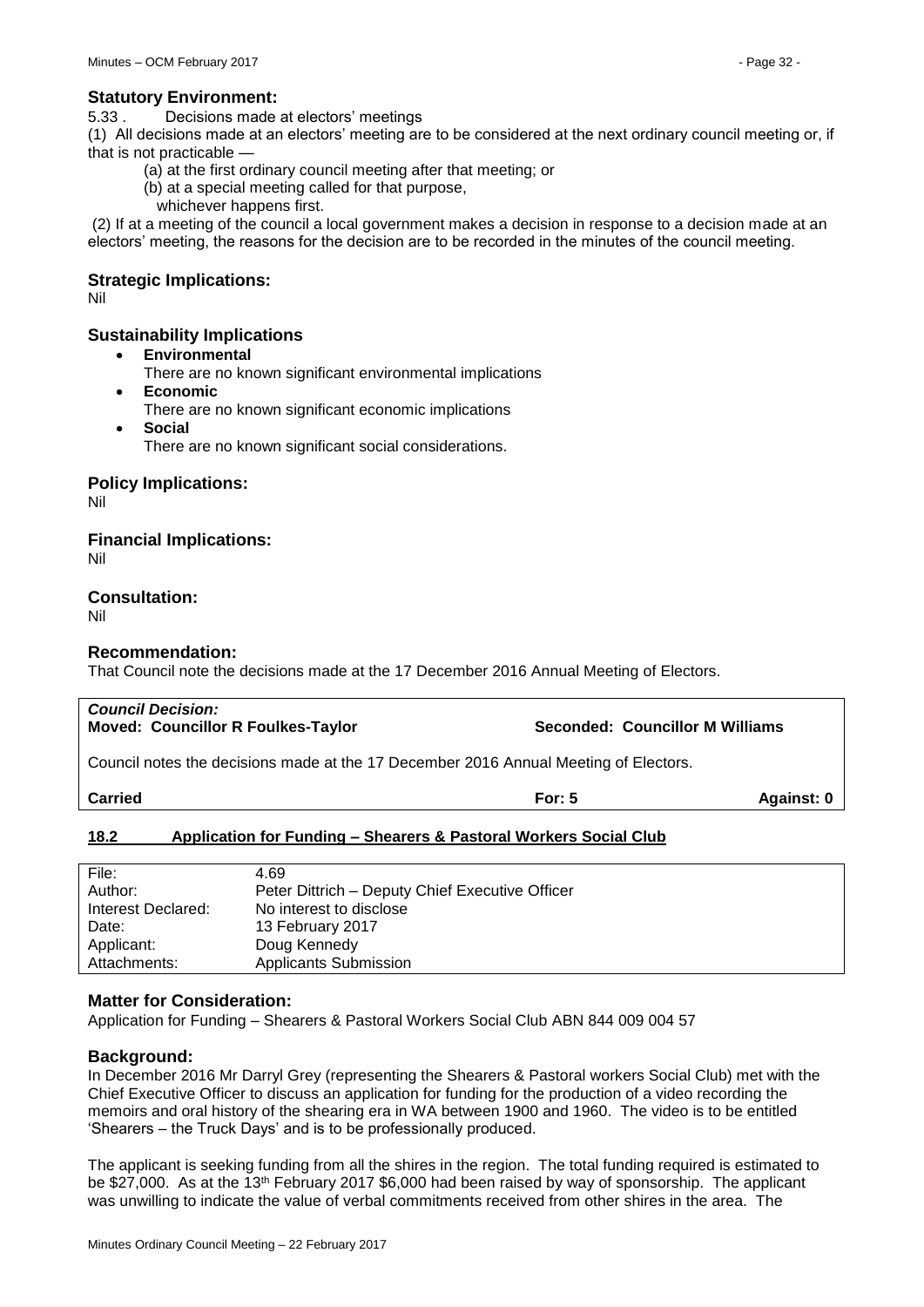applicant stated that most Councils did not meet until the week beginning the 20<sup>th</sup> February 2017 after which they would be able to confirm the total funding received.

The applicant has offered three levels of sponsorship at \$2,000, \$3,000, and \$5,000. The applicant has stated that excess funds would be returned to sponsors on a prorata basis. The total funding to be raised from sponsorship is \$19,000.

The Shearers & Pastoral Workers Social Club has recently registered for an Australian Business Number and has advised that they have applied for incorporation. They expect their incorporation to be finalised by 21st February 2017.

## **Comment:**

The Murchison area has a long history of being reliant on income from wool. The documentation of the memories and oral history of the remaining shearers of the period to 1960 would form an audio-visual resource for future generations.

Council has made provision in its budget for Subscriptions and Donations – Account Number 04106. This account included an allocation of \$5,500 for donations. The donations made to 31<sup>st</sup> January 2017 amount to \$1,700, a further \$500 has been committed to the ICPA, leaving a balance of \$3,300. The lowest level of the applicants suggested sponsorship would amount to just over 60% of the remaining funds budgeted. Given the limited funds that Council has available for donations it is suggested that Council sponsor the video in the amount of \$1,000 being 30% of the remaining available budget.

## **Statutory Environment:**

Nil

**Strategic Implications:** Nil

## **Policy Implications:**

Nil

## **Budget/Financial Implications:**

The Shire has made provision for sponsorship and donations in its current budget.

## **Sustainability Implications:**

- **Environmental:**
	- There are no known significant environmental considerations
- **Economic:**
	- There are no known significant economic considerations
- **Social:**
	- There are no known significant considerations

## **Consultation:**

The Shearers & Pastoral Workers Social Club

## **Recommendation:**

That Council sponsor The Shearers & Pastoral Workers Social Club for the production of the video entitled 'Shearers – The Truck Days' in the amount of \$1,000.

#### *Discussion*

*Councillor R Foulkes-Taylor stated that it was a reasonable use of funds to preserve the shire's history. Councillor M Williams was not sure that this was council business but it was a great story that needed to be told.*

*Councillor E Foulkes-Taylor had been canvassed by the proponent. She felt the museum committee may contribute to the proposal. She felt that the \$2,000 was justified expenditure to record the shire's history. President Halleen had also been canvassed by the proponent and felt that a precedent had been set in the past as other books and videos had been supported by Council, but the donation budget was not the best place for the funds to be drawn from.*

*The CEO noted that there were funds to spare in the Tourism and Area Promotion budget and CR E Foulkes-Taylor commented that the video would suit tourism and could be played in the interpretive centre.*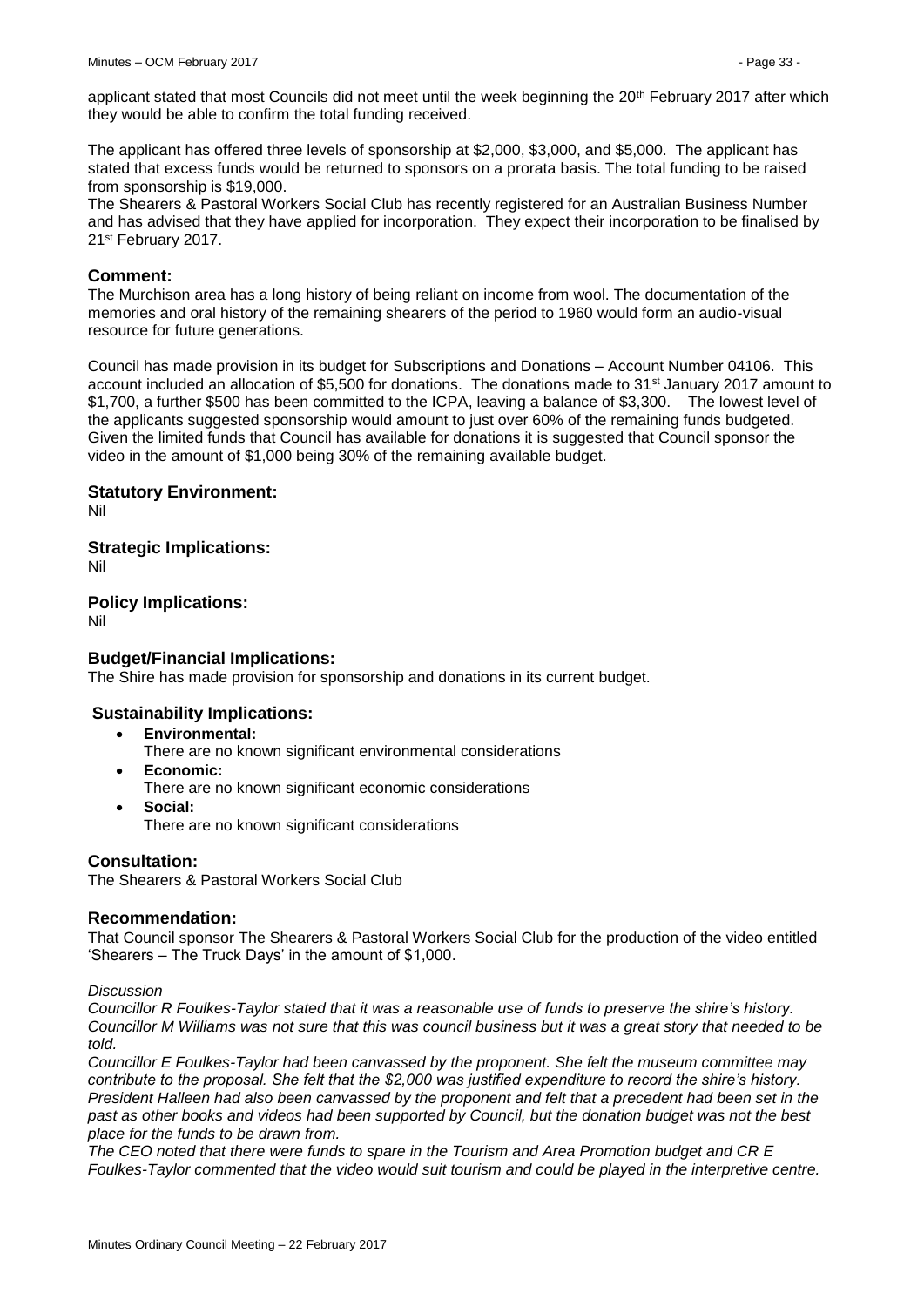#### **Voting Requirements:**

Simple majority

# *Council Decision:*

### **Moved: Councillor E Foulkes-Taylor Seconded: Councillor R Foulkes-Taylor**

Council sponsor The Shearers & Pastoral Workers Social Club for the production of the video entitled 'Shearers – The Truck Days' in the amount of \$2,000 to be paid from the Tourism and Area Promotion budget.

**Carried: For: 5 Against: 0**

## <span id="page-33-0"></span>**18.3 Request to Change May 2017 Meeting Date**

| File:              | 4.16                                     |
|--------------------|------------------------------------------|
| Author:            | Dianne Daniels - Chief Executive Officer |
| Interest Declared: | No interest to disclose                  |
| Date:              | 13 February 2017                         |
| Attachments:       | Nil                                      |
|                    |                                          |

## **Matter for Consideration:**

Council to consider a request to change the date for the May 2017 Ordinary Meeting of Council

## **Background:**

Councillors R and E Foulkes-Taylor's son's wedding has been set for Saturday 20th May 2017 and so both councillors will be unable to attend the ordinary council meeting on Friday 19<sup>th</sup> May 2017.

Cr E Foulkes-Taylor emailed notification to the CEO on the  $11<sup>th</sup>$  January and respectfully requested that the meeting date be changed, if possible.

## **Comment:**

The Local Government (Administration) Regulations 1996 allow for changes to ordinary council meeting dates by giving local public notice of the change to date, time or place of the meeting.

It would be beneficial to the good management of the meeting to change the date, otherwise only four of the six members will be present. The May meeting is generally busy and the administration will be bringing 17/18 Differential Rates, 17/18 Fees & Charges, 17/18 Members Remuneration, Workforce Plan and Review of Delegations to that meeting, along with setting the date for the Special Budget Meeting.

It is the administration's preference that the date for the meeting be set for the following week, rather than sooner, to allow time for the preparation of the April Financial Report.

## **Statutory Environment:**

LGA 1995 s.5.4; s5.25

LG (Admin) Regs 1996

12. Meetings, public notice of (Act s. 5.25(1)(g))

(1) At least once each year a local government is to give local public notice of the dates on which and the time and place at which -

(a) the ordinary council meetings; and

(b) the committee meetings that are required under the Act to be open to members of the public or that are proposed to be open to members of the public, are to be held in the next 12 months.

(2) A local government is to give local public notice of any change to the date, time or place of a meeting referred to in subregulation (1).

## **Strategic Implications:**

Nil

**Policy Implications:** Nil

**Budget/Financial Implications:** Nil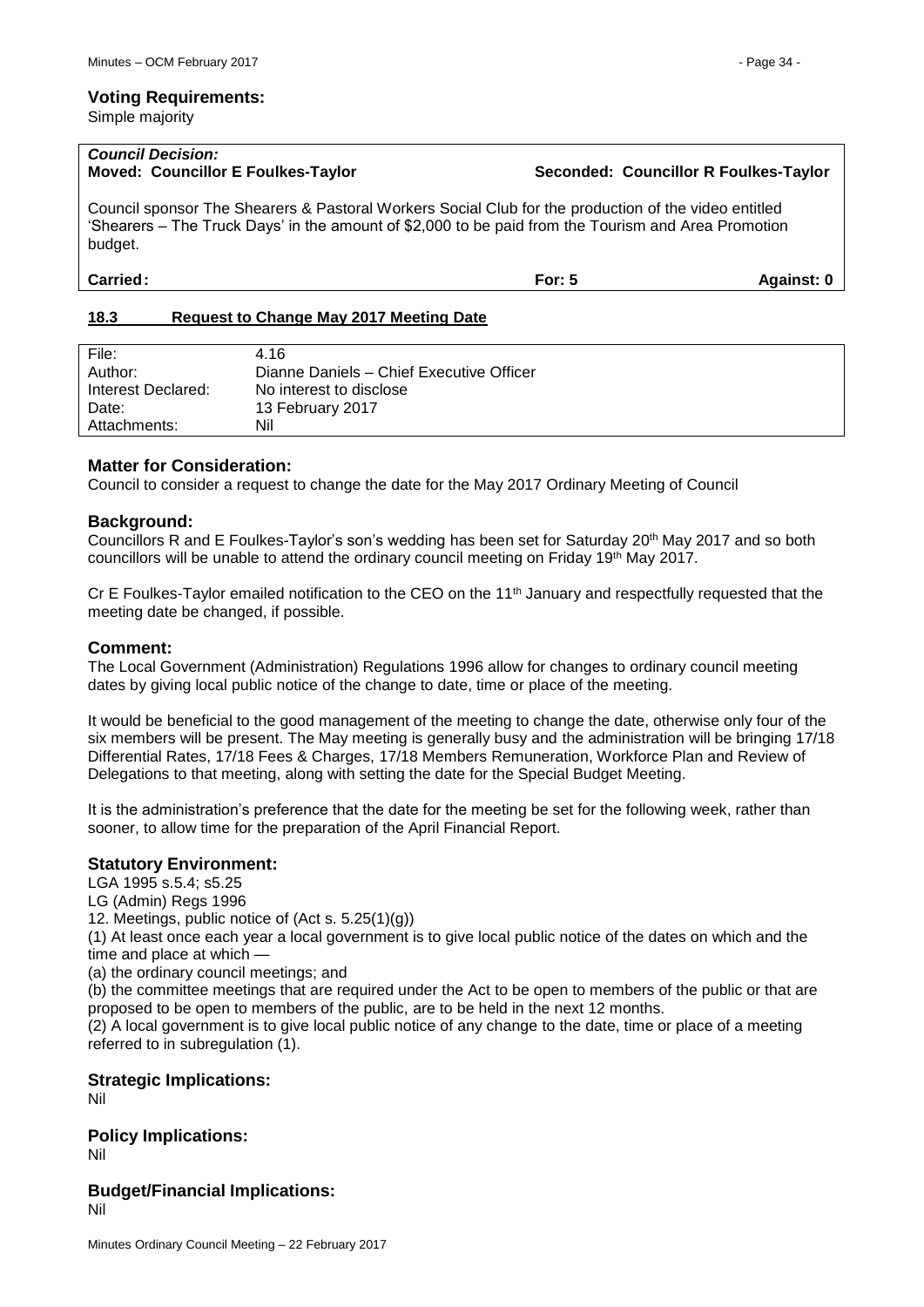- **Environmental:**
- There are no known significant environmental considerations
- **Economic:**
- There are no known significant economic considerations
- **Social:**
	- There are no known significant considerations

## **Consultation:**

Nil

## **Recommendation:**

That council change the date for the May 2017 Ordinary Meeting of Council from Friday 19 May 2017 to (TBC)

## **Voting Requirements:**

Simple majority

| Carried:                                                                                                                                      | For: $5$ | Against: 0                       |
|-----------------------------------------------------------------------------------------------------------------------------------------------|----------|----------------------------------|
| That council change the date for the May 2017 Ordinary Meeting of Council from Friday 19 May 2017 to<br>  Thursday 25 <sup>th</sup> May 2017. |          |                                  |
| <b>Council Decision:</b><br><b>Moved: Councillor E Foulkes-Taylor</b>                                                                         |          | Seconded: Councillor A Whitmarsh |

## <span id="page-34-0"></span>**18.4 Review of Shire of Murchison Purchasing Policy**

| File:              | 4.40                                                    |
|--------------------|---------------------------------------------------------|
| Author:            | Dianne Daniels - Chief Executive Officer                |
| Interest Declared: | No interest to disclose                                 |
| Date:              | 13 February 2017                                        |
| Attachments:       | Shire of Murchison Purchasing Policy Revision 4 (Draft) |

## **Matter for Consideration:**

Council to consider adopting Revision 4 of the Shire of Murchison Purchasing Policy.

## **Background:**

In May 2016, Council adopted the Shire of Murchison Purchasing Policy (Revision 3). The objective of the policy is to provide compliance with the Local Government Act 1995 (LGA) and the Local Government (Functions and General) Regulations 1996 (LGR F&G) and to deliver a best practice approach and procedures to purchasing for the Local Government.

Revision 2 incorporated changes to the LGR F&G since it was first adopted in 2011:

Ethics and Integrity- Purchasing Principles – any information provided to the Local Government by a supplier shall be treated as commercial-in-confidence and should not be released unless authorised by the supplier or relevant legislation.

Public Tenders –The details of all Tender responses received and opened must be recorded in the Tenders Register. There is no obligation to disclose or record tendered prices at the tender opening, and price information should be regarded as commercial-in-confidence to the Local Government.

However, the details and total value of consideration for the winning offer must be entered into the Tenders Register at the conclusion of the Tender process and this information is to be made known to all tenderers when the tender has been awarded.

Further amendments to the LGR F&G were published in the Government Gazette on 18 September 2015 and took effect on 1 October 2015. The Shire of Murchison Purchasing Policy was updated to reflect those amendments (Policy Revision 3).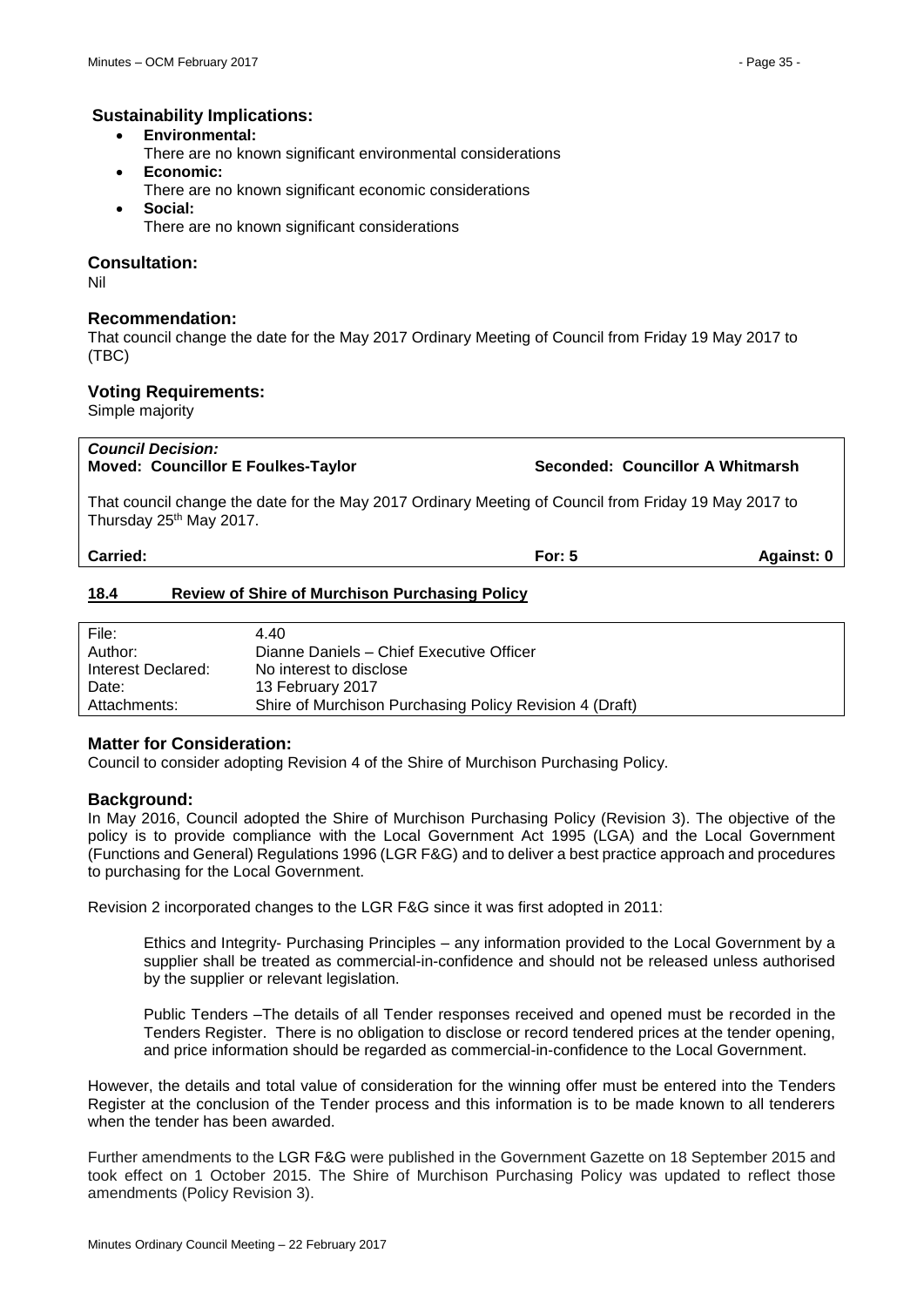The amendments were a result of recommendations made by the Local Government Steering Committee and the Corruption and Crime Commission (CCC), with the aim of improving the purchase and tendering practices of local government. In addition to increasing the tender threshold, the amendments provide for local governments to appoint a panel of pre-qualified suppliers.

## **Comment:**

The administration has been working with Revision 3 of the Policy since its adoption in May 2016, but The Shire is losing credibility requesting quotes for the lower end of the \$1,000 to \$19,999 range and I would consider that a change to the thresholds as shown below, would be more reasonable to manage:

## **Current Shire of Murchison Purchasing Policy Revision 3**

| <b>Purchasing</b><br><b>Thresholds</b> | <b>Purchasing Requirements</b>                                                                                                                                                                                                                                                                                                                                                                                                                                                                                                |
|----------------------------------------|-------------------------------------------------------------------------------------------------------------------------------------------------------------------------------------------------------------------------------------------------------------------------------------------------------------------------------------------------------------------------------------------------------------------------------------------------------------------------------------------------------------------------------|
| (ex GST)                               |                                                                                                                                                                                                                                                                                                                                                                                                                                                                                                                               |
| Up to and<br>including<br>\$999        | Goods and services valued (in total) up to \$999 do not require the conduct of a<br>competitive process. At least one verbal price should be obtained and the purchase<br>should represent value for money. An official Purchase Order should be raised for all<br>such purchases, unless a credit card has been used to pay for the goods or services.<br>Details of the price obtained must be kept for record keeping purposes. Goods &<br>Services purchased in this category should be market tested on an annual basis. |
| $$1,000 -$<br>\$19,999                 | Obtain at least three (3) verbal or written quotations (eg email, fax or original copy).<br>Where this is not practical, e.g. due to limited suppliers, it must be noted through<br>records relating to the process. Written notes detailing each verbal quotation must be<br>recorded.<br>OR.                                                                                                                                                                                                                                |
|                                        | Obtain quotations directly from a pre-qualified panel of suppliers which include<br>WALGA Preferred Supply Contracts. It is recommended that wherever possible, the<br>Local Government source multiple competitive quotations (at least three Preferred<br>Suppliers) using a simple quotation process either through eQuotes or directly in<br>writing.                                                                                                                                                                     |
|                                        | An official Purchase Order should be raised for all such purchases, unless a credit<br>card has been used to pay for the goods or services.                                                                                                                                                                                                                                                                                                                                                                                   |

## **Proposed Shire of Murchison Purchasing Policy Revision 4:**

| <b>Purchasing</b>                 | <b>Purchasing Requirements</b>                                                                                                                                                                                                                                                                                                                                                                                                                                                                                                     |
|-----------------------------------|------------------------------------------------------------------------------------------------------------------------------------------------------------------------------------------------------------------------------------------------------------------------------------------------------------------------------------------------------------------------------------------------------------------------------------------------------------------------------------------------------------------------------------|
| <b>Thresholds</b><br>(ex GST)     |                                                                                                                                                                                                                                                                                                                                                                                                                                                                                                                                    |
| Up to and<br>including<br>\$4,999 | Goods and services valued (in total) up to \$4,999 do not require the conduct of a<br>competitive process. At least one verbal price should be obtained and the purchase<br>should represent value for money. An official Purchase Order should be raised for all<br>such purchases, unless a credit card has been used to pay for the goods or services.<br>Details of the price obtained must be kept for record keeping purposes. Goods &<br>Services purchased in this category should be market tested on an annual<br>basis. |
| $$5,000 -$<br>\$19,999            | Obtain at least three (3) verbal or written quotations (eg email, fax or original copy).<br>Where this is not practical, e.g. due to limited suppliers, it must be noted through<br>records relating to the process. Written notes detailing each verbal quotation must be<br>recorded.<br>OR.                                                                                                                                                                                                                                     |
|                                   | Obtain quotations directly from a pre-qualified panel of suppliers which include<br>WALGA Preferred Supply Contracts. It is recommended that wherever possible, the<br>Local Government source multiple competitive quotations (at least three Preferred<br>Suppliers) using a simple quotation process either through eQuotes or directly in<br>writing.                                                                                                                                                                          |
|                                   | An official Purchase Order should be raised for all such purchases, unless a credit<br>card has been used to pay for the goods or services.                                                                                                                                                                                                                                                                                                                                                                                        |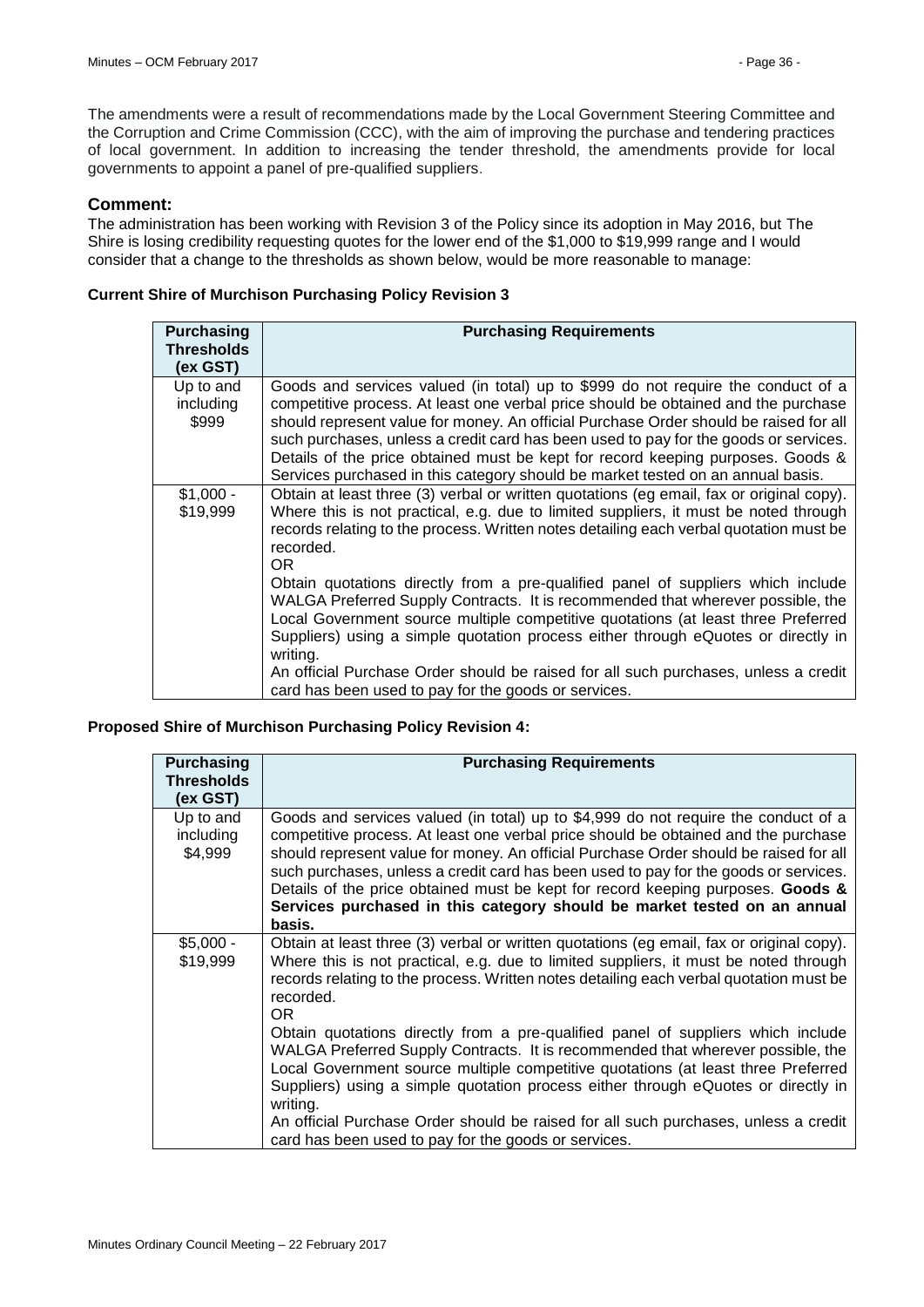### **Statutory Environment:**

Local Government Act 1995 s 3.57 Local Government (Functions and General) Regulations 1996 Part 4 Provision of Goods & Services Local Government (Rules of Conduct) Regulations 2007

#### **Strategic Implications:**

This Policy sits under Civic Leadership in The Strategic Community Plan – high levels of accountability; compliance with statutory compliance; openness and transparency; provision of good financial management.

## **Sustainability Implications:**

- **Environmental:**
	- There are no known significant environmental considerations
- **Economic:** There are no known significant economic considerations
- **Social:** There are no known significant social considerations

### **Policy Implications:**

Amendment of the Shire of Murchison Purchasing Policy if proposed changes are adopted.

**Financial Implications:**

Nil

## **Consultation:**

Nil

## **Recommendation:**

That Council adopt the Shire of Murchison Purchasing Policy (Revision 4) as presented and attached.

#### *Discussion*

*The CEO explained that the review stemmed from the annual audit and explained the reasons for the change. Items falling below \$5,000 would be market tested at least annually.*

*Councillor M Williams agreed with the market testing. He felt that purchase orders should also be used for purchases made by credit card. The CEO explained that the purchase order was an authority to issue an invoice and therefore was not required with credit card purchases. All credit card purchases are reviewed by the President and presented to council in the list of payments. Councillor Williams felt that if more than one credit card was used by the shire, the purchase order system would need to be implemented.*

*Councillor R Foulkes-Taylor asked at what point (value) did budgeted purchases need to come to council for approval. General discussion followed and it was felt that capital items valued at more than \$20,000 should be brought to council prior to their purchase. The CEO would amend the policy and bring an item to the next council meeting to reflect the change.*

#### **Voting Requirements:**

Simple Majority

#### *Council Decision* **Moved: Councillor R Foulkes Taylor Seconded: Councillor A Whitmarsh**

That Council adopts the Shire of Murchison Purchasing Policy (Revision 4) as presented and attached.

**Carried: For: 5 Against: 0**

## <span id="page-36-0"></span>**19. NOTICE OF MOTION**

Nil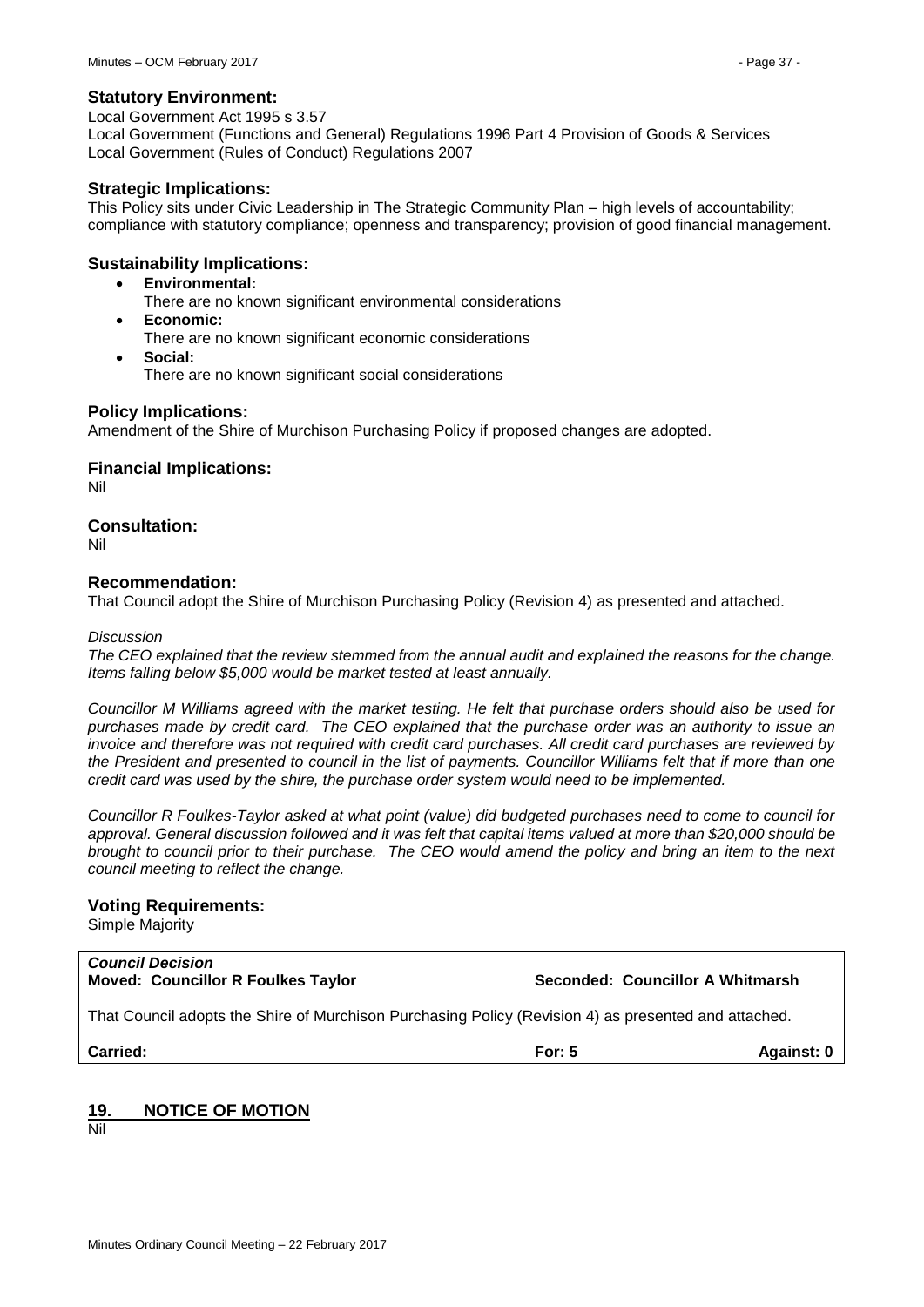## <span id="page-37-0"></span>**20. CEO ACTIVITY REPORT**

| <b>Date</b>                 | <b>Activity</b>                                                                                                                                                                    |
|-----------------------------|------------------------------------------------------------------------------------------------------------------------------------------------------------------------------------|
| 13/12/2016                  | Meeting with Todd Quadrio to discuss the works undertaken around the Settlement                                                                                                    |
| 13/12/2016                  | <b>Staff Performance Review</b>                                                                                                                                                    |
| 14/12/2016                  | Regular meeting with DCEO                                                                                                                                                          |
| 15/12/2016                  | Phone Conversation with Matt Hayes Dept LG re member resignation - if a member<br>resigns, the vacancy is regarded as occurring on the day the CEO receives the                    |
|                             | resignation.                                                                                                                                                                       |
| 15/12/2016                  | Road inspection with Acting Works Supervisor pre-sealing. Fulton Hogan commenced pre-                                                                                              |
|                             | coating in readiness for sealing                                                                                                                                                   |
| 16/12/2016                  | Tender Assessment Meeting (Tender 4.2016-17 Beringarra Cue Road Repairs)                                                                                                           |
| 16/12/2016                  | Audit Committee Meeting - Reg 17 Review                                                                                                                                            |
| 16/12/2016                  | <b>Ordinary Council Meeting</b>                                                                                                                                                    |
| 17/12/2016                  | Annual Electors Meeting and Community Christmas Tree                                                                                                                               |
| 19/12/2016                  | <b>Admin Meeting</b>                                                                                                                                                               |
| 21/12/2016                  | Fulton Hogan headed home for Christmas. Still need to seal Settlement, last 6km of re-                                                                                             |
|                             | seal, 1km north of Settlement and some tapers                                                                                                                                      |
| 22/12/2016                  | <b>Regular meeting DCEO</b>                                                                                                                                                        |
| 23/12/2016-                 | <b>Christmas Break</b>                                                                                                                                                             |
| 27/12/2016<br>5/01/2017     | Regular meeting DCEO                                                                                                                                                               |
| 9/01/2017                   |                                                                                                                                                                                    |
|                             | Tony Chisholm on site to superintend the rest of the bitumising work                                                                                                               |
| 10-13/01/2017               | Fulton Hogan back on site to complete bitumising                                                                                                                                   |
| 12/01/2017                  | Handover meeting with DCEO who will be ACEO during my Annual Leave                                                                                                                 |
| 12/01/2017                  | Contracted GHD Geraldton to manage environmental issues such as clearing permits and                                                                                               |
|                             | borrow pit rehabilitation for the Shire of Murchison up to 30/06/2019. Contract was<br>awarded after a request for quote was posted on WALGA E-quotes on the 7/12/2016 - 14        |
|                             | submissions received in total.                                                                                                                                                     |
| 13/01/2017                  | Meeting with DCEO, Acting Works Supervisor (Bob Edwards) and Works Supervisor -                                                                                                    |
|                             | handover from AWS to WS, who will start back at work on Monday 16th.                                                                                                               |
| $13/01/2017 -$<br>3/02/2017 | <b>CEO Annual Leave</b>                                                                                                                                                            |
|                             | <b>ACEO Activity Report in CEO's absence</b>                                                                                                                                       |
| 18/01/2017                  | Spoke with Dave Pongracz from DPaw re rehabilitation of the 22km gravel pit. Liaised with                                                                                          |
|                             | GHD in order to determine the corrective actions that needed to be undertaken                                                                                                      |
|                             | Communicated with the Department of Aboriginal Affairs as part of our Aboriginal Heritage                                                                                          |
|                             | due diligence in regard to the proposed re-alignment of the Carnarvon Mullewa Road on                                                                                              |
| 25-27 /01/2017              | Mt Narryer (2016-17 RRG funded project)<br>In collaboration with the other Shires in the Murchison region, tested and developed a                                                  |
|                             | procedure to enable Road Condition Report to be sent by Twitter                                                                                                                    |
| 27/01/2017                  | Spoke with Stuart Fraser from the Department of Local Government to confirm eligibility of                                                                                         |
|                             | candidates nominations in the upcoming extra-ordinary election in relation to ward/district                                                                                        |
| 31/01/2017                  | Motor #2 failed (mechanic indicates due to failure of low oil alarm) and spent the day                                                                                             |
|                             | organising hire generator. Mechanic transferred the fuel injectors from #2 to #1 and had<br>#1 running before the hire generator arrived. Confirmed that insurance would cover the |
|                             | hire generator along with the repair or replacement of #2 motor.                                                                                                                   |
| 3/02/2017                   | Submission to Petroleum Resources Rent Tax Review requesting the consideration of the                                                                                              |
|                             | Federal Royalties for Regions Scheme funded by revenue raised by the rent tax.                                                                                                     |
| 6/02/2017                   | CEO back at her desk. Update phone call with President Mark Halleen                                                                                                                |
| 6/02/2017                   | Toolbox Meeting with outside crew                                                                                                                                                  |
| 6/02/2017                   | <b>Admin Meeting</b>                                                                                                                                                               |
| 6/02/2017                   | Handover meeting with DCEO                                                                                                                                                         |
| 6/02/2017                   | Regular meeting WS                                                                                                                                                                 |
| 9/02/2017                   | Regular meeting with DCEO                                                                                                                                                          |
| 9/02/2017                   | Phone Conversation with Steve Douglas re Settlement Power. Steve to call Adrian                                                                                                    |
|                             | Stewart, who prepared the MWDC Energy Strategy to refresh his knowledge on the                                                                                                     |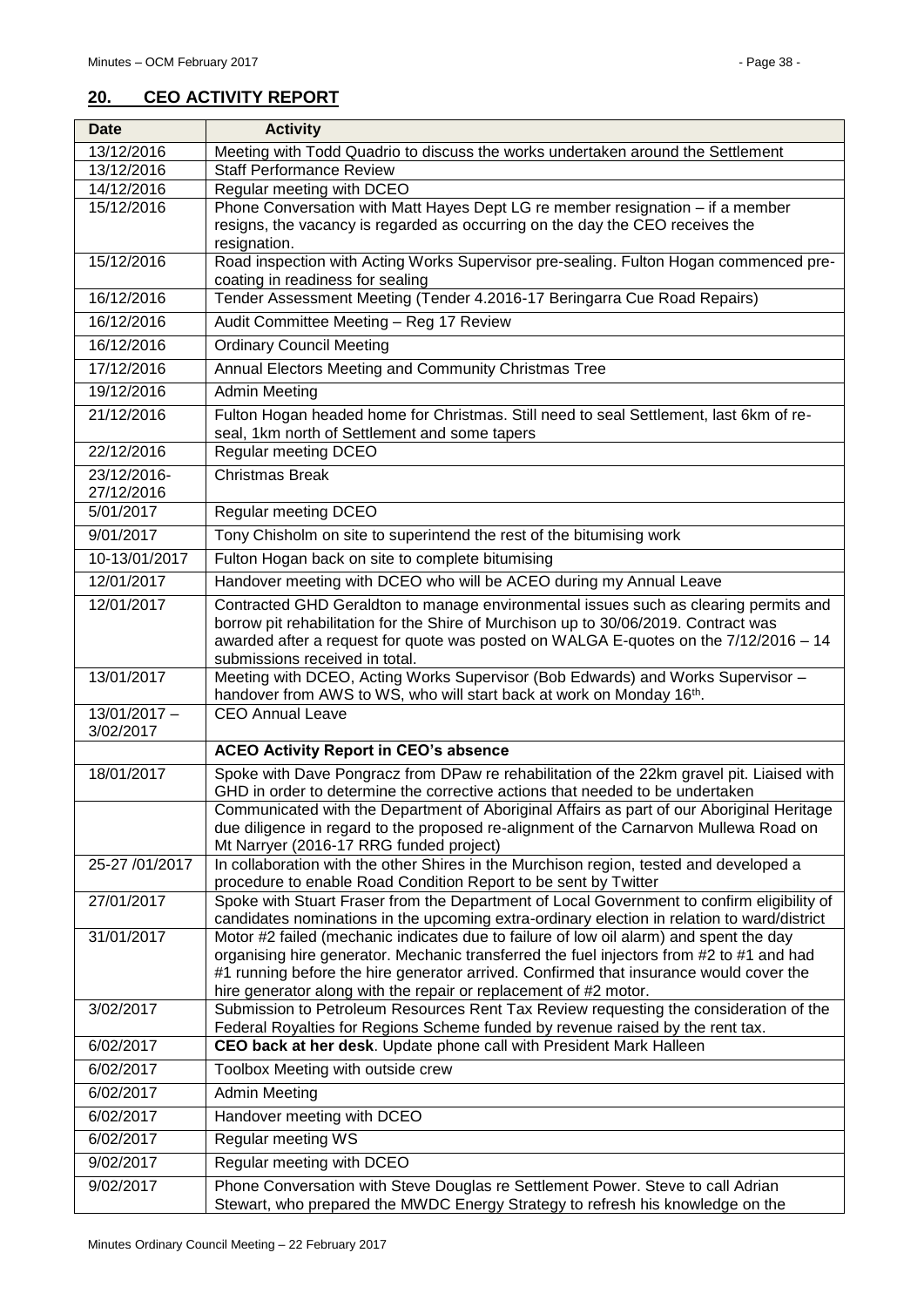|            | recommendation coming out of the Strategy re the Murchison Settlements' power<br>requirements. |
|------------|------------------------------------------------------------------------------------------------|
| 10/02/2017 | Roadhouse Interviews.                                                                          |
| 13/02/2017 | Admin Meeting                                                                                  |
| 13/02/2017 | <b>Regular Meeting WS</b>                                                                      |

### **Recommendation:**

That the CEO's Activity Report be accepted.

#### **Voting Requirements:**

Simple Majority

| <b>Council Decision:</b><br><b>Moved: Councillor E Foulkes-Taylor</b> | Seconded: Councillor A Whitmarsh |            |
|-----------------------------------------------------------------------|----------------------------------|------------|
| That the CEO's activity report be accepted.                           |                                  |            |
| <b>Carried:</b>                                                       | For: $5$                         | Against: 0 |
| <b>URGENT BUSINESS</b><br>21.                                         |                                  |            |
| Motion to accept urgent business                                      |                                  |            |

## <span id="page-38-0"></span>**Recommendation:**

That the meeting accept urgent business to discuss Three items: 21.1 2016/17 Budget Variation – Settlement Power and Water 21.2 Cap-ex 5 x 24' Grids 21.3 Meeting dates

# *Council Decision*:

**Moved: Councillor R Foulkes-Taylor Seconded: Councillor E Foulkes-Taylor**

Council accept items 21.1 2016/17 Budget Variation – Power and Water, 21.2 Cap-ex 5 x x24' Grids and 21.3 Meeting Dates, as urgent business.

**Carried: For: 5 Against: 0**

## <span id="page-38-1"></span>**21.1 2016/17 Budget Variation – Power and Water**

| File:              | 2.4                                             |
|--------------------|-------------------------------------------------|
| Author:            | Peter Dittrich - Deputy Chief Executive officer |
| Interest Declared: | Nil                                             |
| Date:              | 22 February 2017                                |
| Attachments:       | Nil                                             |

## **Matter for Consideration:**

Council to consider the a budget amendment to install a changeover switch for the settlement power supply and allow for the continued maintenance of the settlement water supply and the installation of a changeover switch for the town water supply.

## **Background:**

The 2016/17 Budget allowed for the following:

| $\vert$ C14710 – Improvements to Drinking Water Reticulation $\vert$ \$ 20,000 |                     |
|--------------------------------------------------------------------------------|---------------------|
| 1136010 - Settlement Water Supply                                              | $\frac{1}{5}$ 9,259 |
| 1136020 - Settlement Power Generation                                          | \$171,860           |

The funds allocated to the Improvements to the water supply have been fully expended. The operational account relating to the water supply has been over expended by \$7,800 due to urgent repairs to the pump system. The Settlement power supply is still within budget and the funds available will be required to allow for normal operation.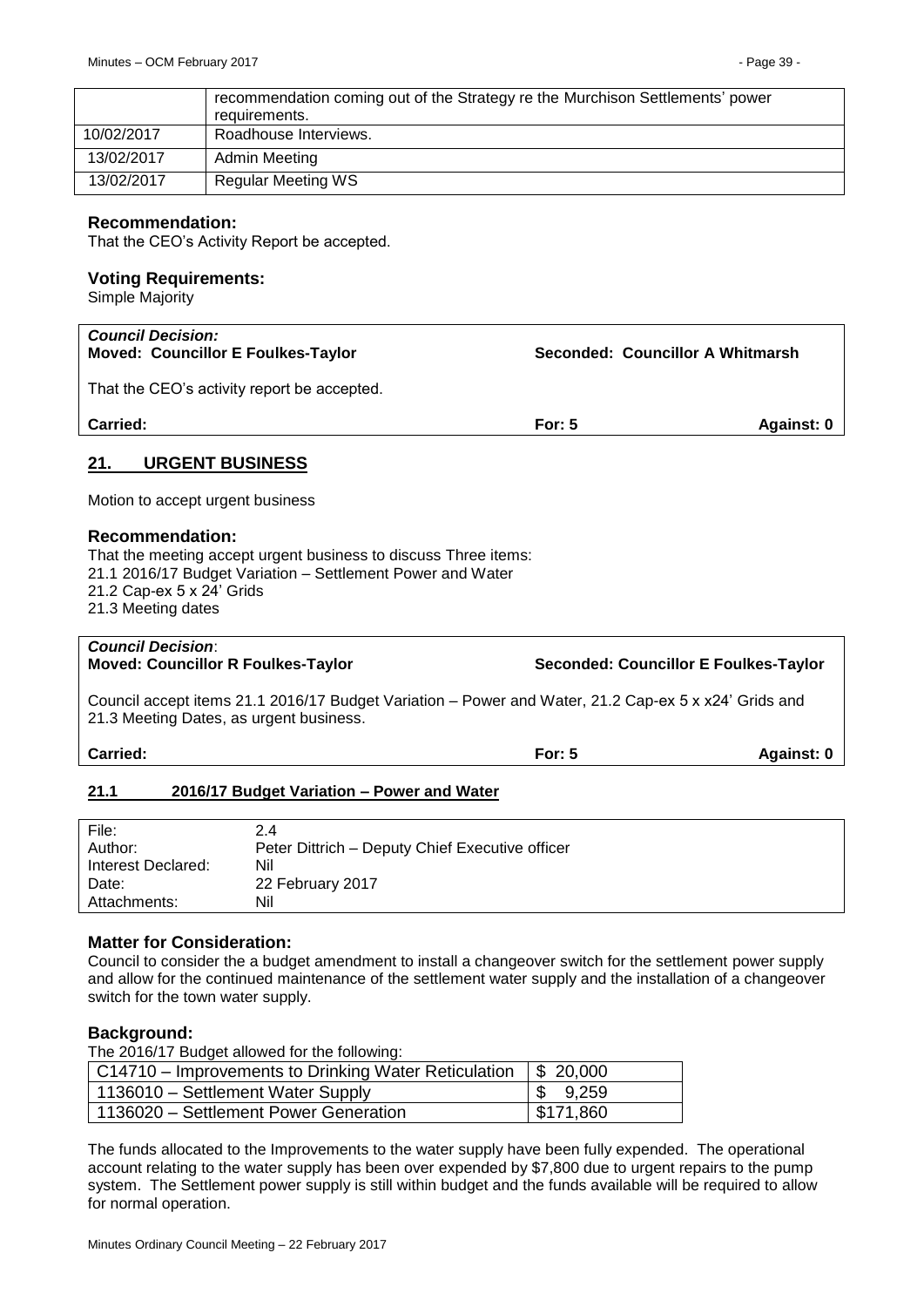During January and February the settlement power and water supply failed due to problems with the generator motor.

### **Comment:**

The town water supply relies on the power supply to run the pumps. The intention is to install a changeover switch at the water supply to allow a small generator to be connected and thus enable water to be supplied in the case of a main generator failure. On the weekend of the 18/19<sup>th</sup> of February the settlement was without water for 28hrs.

The installation of a changeover switch at the power supply would allow a backup generator to be installed with minimal down time in the case of a generator failure.

Further an inspection of the power system found that there were a number of matters that needed to be corrected. At the time of writing this item no firm quote had been received for the work required to bring the control panel up to standard.

#### **In Summary:**

The installation of the changeover switches including parts, travel, and accommodation is estimated to be \$6,500. The current overspend in the water supply is \$ 7,800. It is estimated that a further \$750 per month will be required for the operation and maintenance of the settlement water supply (\$3,750). A provision of \$5,000 is required for bringing the power control panel up to standard. The total required being \$23,050.

The current capital works program in relation to the administration office has been delayed whilst the designs are finalised. Part of the upgrade was the installation of a Carport. The budgeted amount for this was \$30,000. The construction of the carports will not take place in the 16/17 financial year.

It is requested that Council consider the reallocation of funds from Job C14222 – Admin office Carports to the Settlement Power and Water supply accounts to allow for the installation of the changeover switches and the continued operation and maintenance of the systems.

## **Statutory Environment:**

6.8. Expenditure from municipal fund not included in annual budget

(1) A local government is not to incur expenditure from its municipal fund for an additional purpose except where the

expenditure -

(a) is incurred in a financial year before the adoption of the annual budget by the local government; or

(b) is authorised in advance by resolution\*; or

(c) is authorised in advance by the mayor or president in an emergency.

*\* Absolute majority required.*

## **Policy Implications:**

Nil

## **Budget/ Financial Implications:**

If the proposal is accepted then \$23,050 will be transferred from Capital Job C14222 – Cap-ex – Admin Office Carports to 1136010 Settlement Water Supply in the amount of \$13,050 and 1136020 Settlement Power Supply in the amount of \$10,000

## **Sustainability Implications:**

- **Environmental**
- There are no known significant environmental implications associated with this decision **Economic**
	- There are no known significant economic implications associated with this decision
- **Social**
	- There are no known significant social considerations associated with this decision

## **Consultation:**

Chief Executive Officer Hosken Electrical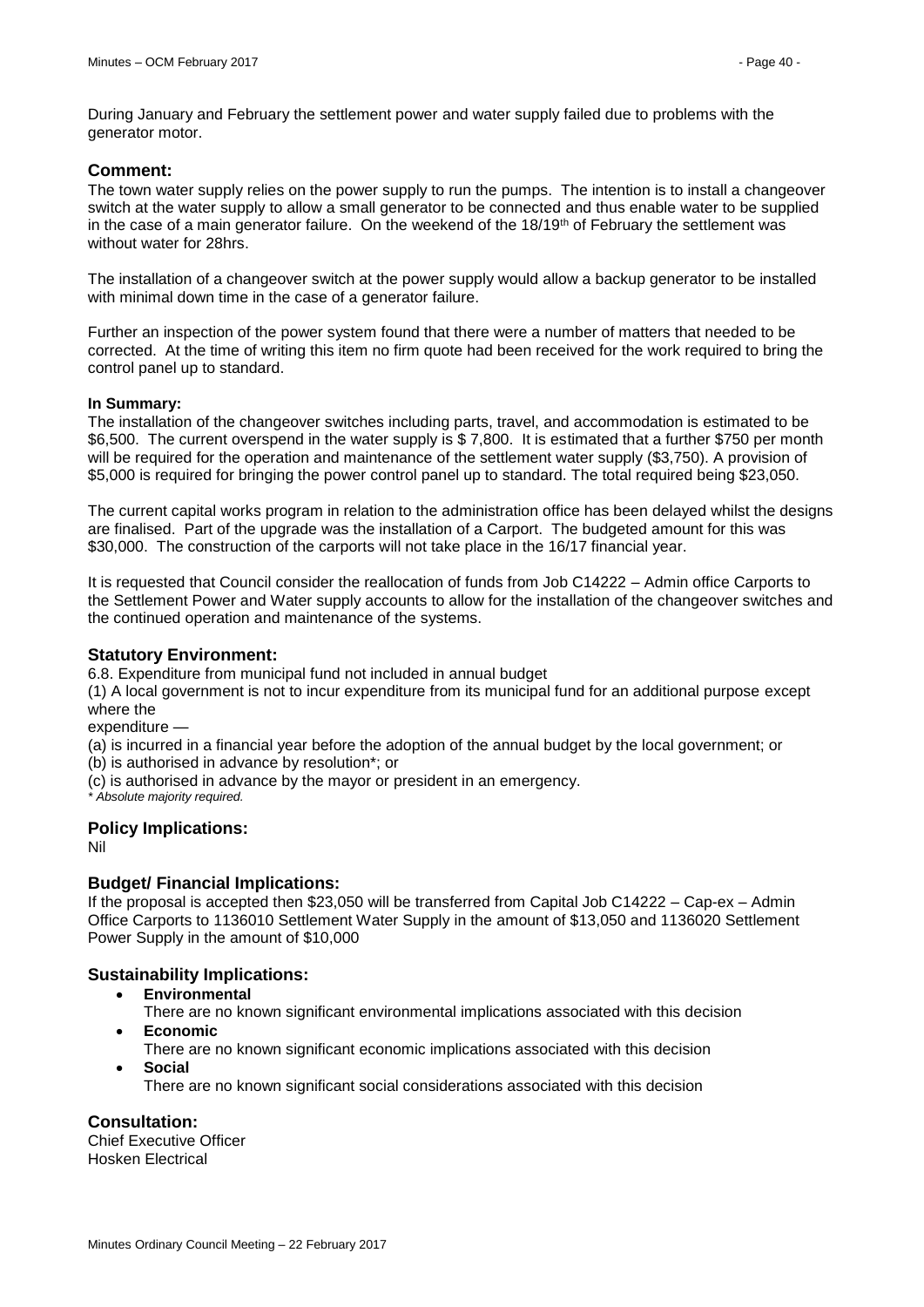#### **Recommendation:**

That council authorise the transfer of \$23,050 from Capital Job C14222 – Cap-ex – Admin Office Carports to 1136010 Settlement Water Supply in the amount of \$13,050 and 1136020 Settlement Power Supply in the amount of \$10,000.

#### *Discussion*

*The need for the repairs and the installation of the new generator were discussed.*

### **Voting Requirements:**

Absolute Majority

# *Council Decision:*  **Moved: Councillor R Foulkes-Taylor Seconded: E Foulkes-Taylor** Council authorise the transfer of \$23,050 from Capital Job C14222 – Cap-ex – Admin Office Carports to 1136010 Settlement Water Supply in the amount of \$13,050 and 1136020 Settlement Power Supply in the amount of \$10,000. **Carried: For: 5 Against: 0**

*The following motions and decisions came from the meeting:*

### <span id="page-40-0"></span>**21.2 Grids**

| <b>Council Decision:</b><br><b>Moved: Councillor R Foulkes-Taylor</b>                                                                                                | Seconded: M Williams |            |  |
|----------------------------------------------------------------------------------------------------------------------------------------------------------------------|----------------------|------------|--|
| That Council rescind the following part of Item 21.1 of May 2016: 'followed up early in the 2016-17 Financial<br>Year with the replacement of the three older grids' |                      |            |  |
| <b>Carried</b>                                                                                                                                                       | For: $5$             | Against: 0 |  |
| The CEO left the room at 3:44pm and returned at 3:46pm<br>The President left the room at 3:46pm and returned at 3:47pm                                               |                      |            |  |

#### <span id="page-40-1"></span>**21.3 Meeting Dates**

# *Council Decision:*  **Moved: Councillor M Williams Seconded: A Whitmarsh** That Council rescind the following decision at Item 18.3 18 November 2016 in relation to council meeting dates: *That Council gives local public notice of its scheduled meetings for 2017 as follows:*

*Shire of Murchison 2017 Ordinary Council Meeting Dates*

*The following ordinary Council meetings are open to the public commencing at 10am on the dates as shown below. All meetings are held in Council Chambers, Murchison Settlement WA.*

*January – no meeting July 21st 2017 – Friday February 17th 2017 – Friday August 18th 2017 – Friday March 17th 2017 – Friday September 15th – Friday April 21st 2017 – Friday October 20th 2017 – Friday May 19th 2017 – Friday November 17th 2017 – Friday June 16th 2017 – Friday December 15th 2017 - Friday*

| Carried: | For: $5$ | <b>Against:</b> |
|----------|----------|-----------------|
|----------|----------|-----------------|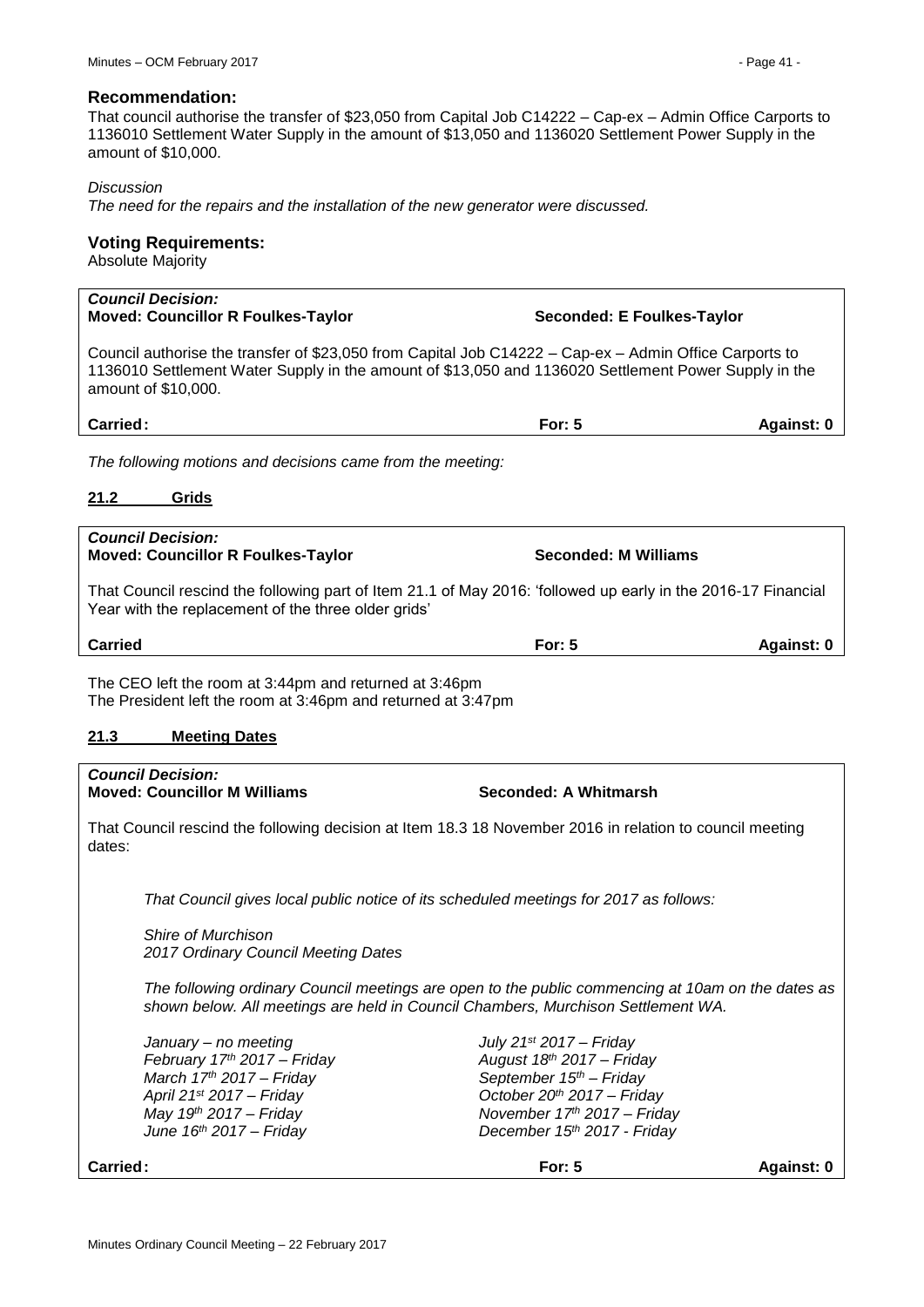#### *Council Decision:*  **Moved: Councillor E Foulkes-Taylor Seconded: M Williams**

That Council sets the remaining Ordinary Council Meeting dates for 2017 to be the 4<sup>th</sup> Thursday of each month except for December which will be the third Thursday.

**Carried: For: 5 Against: 0**

## <span id="page-41-0"></span>**21.4 Transfer from Plant Reserve to upgrade new Generator to 150KVA**

#### *Council Decision:*  **Moved: Councillor E Foulkes-Taylor Seconded: A Whitmarsh**

That Council transfers up to \$30,000 from the Plant Reserve to upgrade the replacement for failed generator number two from a 110 KVA to a 150 KVA during the current insurance negotiations, in consultation with the Plant Working Group.

**Carried: For: 5 Against: 0**

*Item 17.3 was brought back for consideration now that meeting dates have been set.*

## <span id="page-41-1"></span>**17.3 Road Inspection**

### *Council Decision:*  **Moved: Councillor R Foulkes-Taylor Seconded: M Williams**

That the Annual Road Inspection be held on the 28<sup>th</sup> and 29<sup>th</sup> March 2017 and the inspection of the Beringarra Cue Road be undertaken by President Halleen, Cr Whitmarsh, The Works Supervisor and the CEO on the 13th March 2017.

## <span id="page-41-2"></span>**22. ITEMS TO BE DISCUSSED BEHIND CLOSED DOORS**

## **Motion to close the meeting to the Public**

## **Recommendation:**

That the meeting move behind closed doors to discuss four items: 22.1 Sub-lease Murchison Oasis Roadhouse pursuant to LGA 1995 5.23 (2) (c) and (e) (iii) 22.2 Fuel and Oil Supply Contract pursuant to LGA 1995 5.23 (2) (c) and (e) (iii) 22.3 SKA Access Road Update pursuant to LGA 1995 5.23 (2) (e) (iii) 2.24 CEO Annual Performance review pursuant to LGA 1995 5.23(2) (a)

## **Voting Requirements**:

Simple Majority

| <b>Council Decision:</b><br><b>Moved: Councillor R Foulkes-Taylor</b> | <b>Seconded: Councillor M Williams</b> |            |
|-----------------------------------------------------------------------|----------------------------------------|------------|
| That Council move behind closed doors.                                |                                        |            |
| <b>Carried</b>                                                        | For: $5$                               | Against: 0 |
| 22.3<br><b>SKA Access Road Update</b>                                 |                                        |            |

<span id="page-41-3"></span>*Council noted the Meeting notes.*

*Brian Wundenberg left the meeting at 4:05 pm*

**Carried: For: 5 Against: 0**